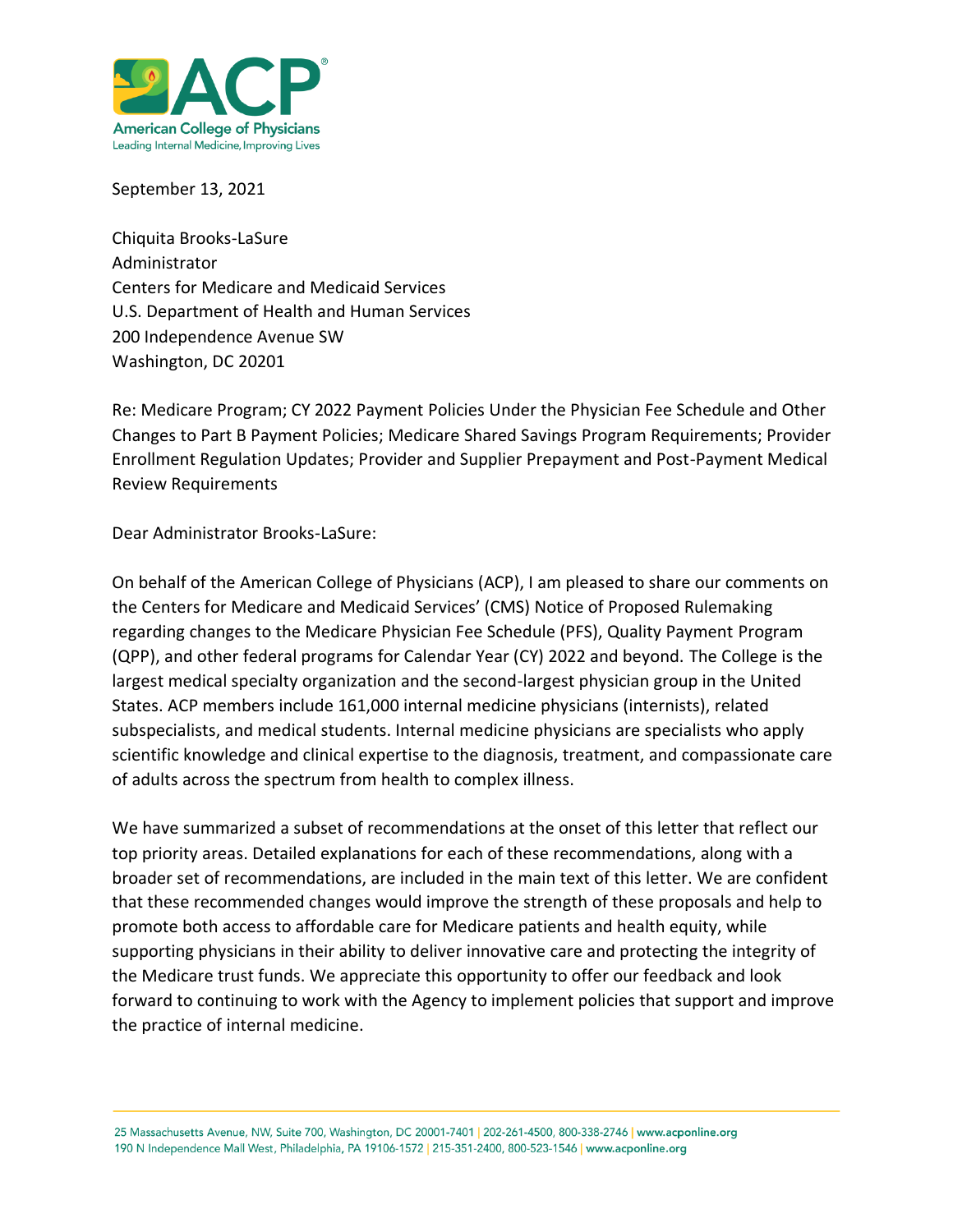# **Table of Contents**

|                                                                                               | 3  |
|-----------------------------------------------------------------------------------------------|----|
|                                                                                               | 9  |
|                                                                                               | 12 |
|                                                                                               | 18 |
| Clinical Laboratory Fee Schedule: Laboratory Specimen Collection and Travel                   |    |
|                                                                                               | 19 |
| Modifications Related to Medicare Coverage for Opioid Use Disorder (OUD) furnished by Opioid  |    |
|                                                                                               | 19 |
|                                                                                               | 19 |
| Requiring Certain Manufacturers to Report Drug Pricing Information for Part B, and Other      |    |
|                                                                                               | 21 |
|                                                                                               | 21 |
| Appropriate Use Criteria (AUC) Program for Advanced Diagnostic Imaging                        | 22 |
| Innovative Technology and Artificial Intelligence (AI) Request for Information                | 23 |
| Advancing to Digital Quality Measurement and the Use of FHIR® in Physician Quality Programs - |    |
|                                                                                               | 26 |
|                                                                                               | 27 |
|                                                                                               | 28 |
|                                                                                               | 28 |
|                                                                                               | 33 |
|                                                                                               | 43 |
|                                                                                               | 45 |
| Medicare Diabetes Prevention Program (MDPP) PHE Permanent Exceptions                          | 46 |
|                                                                                               | 47 |
|                                                                                               | 48 |
|                                                                                               | 49 |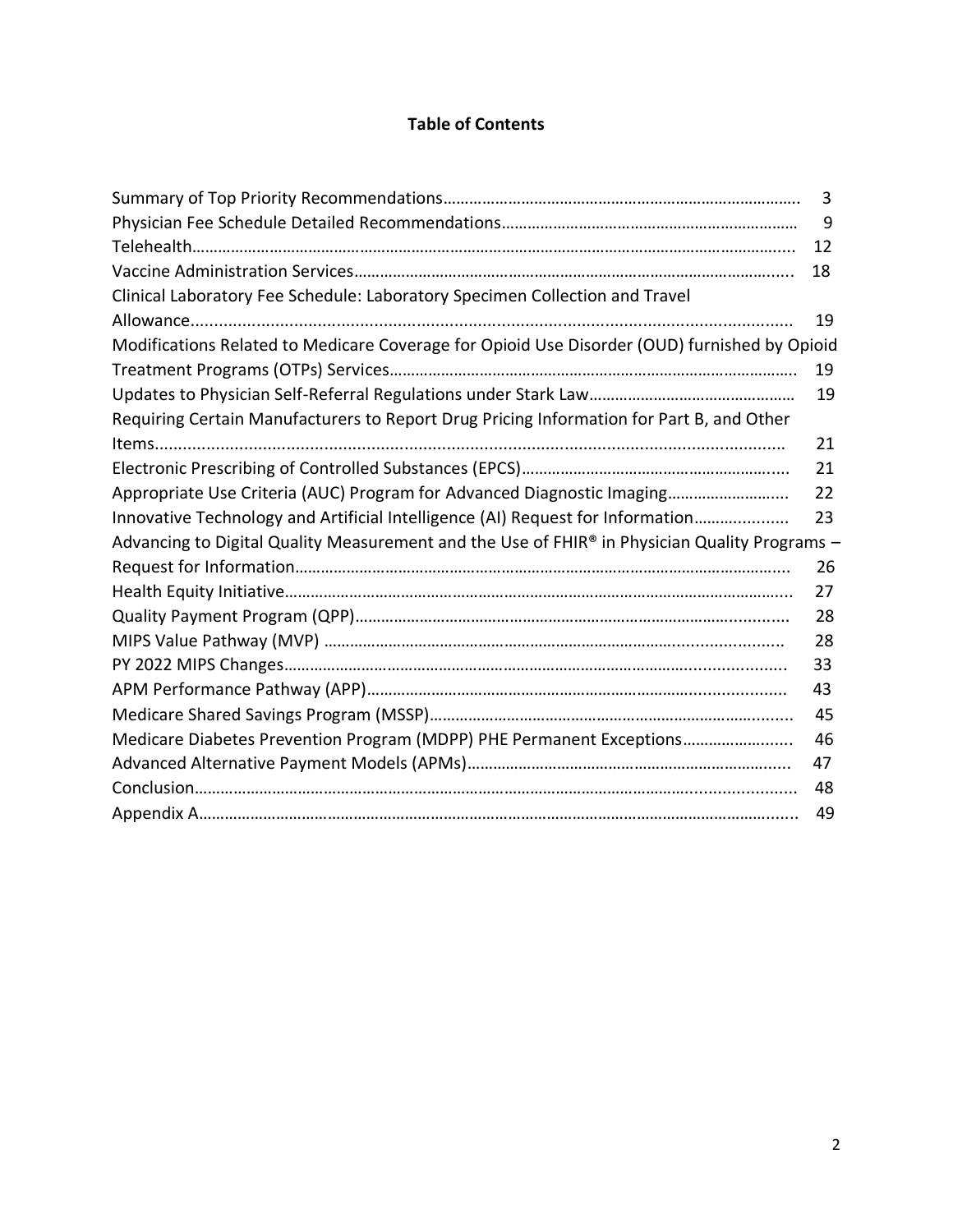#### **I. Summary of Top Priority Recommendations:**

#### **A. Regulatory Impact Analysis**

- **a.** ACP is deeply concerned about the impact of this decreased conversion factor and recognizes that CMS is limited by current statute from addressing it directly. Therefore, ACP is urging Congress to stabilize the Medicare physician payment system and prevent Medicare cuts to physicians by including the following provisions in the FY 2022 budget reconciliation legislation. ACP strongly recommends that CMS carrier price code G2211 to allow carriers the discretion to reimburse for this added service until the congressional moratorium ends on December 31, 2024 when CMS can add it to the physician fee schedule.
- **b. Office Visits Included in Codes with a Surgical Global Period:** ACP strongly disagrees with the CMS proposal to bundle critical care visits into global surgery payment. The College believes that the Agency's policy implies that the clinician work for such vital service visits is not the same when performed in a surgical global period, which is an inaccurate position.
- **c. Teaching Physician Services and Primary Care Exception Flexibilities:** We continue to encourage CMS to maintain these modifications for a period after the PHE ends and until supervising physicians feel comfortable that they can control the spread of infection rates. This extension should last at least through the end of 2023 with an option to extend it even further based on the experience and learnings of patients and physicians who are utilizing these supervision flexibilities. Therefore, ACP recommends that both time and MDM be allowed as options for selecting the appropriate level of visit.

### **B. Telehealth**

- **a. Temporary Additions to the Medicare Telehealth Services List, and Codes Not Granted Category 3 Status:** We strongly recommend that Category 3 be made permanent as to provide for a more consistent and efficient on-ramp for new services to be added. Additionally, ACP strongly recommends CMS add codes 99441-99443 back to the Category 3 list and retain these services until at least the end of CY23.
- **b. New Originating Site:** ACP supports any efforts to expand access to mental and behavioral health services, including allowing beneficiaries to access services from home, or if the technology is not available at home, from a rural health clinic or hospital. The College recommends that CMS permanently extend the policy to waive geographical and originating site restrictions after the conclusion of the PHE for *all* telehealth services. Additionally, the College does not support documenting a distinction between the telehealth and non-telehealth services in the patient's medical record and this should not be made a requirement.
- **c. Payment for Services Using Audio-Only Communication Technology: A**CP is extremely supportive of continuing to allow audio-only services. Therefore, the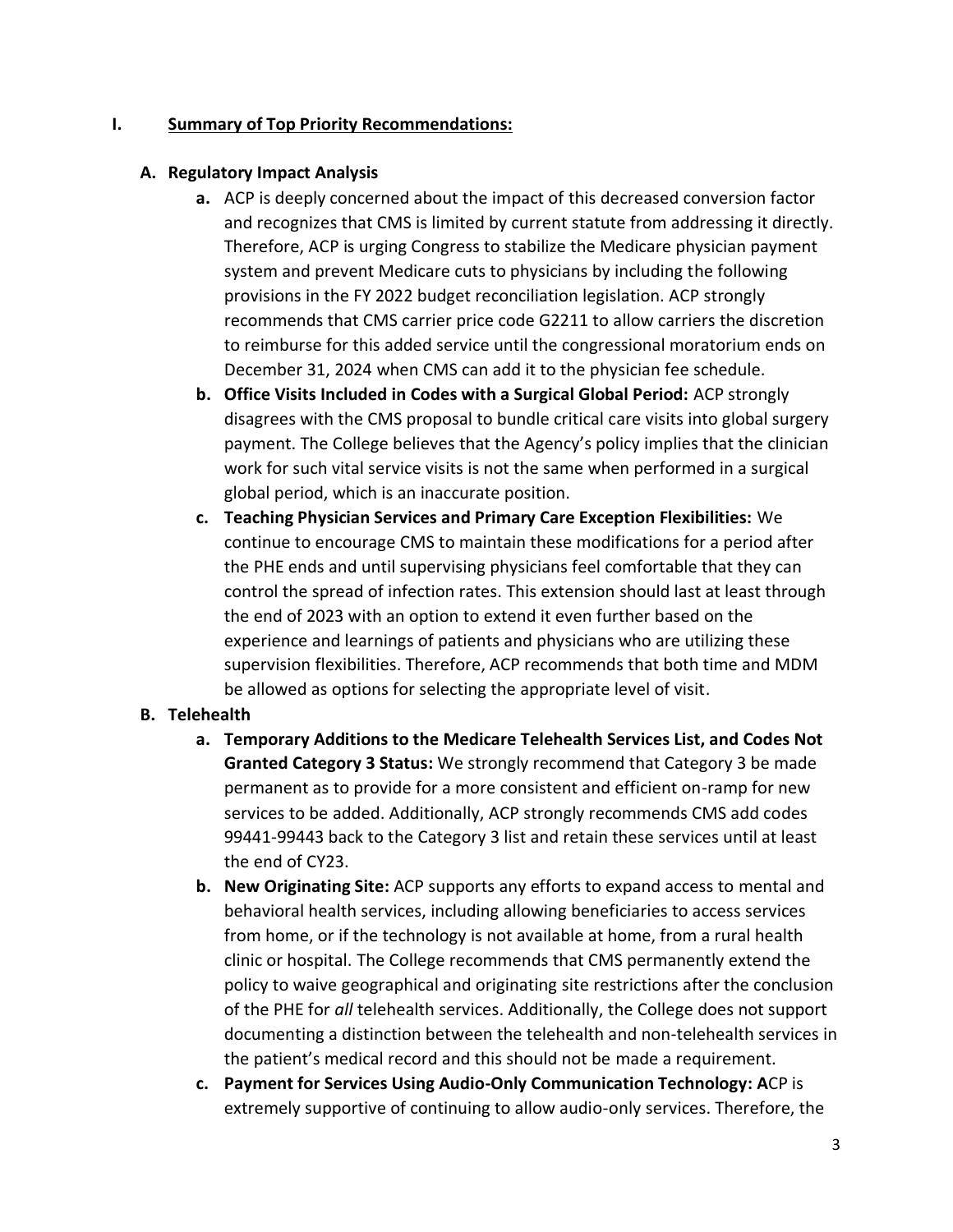College recommends that CMS maintain coverage of audio-only mental health visits even after the PHE is lifted. This extension should last at least through the end of 2023 with an option to extend it even further or consider making it permanent, based on the experience and learnings of patients and physicians who utilize these visits. This would require further study of the impact on access and the clinical effectiveness of audio-only services by the Agency. Additionally, because audio-only telehealth is an important component tool for physicians to improve health equity and patient access, it should not be limited to only patients seeking behavioral and mental health services. We are asking CMS to broaden the flexibility and continue to allow other evaluation and management (E/M) services to be provided using audio-only communication. Instead, ACP would support extending the use of audio-only technology for the services approved during the PHE at least through the end of 2023 with an option to extend it even further or consider making it permanent, based on the experience and learnings of patients and physicians who utilize these visits. The College also strongly recommends that CMS maintain pay parity between telephone E/M claims and in-person E/M visits and between all telehealth and in-person visits even after the PHE is lifted. This extension should last at least through the end of 2023 with an option to extend it even further or consider making it permanent, based on the experience and learnings of patients and physicians who utilize these visits.

- **d. Direct Supervision:** Based on the experience and learnings of patients and clinicians who are utilizing these supervision flexibilities, ACP believes that providing for a permanent flexibility in this space supports the expansion of telehealth services and protects frontline health care workers by allowing appropriate social distancing measures. Similarly, we believe that clinicians should feel empowered to supervise clinical staff virtually, at their discretion, regardless of whether there is a declared PHE.
- **e. Virtual Check-In Code:** ACP does not agree that the establishment of G2252 is the solution to providing an alternative to telephone E/M visits. Once again, rather than adopting a substitute, the College strongly recommends that CMS maintain pay parity between telephone E/M claims and in-person E/M visits and between all telehealth and in-person visits even after the PHE is lifted. This extension should last at least through the end of 2023 with an option to extend it even further, or consider making permanent, based on the experience and learnings of patients and physicians who are utilizing these visits.

#### **C. Vaccine Administration Services**

**a.** ACP strongly encourages CMS to adopt the vaccine valuation recommendations for the new COVID-19 vaccines exactly as provided by the RUC.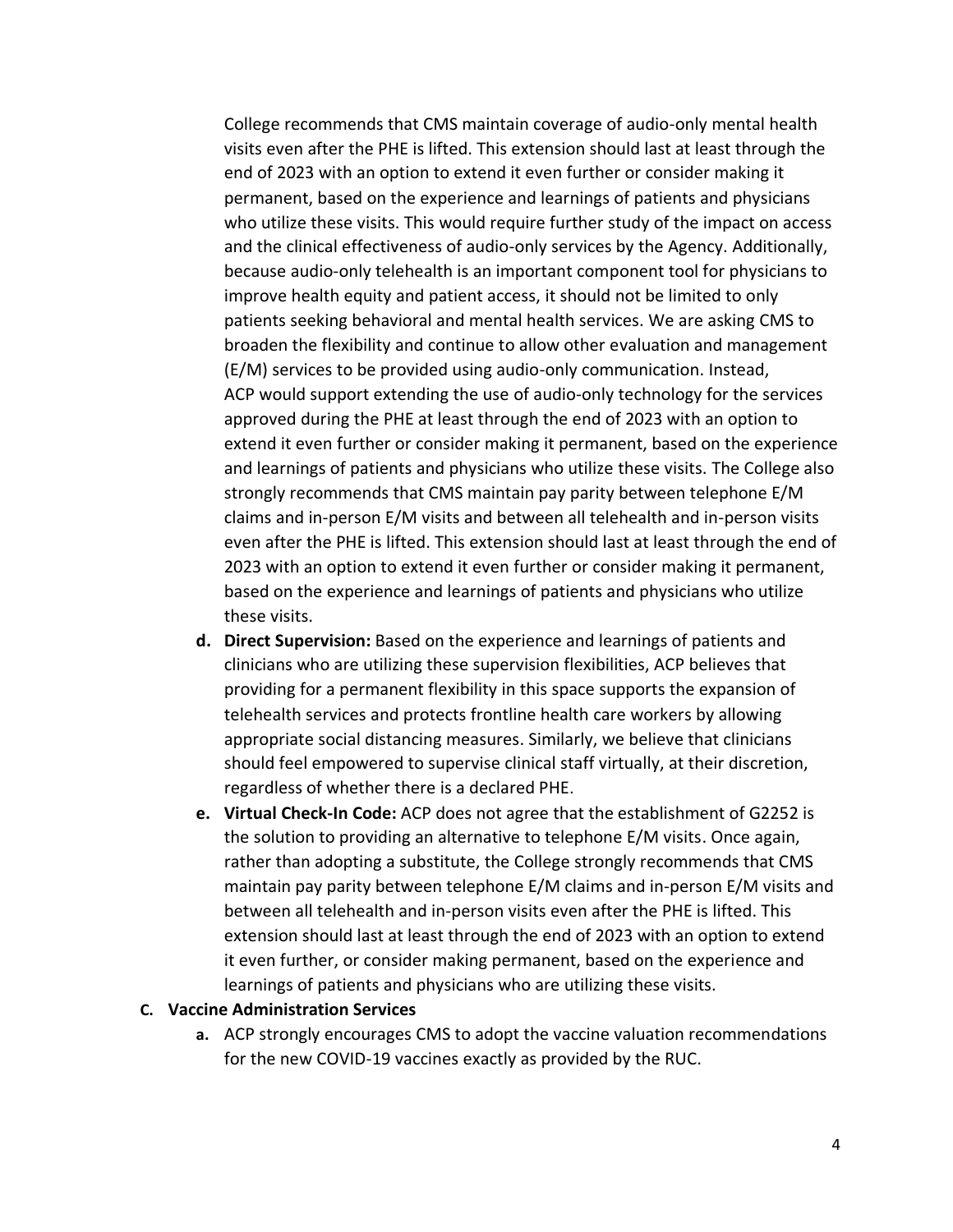**b.** Further, the College strongly urges CMS to make coding and payment available for time spent by physicians providing counseling services to patients who are seeking to mitigate their risk for COVID-19 infection.

### **D. Updates to Physician Self-Referral Regulations under Stark Law**

- **a.** The College is supportive of the positive steps to make the Stark Law more flexible, create exceptions that reduce the number of inadvertent or technical violations, and align the law with the industry shift from volume to value. Although we commend these efforts, we remain concerned that the frequent amendments to definitions will result in even greater regulatory burden to health care entities and clinicians.
- **b.** ACP recommends CMS collaborate with the appropriate entities to provide adequate lead time to compliance and less shock to those who must comply.
- **c.** The College is supportive of the Agency's efforts to provide health care entities and clinicians with clarifying guidance to its proposal. However, we are concerned that it remains unclear whether services performed by an employee but provided 'incident to' services personally performed by a physician would, in fact, qualify as the physicians' personally performed service. ACP recommends CMS provide further guidance in its final rule that speaks to this uncertainty more clearly.
- **d.** Considering the legal and regulatory complexities of the Stark Law, ACP is supportive of the intent behind CMS' proposals and subsequent clarifications.
- **e.** If finalized, the College strongly recommends CMS re-examine the ever-growing complexity of the statute, the likelihood its proposals will, in fact, lend greater clarity to the regulations, and continue to collaborate with health care entities and clinicians to better understand the downstream effects and burden of Stark regulations.

# **E. Requiring Certain Manufacturers to Report Drug Pricing Information for Part B, and Other Items**

**a.** ACP supports efforts to require manufacturers to provide CMS with regular and accurate average sales price information for drugs and biological products that are covered under Medicare Part B as a means to ensure accurate payment, and urges CMS to go further in requiring the reporting of additional price and cost information.

## **F. Electronic Prescribing of Controlled Substances (EPCS)**

- **a.** ACP supports the use of electronic prescribing for controlled substances.
- **b.** Due to the burdens of the COVID-19 pandemic, ACP also supports the delay of implementation because many clinician practices have not had time to implement the necessary technology and/or are struggling with the costs or other challenges associated with this technology.

## **G. Appropriate Use Criteria (AUC) Program for Advanced Diagnostic Imaging**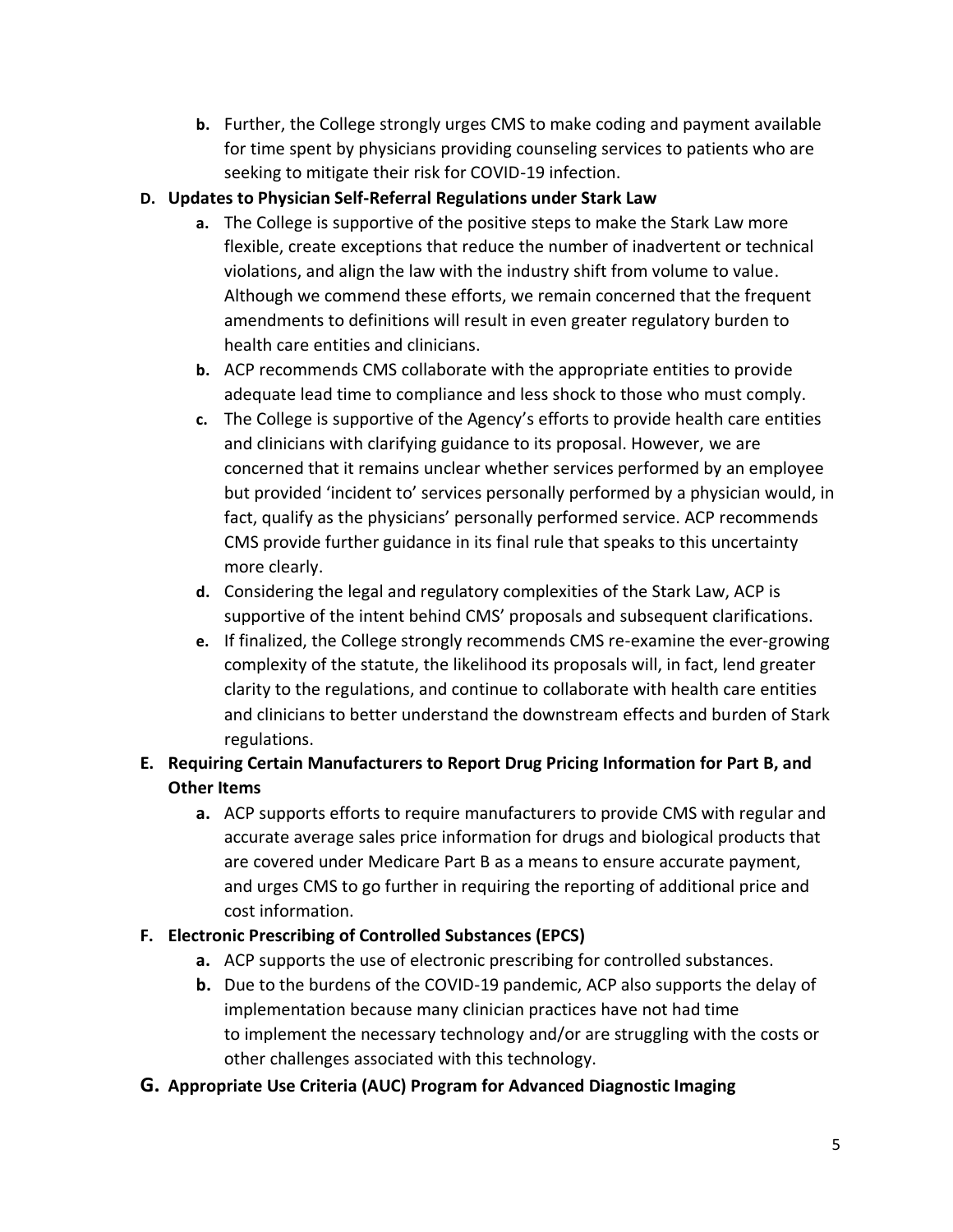**a.** While the College recognizes that consultation of appropriate use criteria (AUC) for advanced diagnostic imaging tests is important, we believe that the denial of claims would impose significant disruption to physicians, hospitals and other health care clinicians and "provider" entities. We therefore urge the Centers for Medicare and Medicaid Services (CMS) to return claims that fail AUC claims processing edits rather than deny them.

### **H. Innovative Technology and Artificial Intelligence (AI) Request for Information**

- **a.** The College applauds CMS for initiating a discussion on the use of AI and other innovative technologies. At the outset, the College wants to emphasize that we believe, due to its importance and implications, this RFI should be removed from the greater Proposed Rule and re-opened so as to allow more time to gather stakeholder feedback.
- **b.** Therefore, the College cautions against establishing precedent-setting payment policy based on limited experience and data. ACP welcomes the opportunity to engage in ongoing discussion of this technology and its impact on both direct and indirect practice expense.
- **c.** Today, expenses related to approved AI technology should be considered a direct expense. We further re-emphasize our strong recommendation that this topic be given its due time and attention by being separated from the broader Proposed Rule and re-opened as to provide more time for stakeholder input.
- **I. Advancing to Digital Quality Measurement and the Use of FHIR® in Physician Quality Programs – Request for Information**
	- **a.** While the College is generally supportive of FHIR we emphasize that small and independent practices that are dependent upon third-party vendors to enable this functionality are worried by these proposals.

## **J. MIPS Value Pathway (MVP)**

- **a. MVP: Quality Measure Review:** The College supports the following measures that are included in the 4 MVPs that we reviewed. However, there are several measures that the ACP does not support. These are included in Appendix A, along with a rationale.
- **b. MVP: Patient Reported Outcome Measure Review:** The College reviewed PCPCM PROM in January 2021, and we do not support the use of this measure.
- **c. MVP: Population Health Measure Review:** The ACP generally supports measuring outcomes for patients at the group practice level or higher and supports the specific methodological changes proposed, particularly incorporating additional risk factors related to socioeconomic status and social risk factors, which has been a top advocacy priority of ACP's for many years.
- **d. MVP: Cost Measure Review:** ACP does not support the TPCC (Total Per Capita Cost) cost measure that CMS has proposed to be included in 3 out of the 4 MVPs that we reviewed. The College strongly recommends that CMS invest in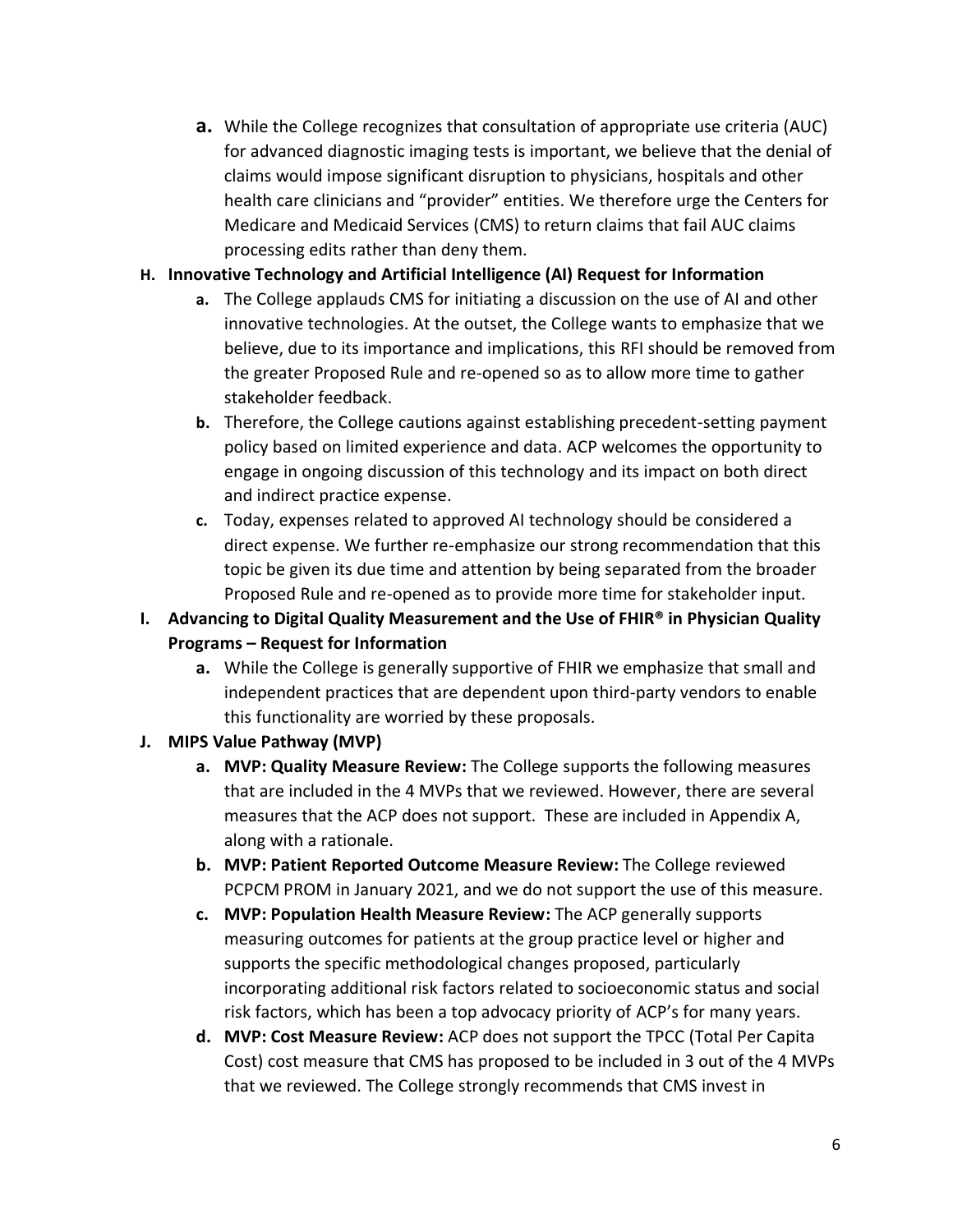developing cost metrics that would more accurately reflect the types of costs internists have an ability to influence, even if this focuses on a narrower scope.

### **K. PY 2022 MIPS Changes**

- **a. PY22 Reporting Exemptions Due to COVID-19:** ACP applauds CMS for continuing its MIPS extreme and uncontrollable circumstances exceptions for the 2022 performance year on a case-by-case basis.
- **b. PY22 Scoring and PY21 Performance Feedback:** ACP opposes CMS' proposal to make MVP participation mandatory starting in PY2028. We strongly urge CMS to ensure that MVP participation is voluntary and that physicians, group practices, and subgroups maintain the option to participate in traditional MIPS. Also, while the ACP supports CMS allowing multi-specialty groups to create subgroups for MVP reporting, the College does not support CMS making it a requirement for 2025 performance year and beyond. Further, ACP does not support retiring "traditional" MIPS, nor do we think it is necessary.
- **c. Quality Category: Data Completeness:** While ACP appreciates CMS maintaining the current data completeness threshold at 70 percent for the 2022 performance period, we strongly oppose increasing the threshold to 80 percent for the 2023 performance period.
- **d. Quality Category: Quality Measure Scoring Changes:** The College appreciates the establishment of a five-point floor for new measures. However, we recommend that CMS consider an even higher floor, such as 7-points, to ensure that this incentive will be sufficient to encourage practices to take the risk of using these measures, which will then allow for greater understanding of their evidence-base and if they are appropriately attributed; ability to ensure patientcenteredness; and actionability, including necessary workflow changes or additional costs associated with implementation. ACP opposes the removal of the three-point floor for all measures whether they can be scored against a benchmark or not, as it will likely be an additional challenge on the practices that are already struggling with this pandemic. Physicians should continue to be incentivized for reporting on outcomes and high priority measures, as well as for end-to-end reporting.
- **e. Promoting Interoperability (PI) Category:** This current proposal places the onus on the MIPS eligible clinician for something that is far out of their control.
- **f. Cost Category:** ACP continues to have specific concerns including attributing costs at the group practice level or higher, not attributing the same costs to multiple clinicians/groups, and risk adjusting for social determinants of health.

### **L. APM Performance Pathway (APP)**

**a.** ACP supports efforts to promote consistency across the QPP and to offer clinicians flexible reporting options, which reduces burden. We support the proposal that data could be reported at the clinician, group, or APM Entity level and that the highest available TIN/NPI level score would apply.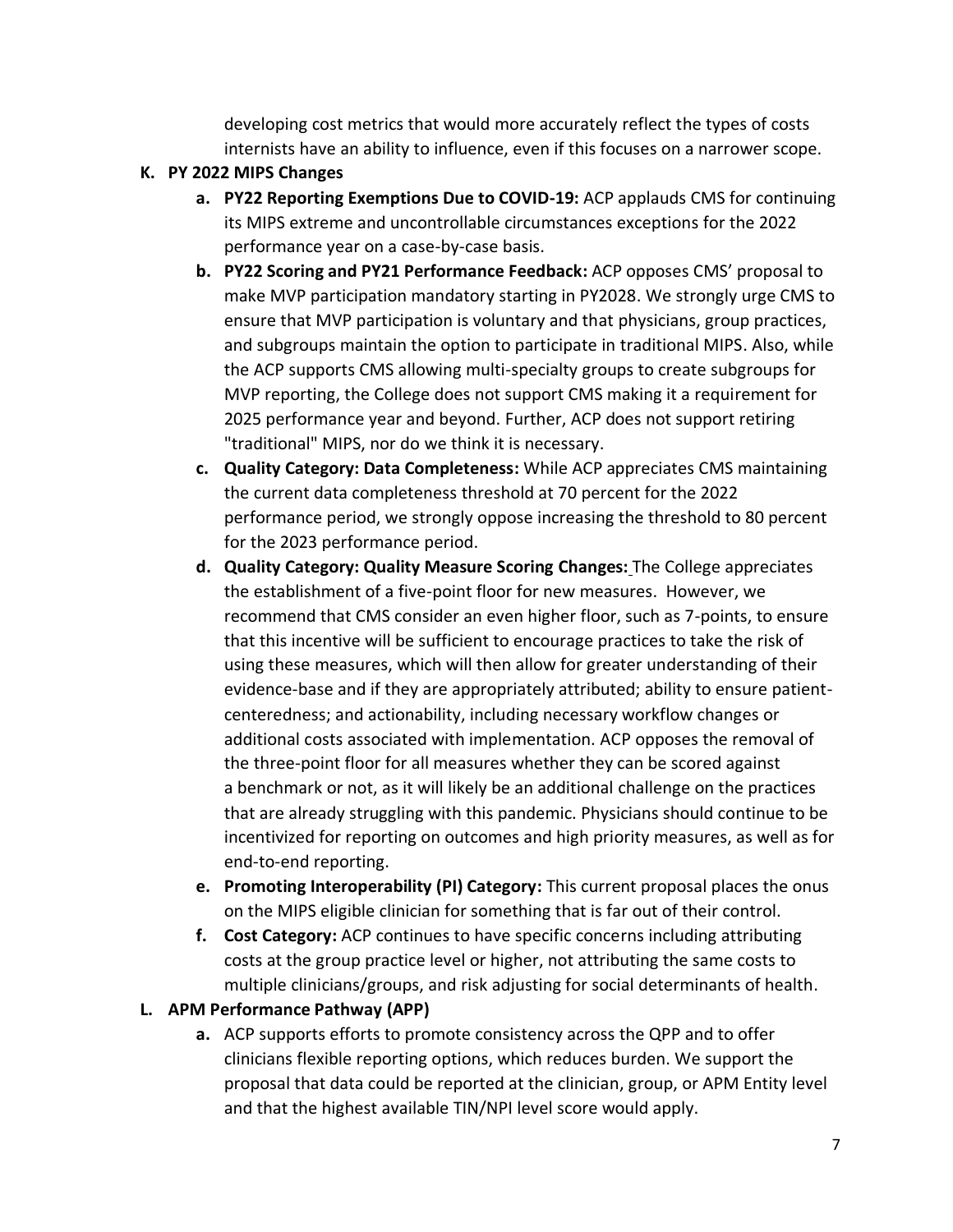**b. Complex Patient Bonus**: As noted earlier, the College strongly recommends that CMS continue to support the reporting bonuses

### **M. Medicare Shared Savings Program (MSSP)**

**a.** ACP encourages CMS to delay further these requirements and work collaboratively with the ACO, vendor, and medical community to resolve these barriers.

## **N. Advanced Alternative Payment Models (APMs)**

**a.** ACP encourages CMS to work with the physician community to improve payment model design and implementation so that physicians are more willing to participate voluntarily in APMs. To further encourage APM participation, ACP also recommends that incentive payments for APM participation be extended beyond the MACRA 2024 deadline.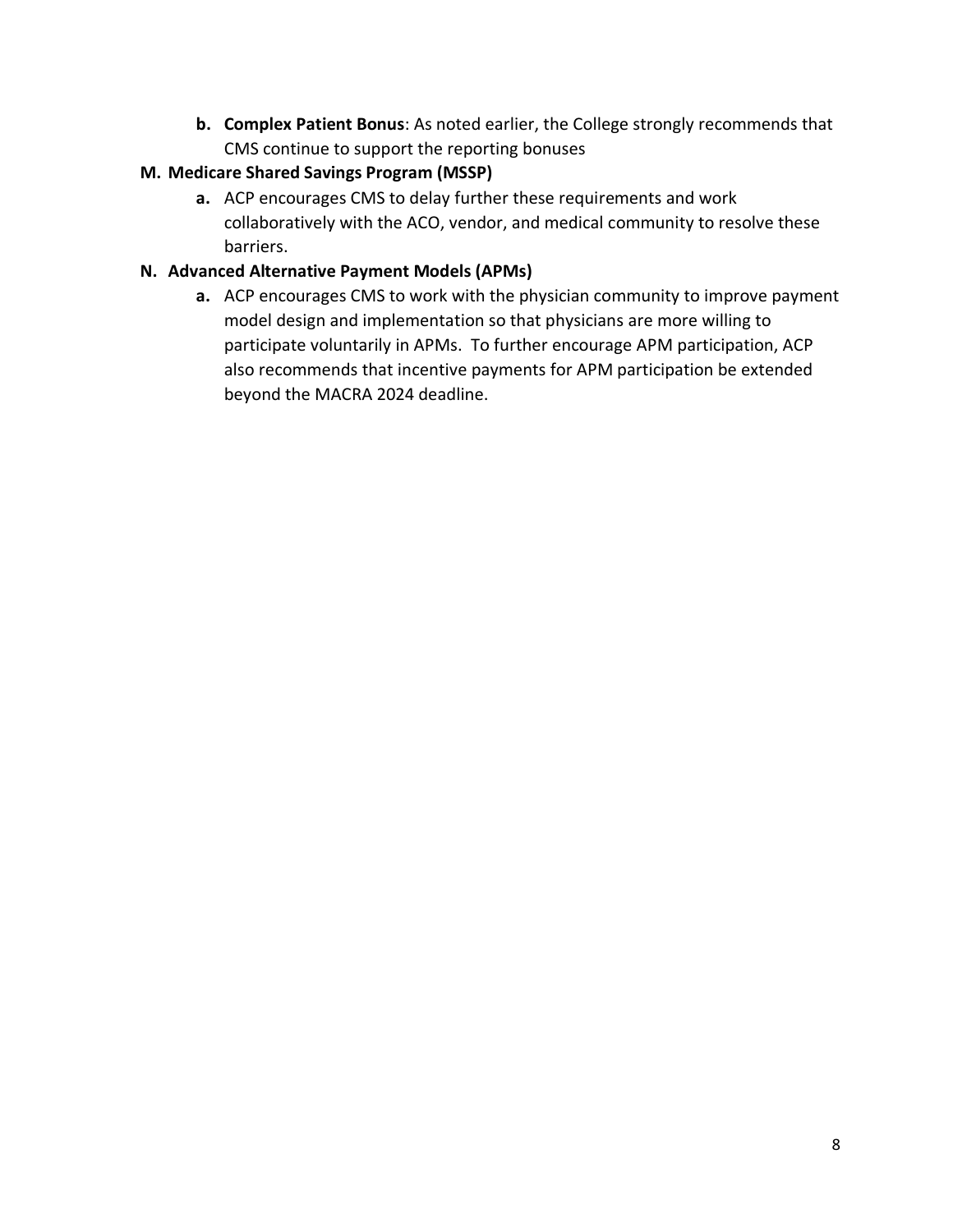### **II. PFS Detailed Recommendations:**

### **Regulatory Impact Analysis**

**CMS Proposal:** For CY 2022, CMS has proposed a conversion factor of \$33.58 (\$33.5848). This represents a decrease of \$1.31 (or 3.75 percent) when compared to the 2021 conversion factor of \$34.89 (\$34.8931). The proposed decrease is based on several different factors. In CY 2021, Congress passed the Consolidated Appropriations Act of 2021 (CAA), which provided a 3.75 percent increase in the PFS conversion factor for CY21 only. This increase was intended to offset the 10.20 percent PFS conversion factor decrease CMS had finalized and was only funded for CY21. Congress will need to act to extend the update through CY22. The proposed decrease is also a result of the 0 percent update scheduled for the PFS in CY22, which was established by the Medicare Access and CHIP Reauthorization Act of 2015.

**ACP Comments: ACP is deeply concerned about the impact of this decreased conversion factor and recognizes that CMS is limited by current statute from addressing it directly. Therefore, ACP is urging Congress to stabilize the Medicare physician payment system and prevent Medicare cuts to physicians by including the following provisions in the FY 2022 budget reconciliation legislation**:

- Enact legislation that would prevent the 2 percent Medicare sequestration cut scheduled for January 1, 2022;
- Waive additional Medicare cuts of up to 4 percent that would be imposed on physicians at the end of this year through a federal law known as PAYGO, and;
- Approve an across-the-board 3.75 percent increase to ALL physician services to offset cuts that will be imposed due to the application of budget neutrality in the 2022 MPFS.

ACP is pleased that earlier this year the 117th Congress approved legislation, H.R. 1868, to delay the implementation of a 2 percent Medicare cut to physicians scheduled on April 1, 2021, that would have been triggered by a process known as sequestration, designed to reduce federal spending. We remain concerned that H.R. 1868 only delayed the 2 percent Medicare sequestration cut to physicians until January 1, 2022, and unless Congress acts before the end of this calendar year – this cut will be implemented. H.R. 1868 also failed to waive additional Medicare cuts that would be imposed on physicians through a federal law known as PAYGO which would reduce Medicare payments to physicians by up to 4 percent at the end of this year. We also appreciate that at the end of last year, CMS finalized a Medicare Physician Fee Schedule (MPFS) final rule that provided an increase in payments for physicians' undervalued Evaluation and Management (E/M) services effective on Jan. 1, 2021. A significant portion of the work of internal medicine physicians is tied to E/M services (office-based visits with patients) that have long been undervalued in both Medicare and Medicaid. ACP fully supported the implementation of this increase in payment for E/M services, noting it was long overdue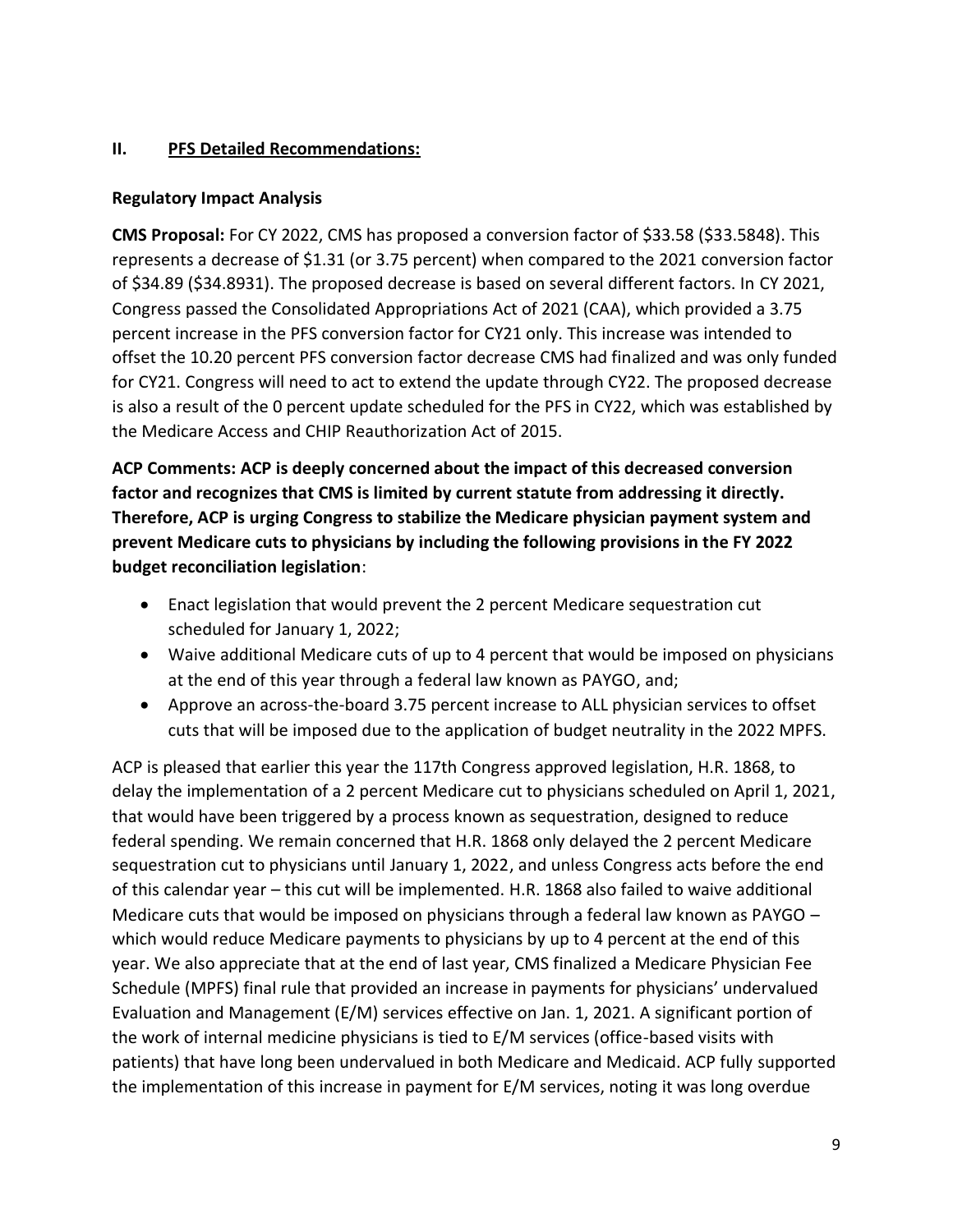and essential, but it only partially offsets the huge losses of revenue from the COVID-19 pandemic experienced by internal medicine specialists and other frontline physicians.

Federal law requires that any increases to physician services in the MPFS final rule (such as those applied to E/M services in the 2021 PFS) must be offset by an across-the-board budget neutral (BN) reduction to all services paid under the fee schedule, to keep overall spending budget neutral. The 2021 PFS rule would have imposed a substantial BN adjustment, with physicians providing undervalued E/M services seeing improvements, but these improvements were being significantly reduced by the BN adjustment – and those who do not bill for E/M were facing overall reductions in payment for other services in Medicare. ACP was pleased that at the end of last year, Congress passed legislation, H.R. 133, the Consolidated Appropriations Act of 2021, that included a provision providing for a temporary 3.75 percent increase to ALL services which has helped to mitigate a substantial portion of the cuts that were expected from budget neutrality while protecting the increased payments to frontline primary and comprehensive care physicians. All physician services will again be subject to reductions due to the application of budget neutrality in the 2022 PFS unless Congress steps in to stop it.

Further, CMS, in finalizing the Medicare Physician Fee Schedule (MPFS) final rule that provided an increase in payments for physicians' undervalued Evaluation and Management (E/M) services, also finalized an additional add-on code for complex visits, effective Jan. 1, 2021. This code G2211 (*Visit complexity inherent to evaluation and management associated with medical care services that serve as the continuing focal point for all needed health care services and/or with medical care services that are part of ongoing care related to a patient's single, serious condition or a complex condition.)* was put on hold by the congressional action. **ACP strongly recommends that CMS carrier price code G2211 to allow carriers the discretion to reimburse for this added service until the congressional moratorium ends on December 31, 2024 when CMS can add it to the physician fee schedule.** 

## *Refinements to "Split" or "Shared" E/M Visits*

**CMS Proposal:** CMS has requested comments on developing additional policy for split (or shared) visits performed in a facility setting, including:

- *Qualifying Time:* CMS is seeking public comment on whether there should be a different listing of qualifying activities for determining total time and the substantive portion of split visits provided in emergency departments.
- *Same Group:* CMS is soliciting feedback on how "in the same group" should be defined as used in the proposed definition for split (or shared) visits. The Agency has considered several options, such as requiring that the physician and NPP must be in the same clinical specialty.
- *Medical Record Documentation:* To ensure program integrity and quality of care, CMS is proposing that documentation in the medical record must identify the two individual practitioners who performed the visit. The individual who performed the substantive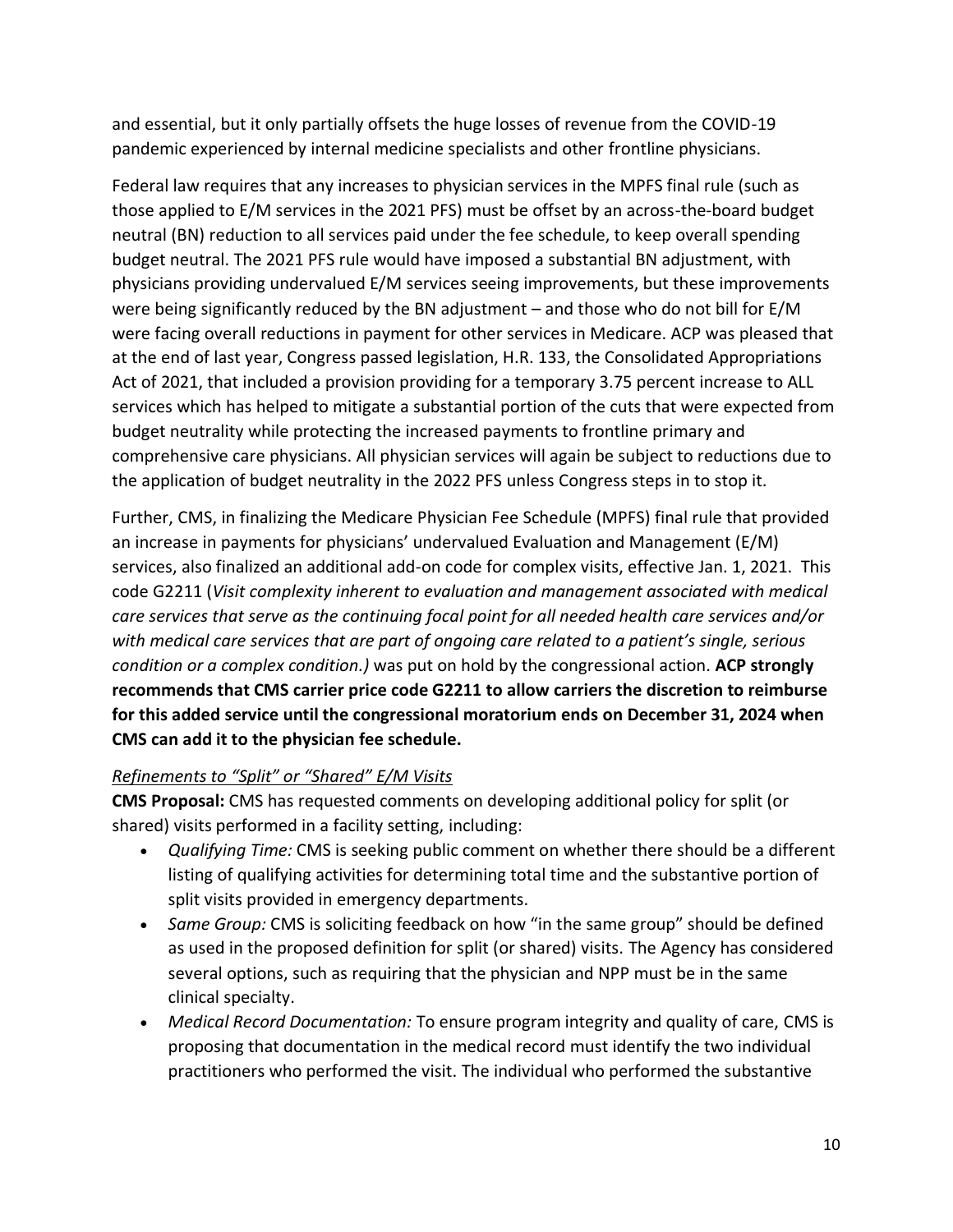portion (and therefore bills the visit) would be required to sign and date the medical record.

• *Claim Identification:* CMS is proposing to create a modifier to describe split (or shared) visits and proposing to require that the modifier must be appended to claims for split (or shared) visits, whether the clinician or NPP bills for the visit.

**ACP Comments:** ACP strongly recommends CMS work with the CPT/RUC Workgroup on E/M to create a proposal to the CPT Editorial Panel to address the Agency's areas for comment and to clarify the reporting in CPT Guidelines. It is important that physicians can focus on one consistent set of guidelines in reporting their services. The College also urges CMS not to require a modifier to be reported for split (or shared) visits. Requiring a modifier adds a level of administrative burden that the new E/M code structure and guidelines were designed to alleviate.

### *Critical Care Services*

**CMS Proposal:** CMS proposes to adopt the CPT guidelines for the reporting of critical care services. The Agency also proposes that clinicians would no longer be able to report other E/M services on the same date as a critical care visit.

**ACP Comments:** ACP appreciates this push for consistency from CMS. However, we remain concerned about the proposal to no longer allow clinicians to report other E/M services on the same date as a critical care visit. Specifically, the College points out that this proposal is contrary to CPT specific instruction (*CPT 2021 Professional*, p. 31) which states, "Critical care and other E/M may be provided on the same patient on the same date by the same individual." Considering such, we urge CMS to reconsider this proposal. Although it may not be a typical occurrence, there are instances where a patient may be seen on an inpatient floor, emergency department, or even a clinician office and then later require critical care services on the same date. These are all separate services and should be reported and paid for as such.

### *Office Visits Included in Codes with a Surgical Global Period*

**CMS Proposal:** CMS proposes that critical care visits cannot be reported during the same time period as a procedure with a global surgical period. CMS is thus proposing to bundle critical care visits with procedure codes that have a global surgical period.

**ACP Comments: ACP strongly disagrees with the CMS proposal to bundle critical care visits into global surgery payment. The College believes that the Agency's policy implies that the clinician work for such vital service visits is not the same when performed in a surgical global period, which is an inaccurate position.** Rather, ACP believes that critical care services, even when provided by others than the performing surgeon, should still be paid. If CMS' proposed policy were implemented, it would incentivize elimination of the global surgical period codes and the billing for the work that is actually done, irrespective of whoever actually performs the service.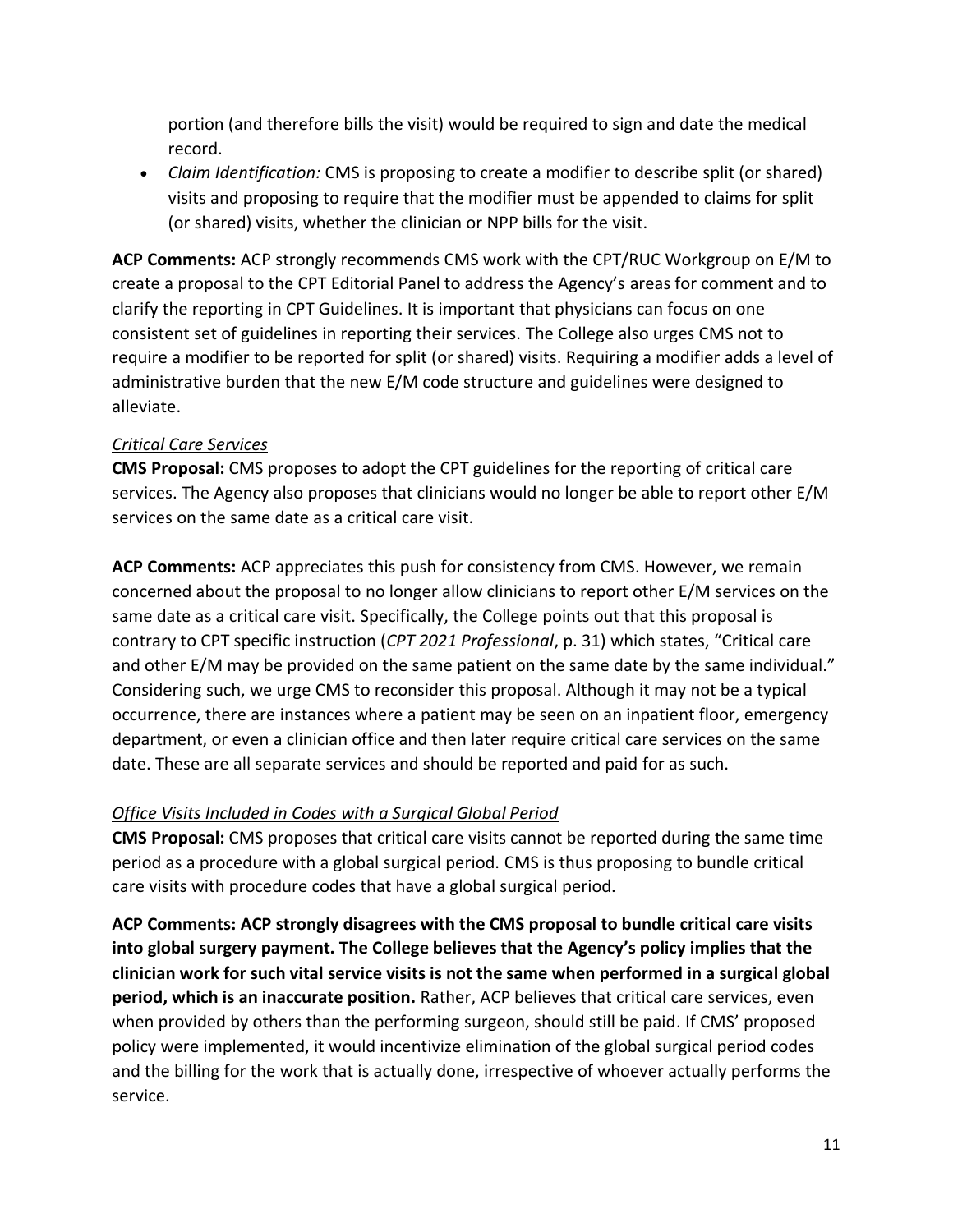## *Teaching Physician Services and Primary Care Exception Flexibilities*

**CMS Proposal:** CMS proposes that the time when the teaching physician was present can be included when determining the E/M visit level. However, for services furnished pursuant to the primary care exception, only MDM can be used to select the E/M visit level. CMS is seeking feedback on its assumption that MDM is a more accurate indicator of the appropriate level of the visit relative to time in the context of the primary care exception for services furnished by residents and billed by teaching physicians in primary care centers. CMS is also seeking comments on whether time is an accurate indicator of the complexity of the visit and how teaching physicians might select an office/outpatient E/M visit level using time when directing the care of a patient that is being furnished by a resident in the context of the primary care exception. After expiration of the PHE, office/outpatient levels 4-5 will no longer be included in the primary care exception.

**ACP Comments:** The College welcomes these proposals by the Agency that grant attending physicians and residents/fellows additional flexibilities that prioritize patient safety and meets them where they are. These important steps promote efficient patient care and allow physicians and supervisees to work together unencumbered by social distancing restrictions. **We continue to encourage CMS to maintain these modifications for a period after the PHE ends and until supervising physicians feel comfortable that they can control the spread of infection rates. This extension should last at least through the end of 2023 with an option to extend it even further based on the experience and learnings of patients and physicians who are utilizing these supervision flexibilities.**

Further the College feels when directing the care of a patient that is being furnished by a resident in the context of the primary care exception, the time when the teaching physician was present via audio, video, or in-person should be included when determining the E/M visit level. There is no evidence that MDM is a more accurate indicator than time in selecting the appropriate level of the visit in the context of the primary care exception for services furnished by residents and billed by teaching physicians in primary care centers. Just as in a non-teaching setting, time spent by the teaching physician reviewing the chart, looking at images, discussing with consultants, etc. should all still count in determining the E/M visit level. **Therefore, ACP recommends that** *both* **time and MDM be allowed as options for selecting the appropriate level of visit.**

## **Telehealth**

# *Temporary Additions to the Medicare Telehealth Services List, and Codes Not Granted Category 3 Status*

**CMS Proposal:** In the CY21 PFS Final Rule, CMS created a third category of criteria for adding services to the Medicare telehealth services list on a temporary basis following the end of the PHE. Category 3 describes those services that were added to the Medicare telehealth services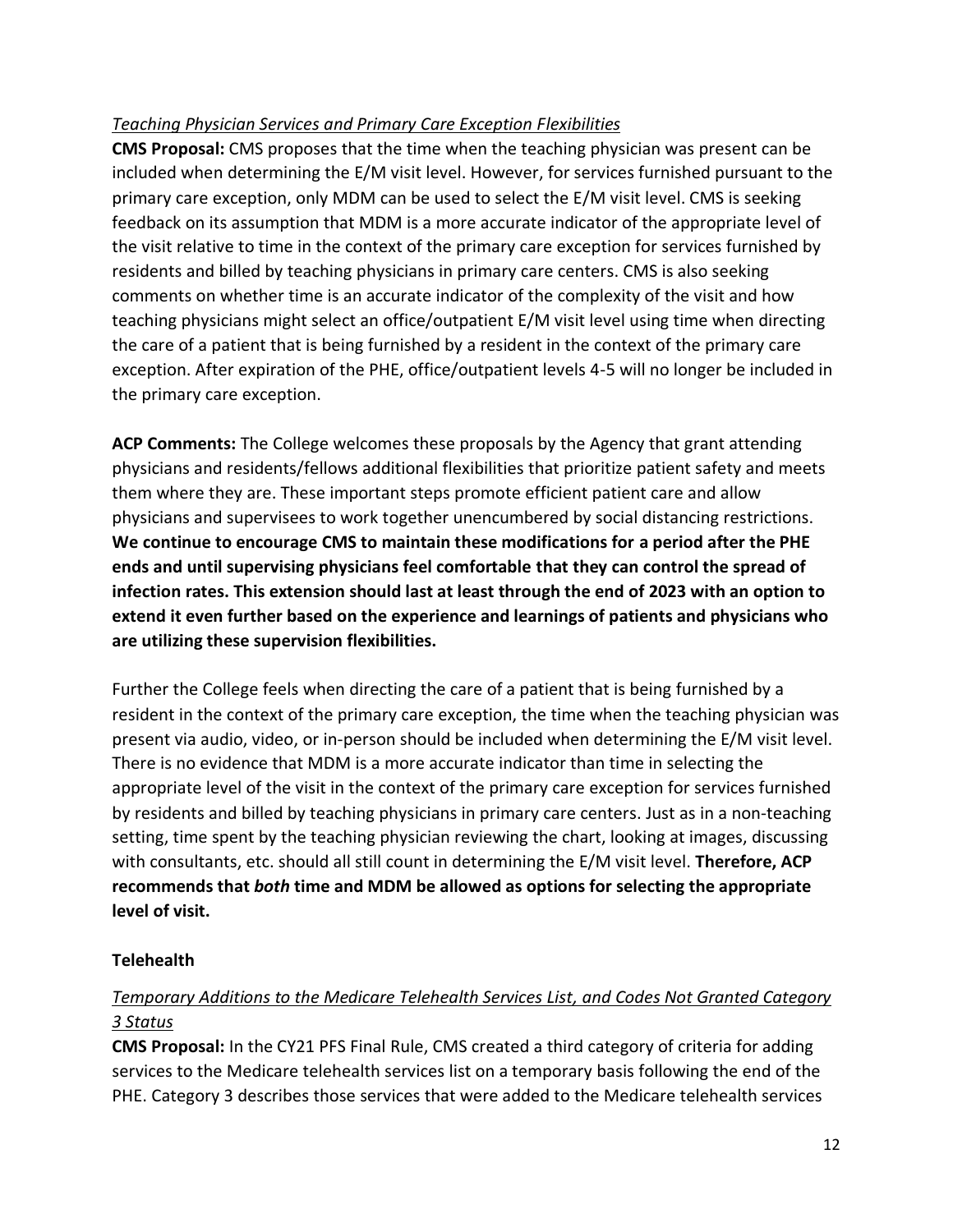list during the PHE for which there is likely to be clinical benefit when furnished via telehealth, but there is not yet sufficient evidence available to consider the services for permanent addition under Categories 1 or 2. The CY21 Final Rule provided coverage through the end of the PHE for more than 100 services. Services that were temporarily added on an interim basis would not be continued after expiration of the PHE. In the Proposed Rule, CMS is proposing to retain all services added to the Medicare telehealth services list on a temporary, Category 3 basis, and that were maintained on that list in the CY21 Final Rule, until the end of CY 2023. The Agency believes this will allow additional time for stakeholders to collect, analyze, and submit data to support permanent inclusion on a Category 1 or 2 basis.

**ACP Comments:** ACP supports CMS' proposal to retain all services added to the Medicare telehealth services list on a temporary, Category 3 basis until the end of CY23. While the College appreciates and supports this extension, **we strongly recommend that Category 3 be made permanent as to provide for a more consistent and efficient on-ramp for new services to be added. Additionally, ACP strongly recommends CMS add codes 99441-99443 back to the Category 3 list and retain these services until at least the end of CY23.** Recommendations regarding audio-only services are discussed in greater detail in sections to follow.

#### *New Originating Site*

**CMS Proposal:** CMS is broadening the scope of services for which the geographic restrictions do not apply and for which the patient's home is a permissible geographic originating site to include telehealth services furnished for the purpose of diagnosis, evaluation, or treatment of a mental health disorder, effective for services furnished on or after the end of the PHE. CMS is additionally proposing to amend its regulations to conform with the statutory change of the CAA (2021) to include rural emergency hospitals as telehealth originating sites beginning in CY23. In order to implement the new requirement, CMS is proposing that, as a condition of payment, the billing clinician or practitioner must have furnished an in-person, non-telehealth service to the beneficiary within the six-month period before the date of the mental health telehealth service. The Agency is also proposing that this distinction between the telehealth and non-telehealth services must be documented in the patient's medical record. CMS is seeking comment on whether the required in-person, non-telehealth service could also be furnished by another clinician or practitioner of the same specialty and same subspecialty within the same group as the clinician or practitioner who furnishes the telehealth service.

**ACP Comments: ACP supports any efforts to expand access to mental and behavioral health services, including allowing beneficiaries to access services from home, or if the technology is not available at home, from a rural health clinic or hospital**. Even before the pandemic, mental health professionals were and are limited, and the need for mental health and substance use treatment is growing exponentially. The pandemic and fear of seeking in-person care has exacerbated this issue.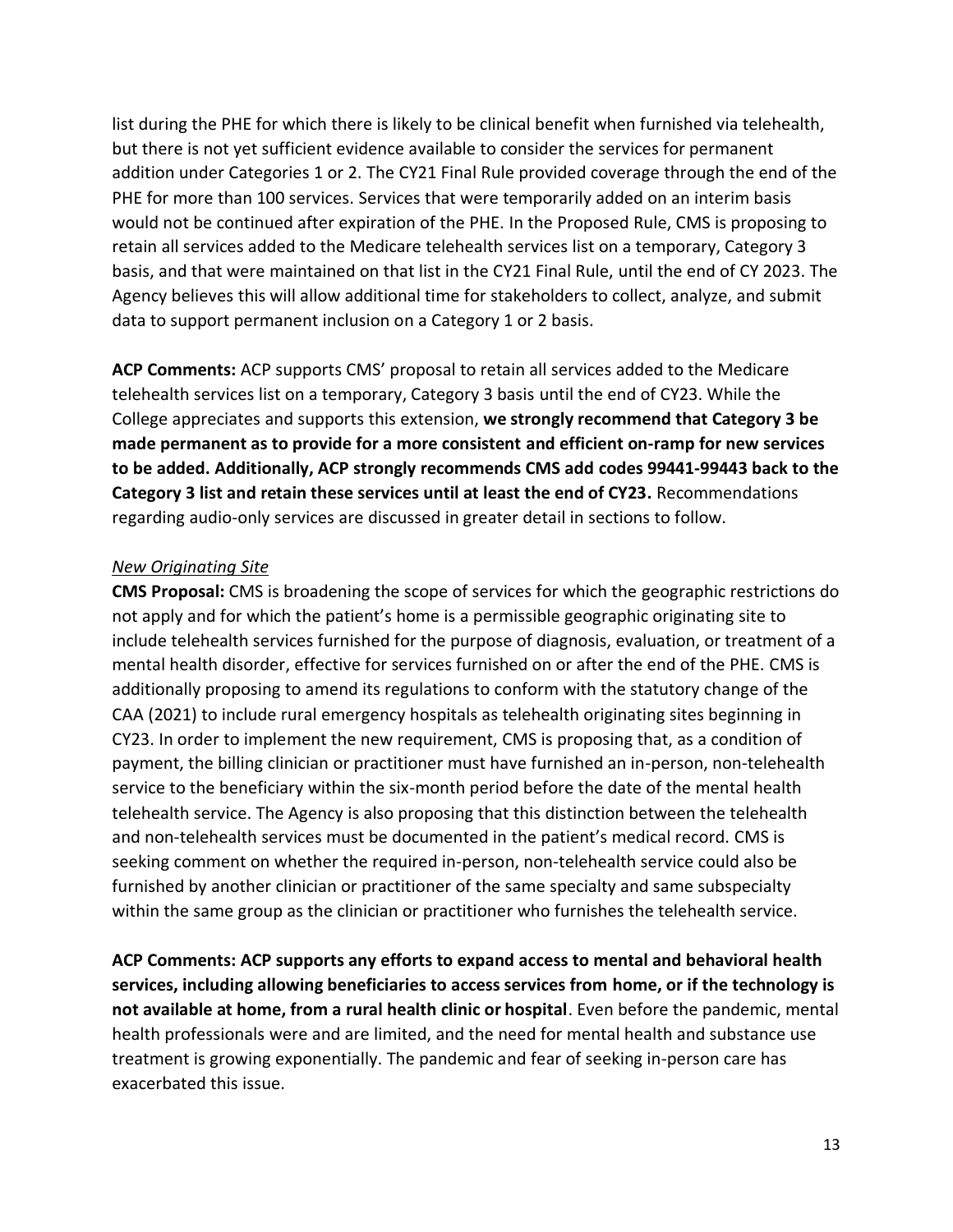While it would be preferred that a beneficiary be known to the primary care clinician, setting an arbitrary requirement that they be seen in-person within 6 months before the telehealth visit may not be feasible in an area with a shortage of mental health professionals, nor even be necessary if the clinician and beneficiary have an established relationship. Whether the mental health service is provided using audio-video or audio-only should be most appropriately determined by the clinician(s) providing the service based on patient needs, preferences, personal and technological capabilities, and clinical appropriateness. In addition, it should also not matter if the clinicians or practitioners are in the same group or not if they are providing different services for different diagnoses for the patient – if they are in communication with each other regarding the patient's care and treatment.

ACP also supports broadening the scope of services for which the geographic restrictions do not apply, and for which the patient's home is a permissible originating site, to include telehealth services furnished *not only* for the purpose of diagnosis, evaluation, or treatment of a mental health disorder, but also all other telehealth services as approved at the time, effective for services furnished on or after the end of the PHE. **The College recommends that CMS permanently extend the policy to waive geographical and originating site restrictions after the conclusion of the PHE for** *all* **telehealth services.** 

**Additionally, the College does not support documenting a distinction between the telehealth and non-telehealth services in the patient's medical record and this should not be made a requirement.** Medicare has the modifier 95 "synchronous telemedicine service rendered via a real-time audio and video telecommunications system" in place to identify telehealth services and the 02-place of service code. Requiring additional documentation in the patient medical record would only place an additional documentation burden on the clinician.

#### *Payment for Services Using Audio-Only Communication Technology*

**CMS Proposal:** CMS is proposing to revise its definition of "telecommunications system" to permit use of audio-only communications technology for mental health telehealth services under certain conditions when provided to beneficiaries located in their home. In support of its proposal, CMS cites the possible negative impact on access to care if a sudden discontinuation were allowed, as well as its belief that mental health services are distinct from most other services on the telehealth list in that they do not necessarily require visualization of the patient to fulfill the full scope of service elements.

The Agency is also seeking comment on what, if any, additional documentation should be required in the medical record to support the clinical appropriateness of providing audio-only telehealth services for mental health. Additional documentation could include information about the patient's level of risk and any other guardrails that are appropriate to demonstrate clinical appropriateness and minimize program integrity and patient safety concerns. For purposes of the proposed audio-only mental health services exception, CMS is seeking comment on whether it should exclude certain higher-level services, such as level 4 or 5 E/M visit codes, when furnished alongside add-on codes for psychotherapy.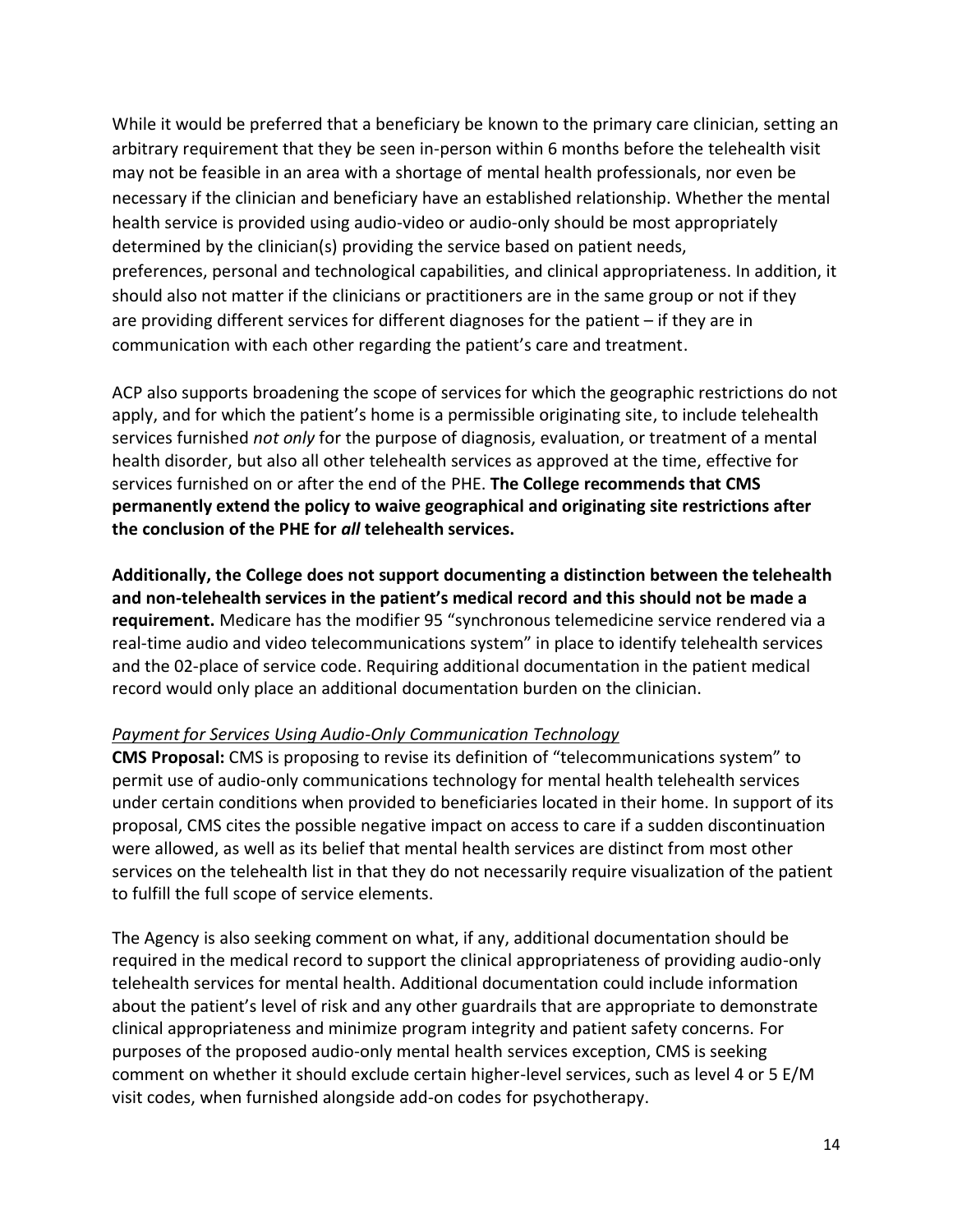**ACP Comments:** ACP is extremely supportive of continuing to allow audio-only services. **Therefore, the College recommends that CMS maintain coverage of audio-only mental health visits even after the PHE is lifted. This extension should last at least through the end of 2023 with an option to extend it even further or consider making it permanent, based on the experience and learnings of patients and physicians who utilize these visits. This would require further study of the impact on access and the clinical effectiveness of audio-only services by the Agency.** Since the beginning of the COVID-19 pandemic, we have repeatedly called attention to the need for patients to access care by phone.

**Additionally, because audio-only telehealth is an important component tool for physicians to improve health equity and patient access, it should not be limited to only patients seeking behavioral and mental health services. We are asking CMS to broaden the flexibility and continue to allow other evaluation and management (E/M) services to be provided using audio-only communication**. Although in-person care is preferred over audio-video care, which in turn is preferred over audio-only care, there are too many situations when audio-only care is the only option for patients. As parts of the country struggle with broadband connectivity and smartphone capabilities to support video visits, particularly in rural and economicallydisadvantaged communities—and some patients remain uncomfortable with video visit technology—ACP encourages CMS to allow telephone E/M services to support these communities in their efforts to care for patients. The patient's personal clinician is able to make the professional determination on when the use of audio-only technology is appropriate and when the patient needs to come into the office or to a location that has audio-video technology available (when getting to the office for an in-person visit is not possible). In addition, these changes have greatly aided clinicians who have had to make up for lost revenue and still provide accessible and appropriate care to patients. Further, by excluding higher-level services, such as level 4 or 5 E/M visit codes, CMS is adding burden to both the clinician and, therefore, the patient. **Instead, ACP would support extending the use of audio-only technology for the services approved during the PHE at least through the end of 2023 with an option to extend it even further or consider making it permanent, based on the experience and learnings of patients and physicians who utilize these visits.**

**The College also strongly recommends that CMS maintain pay parity between telephone E/M claims and in-person E/M visits and between all telehealth and in-person visits even after the PHE is lifted. This extension should last at least through the end of 2023 with an option to extend it even further or consider making it permanent, based on the experience and learnings of patients and physicians who utilize these visits.** Furthermore, ACP encourages CMS to place trust in clinicians regarding their ability to assess the appropriateness of an audioonly visit. The College believes CMS' intent to treat audio-only and in-person visits as wholly separate and distinct is misguided. It would be inappropriate to treat documentation requirements for audio-only services and in-person visits differently as they are, indeed, not different.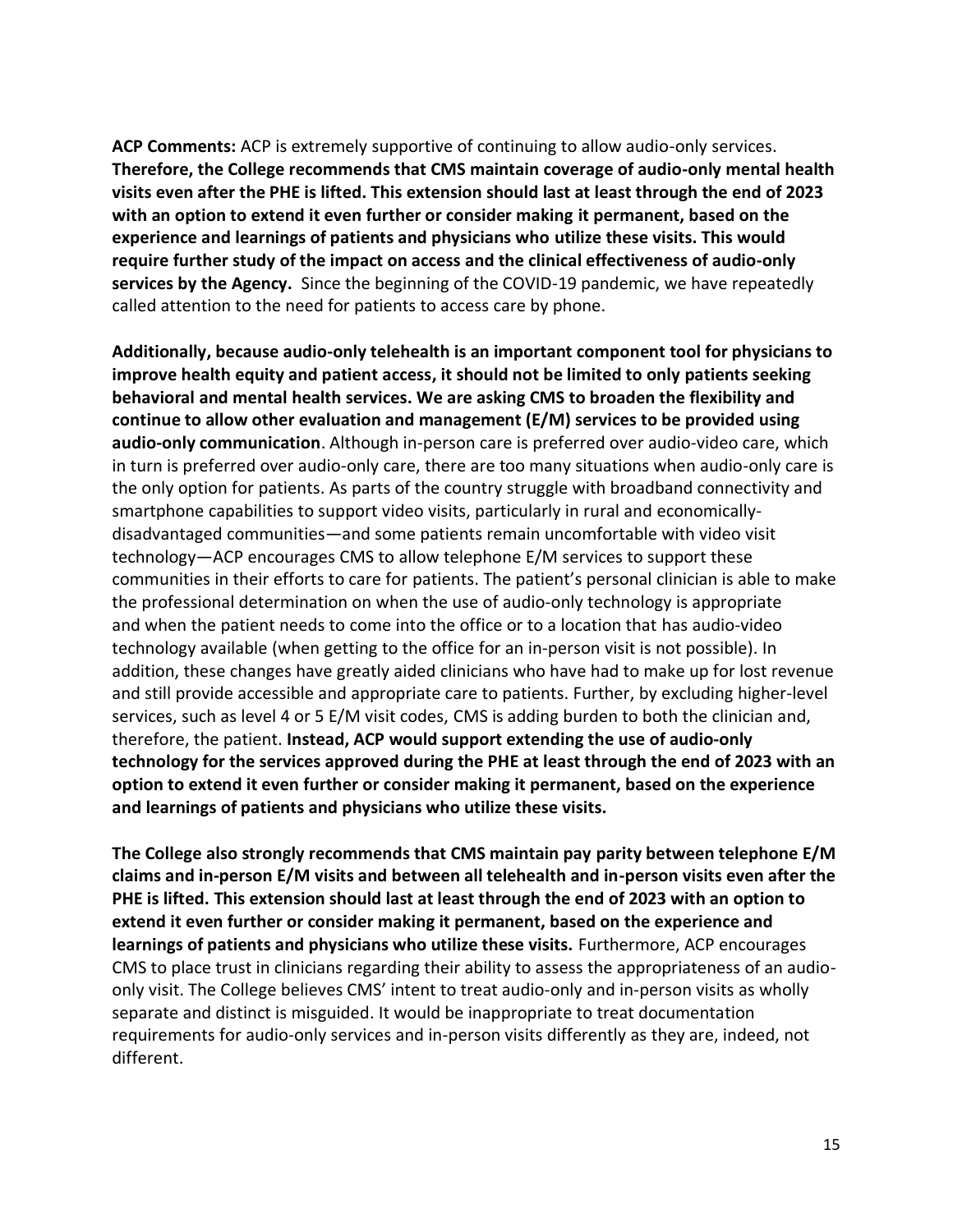Patients have become accustomed to and appreciate telehealth/telephone visits, and many appreciate the flexibility these visits provide. The transition from in-person visits to the greater use of telehealth and telephone visits during this PHE has provided patients a safe option of receiving equivalent or nearly equivalent care to what they otherwise would receive in an inperson setting. Internists are skillfully adapting to gathering necessary information via telehealth that they would have gathered during an in-person visit. The use of telehealth has allowed physicians to visit patients virtually in their homes, allowing in some cases for certain unexpected improvements in care, as the clinician may better be able to identify the impact of social determinants on a patient's health. It is imperative that physicians and payers have an opportunity to evaluate the impact of these changes and adapt before moving forward.

### *Direct Supervision*

**CMS Proposal:** In its March 2020 Interim Final Rule with Comment (IFC), CMS changed the definition of "direct supervision" during the PHE to allow the supervising professional to be immediately available through virtual presence using real-time audio/video technology, instead of requiring their physical presence. In the CY21 Final Rule, CMS finalized continuation of this policy through the end of the calendar year in which the PHE ends or December 31, 2021. CMS is seeking comment on whether this flexibility should be continued or potentially be made permanent. The Agency is also seeking comment on:

- The extent to which the flexibility to meet the immediate availability requirement through the use of real-time, audio/video technology is being used during the PHE, and whether clinicians and practitioners anticipate relying on this flexibility after the PHE;
- The possibility of permanently allowing immediate availability through virtual presence for only a subset of services due to potential concerns over patient safety; and
- Requiring a service level modifier, if this flexibility were made permanent, to identify when the requirements for direct supervision were met using two-way, audio/video communications technology.

**ACP Comments:** ACP was pleased to see CMS respond to the needs of clinicians by extending the flexibility to continue to provide direct supervision via interactive audio/video technology through the end of 2021. **Based on the experience and learnings of patients and clinicians who are utilizing these supervision flexibilities, ACP believes that providing for a permanent flexibility in this space supports the expansion of telehealth services and protects frontline health care workers by allowing appropriate social distancing measures. Similarly, we believe that clinicians should feel empowered to supervise clinical staff virtually, at their discretion, regardless of whether there is a declared PHE.** ACP would be supportive of the use of a service level modifier if it does not add additional burden to the patient or physician. The use of a service level modifier could prove useful in tracking the experience and learnings of patients and physicians who utilize these services. The College looks forward to continued work with CMS to provide flexibility in this regard as we learn more about the impact of the COVID-19 pandemic.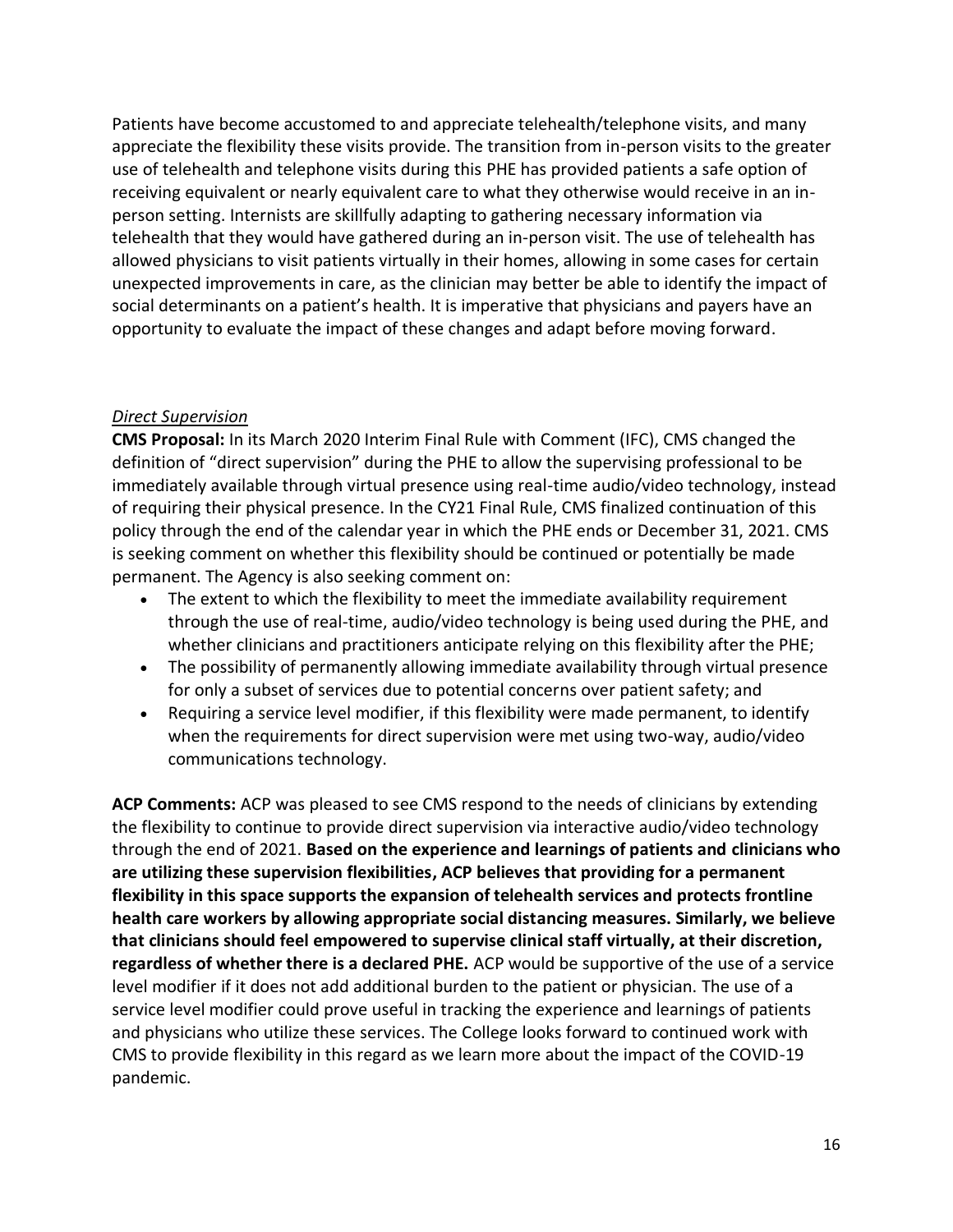#### *Virtual Check-In Code*

**CMS Proposal:** In the CY21 Final Rule, CMS established on an interim basis HCPCS code G2252 (*Brief communication technology-based service, e.g., virtual check-in service, by a physician or other qualified health care professional who can report evaluation and management services, provided to an established patient, not originating from a related E/M service provided within the previous 7 days nor leading to an E/M service or procedure within the next 24 hours or soonest available appointment; 11-20 minutes of medical discussion*) for an extended virtual check-in. This code could be furnished using any form of synchronous communication technology, including audio-only. In that rule, the Agency finalized a direct crosswalk to CPT code 99442 and established a payment rate of 0.50 work RVUs. In the Proposed Rule, CMS is proposing to permanently adopt coding and payment for CY22, HCPCS code G2252 as described in the CY21 Final Rule.

### **ACP Comments: ACP does not agree that the establishment of G2252 is the solution to providing an alternative to telephone E/M visits.**

Alternatively, CMS should work to expand coding options for telephone E/M services using CPT or G-codes. As the College has noted previously, telephone E/M services are not just a longer virtual check-in service; they are an E/M service. Therefore, ACP strongly disagrees with CMS' conflation of virtual check-ins, of any duration, with audio-only (telephone) E/M, as they are completely different. Patients without access to telehealth need options that provide reliable, remote means to communicate with their physician, even following the end of the PHE.

Additionally, while ACP does not support the use of G2252 as a replacement for telephone E/M visits, it should be noted that the cross-walk G2252 to the current value of 99442 is significantly flawed. The physician work RVUs associated with G2252 and 99442 (work RVU: 0.50) are considerably lower than the value of 99442 established by CMS through interim final rulemaking for the duration of the PHE. During the PHE, CMS has established a work RVU for 99442 that is cross-walked to the value of 99213 (work RVU: 1.30). Use of G2252 would provide considerably less resources to physicians to enable them to provide effective care for their patients. This may lead to many physicians deciding against using G2252, despite CMS' best intentions. **Once again, rather than adopting a substitute, the College strongly recommends that CMS maintain pay parity between telephone E/M claims and in-person E/M visits and between all telehealth and in-person visits even after the PHE is lifted. This extension should last at least through the end of 2023 with an option to extend it even further, or consider making permanent, based on the experience and learnings of patients and physicians who are utilizing these visits.** The College looks forward to working with CMS and the CPT Editorial Panel to ensure that coding and payment options for these services are made widely available.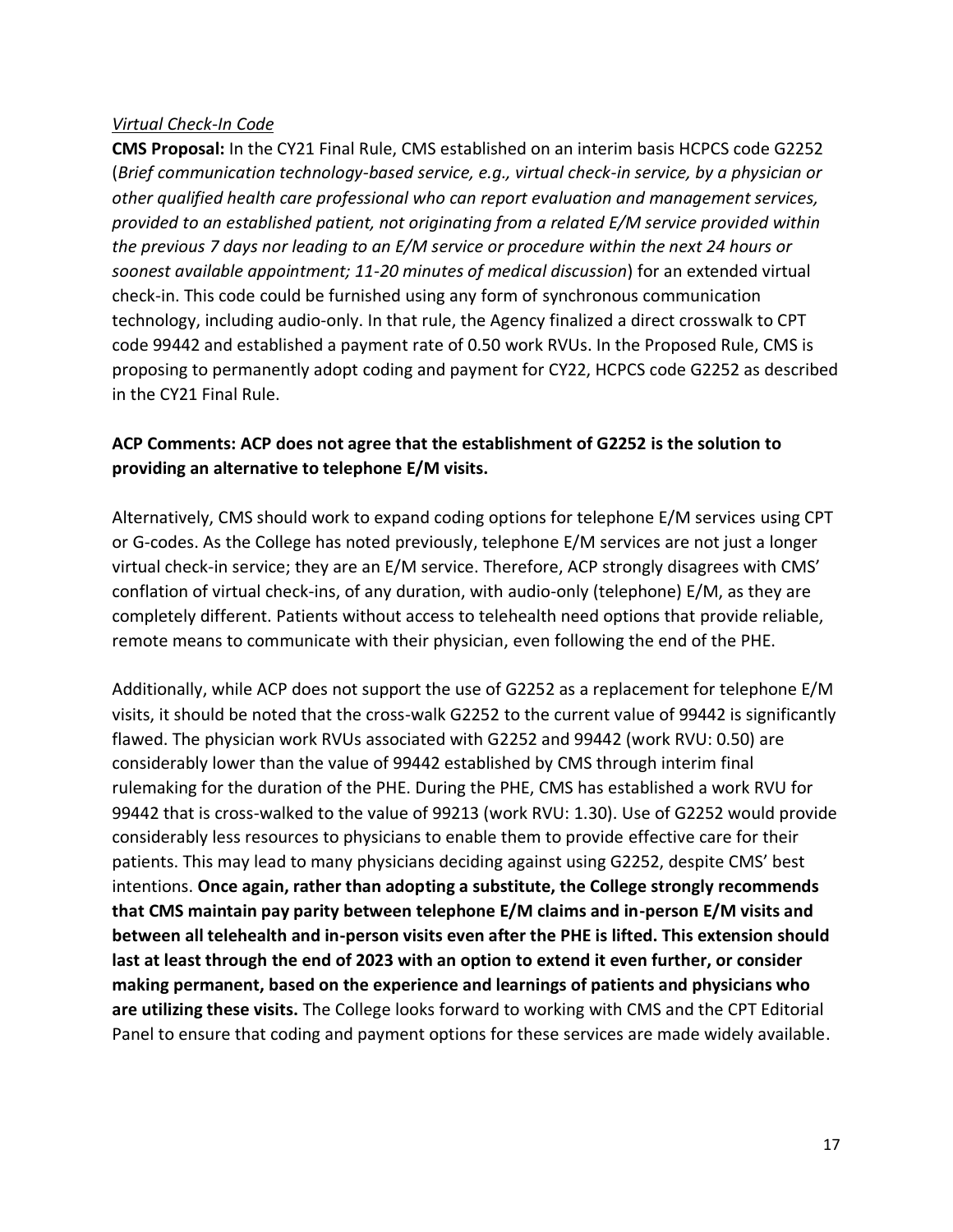#### **Vaccine Administration Services**

**CMS Proposal:** Due to the PHE and ongoing interest in payment rates for vaccine administration, CMS is requesting comment to obtain information on the costs involved in furnishing preventive vaccines, with the goal to inform the development of more accurate rates for these services. Specifically, CMS is seeking comment on:

- The different types of health care clinicians (and providers) who furnish vaccines and how those clinicians (and providers) changed since the start of the pandemic;
- How the costs of furnishing flu, pneumococcal, and hepatitis B vaccines compare to the costs of furnishing COVID-19 vaccines, and how costs may vary for different types of clinicians (and providers); and
- How the COVID-19 PHE may have impacted costs and whether clinicians (and providers) envision these costs to continue.

CMS is additionally seeking feedback on its proposed policy to pay \$35 add-on for certain vulnerable beneficiaries when they receive a COVID-19 vaccine at home. The Agency is interested in input on what qualifies as the "home" and how it can balance ensuring program integrity with beneficiary access.

**ACP Comments: ACP strongly encourages CMS to adopt the vaccine valuation recommendations for the new COVID-19 vaccines exactly as provided by the RUC.** On July 30, 2021, the CPT Editorial Panel created new code 0003A to describe the immunization administration by intramuscular injection of severe acute respiratory syndrome coronavirus 2 (SARS[1] CoV-2) (Coronavirus disease [COVID-19]) vaccine for the Pfizer-BioNTech third dose. Most recently, on August 16, 2021, the CPT Editorial Panel created new code 0013A to describe the immunization administration injection for COVID-19 vaccine for the Moderna third dose.

In August 2021, the RUC reviewed CPT codes 0003A and 0013A. The RUC recommends a work RVU of 0.20 for CPT codes 0003A and 0013A, the same as the first and second dose COVID-19 immunization administration codes.

**Further, the College strongly urges CMS to make coding and payment available for time spent by physicians providing counseling services to patients who are seeking to mitigate their risk for COVID-19 infection.** Specifically, ACP encourages CMS to make payment and coverage available for CPT code 99401 (Preventive medicine counseling and/or risk factor reduction intervention(s) provided to an individual (separate procedure); approximately 15 minutes), wRVU 0.48. The College believes that this code adequately describes the resources and physician work involved in providing counseling and risk factor reduction services to patients with inquiries about COVID-19. We encourage CMS to temporarily make payment available for this code through at least December 31, 2023, and waive the face-to-face requirement associated with this service. COVID 19 vaccines have been available since December of 2020 and physicians have been receiving inquiries from their patients and providing significant counseling and risk factor reduction services to patients who are concerned about the COVID-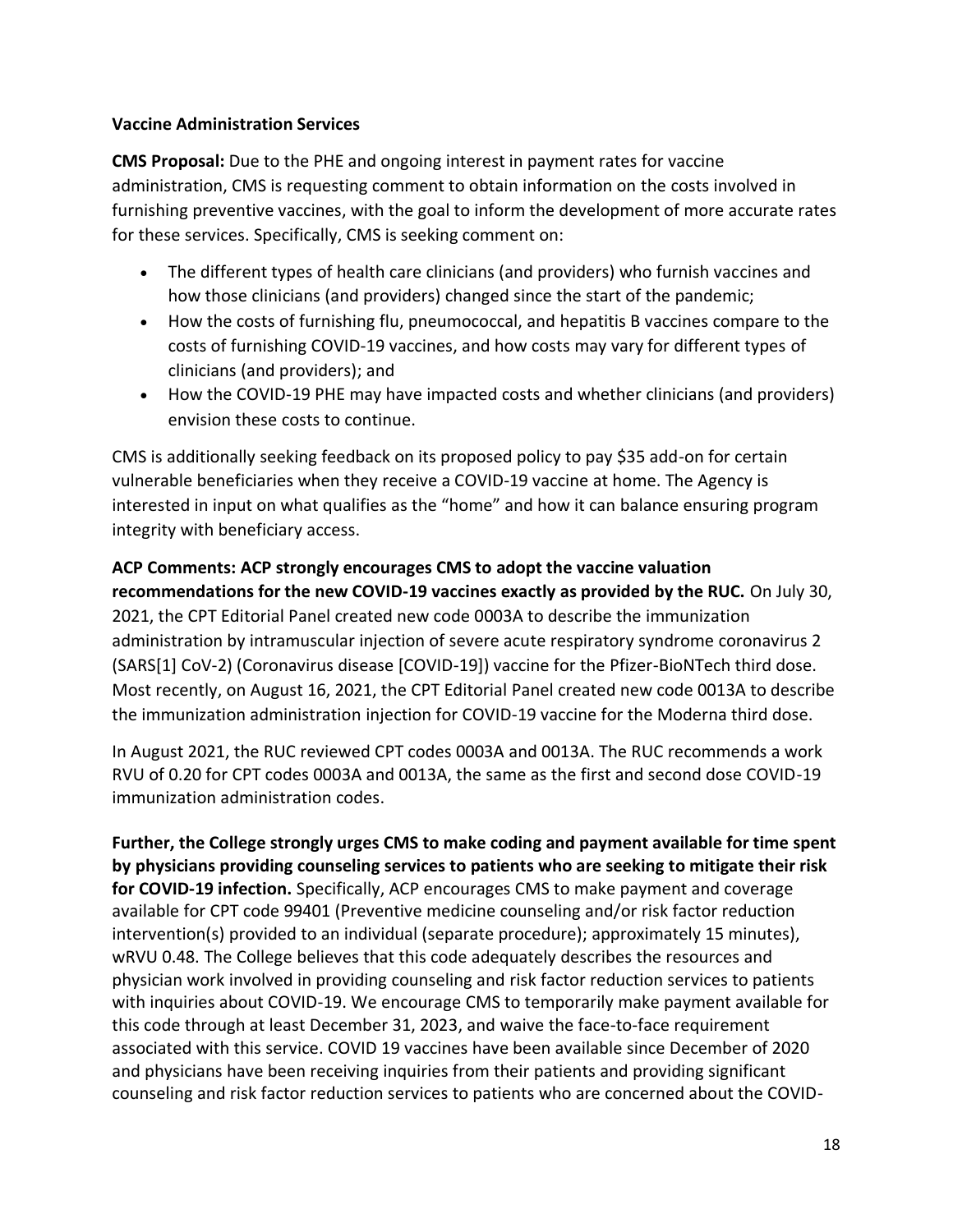19 vaccines prior to that time. ACP further urges CMS to make payment for CPT code 99401 retroactive for physicians that have provided this service until January 1, 2021.

ACP supports the \$35 add-on for vulnerable beneficiaries to receive a COVID-19 vaccine at home, which would include a private home, nursing home, assisted living facility, group home, or other congregate setting. The key is that the beneficiary is at high risk for COVID-19 due to age, living situation, or risk status due to chronic or acute illness as deemed appropriate by the beneficiary's personal physician or healthcare professional.

# **Clinical Laboratory Fee Schedule: Laboratory Specimen Collection and Travel Allowance**

**CMS Proposal:** CMS is proposing to add a travel allowance for a lab technician to collect a specimen from homebound and/or non-hospital patients. The Agency is proposing to allow these travel logs to be documented using electronic or paper means. The payment for travel allowance is set to expire once the PHE ends. Additionally, this proposal would also allow labs to perform COVID-19 diagnostic testing to these patients.

**ACP Comments:** ACP supports improved access to COVID-19 diagnostic testing for homebound and non-hospital patients. Paying a travel allowance and allowing flexibility in the format for travel logs provides additional incentive for labs and other entities to provide testing to those who have difficulty obtaining such testing.

# **Modifications Related to Medicare Coverage for Opioid Use Disorder (OUD) furnished by Opioid Treatment Programs (OTPs) Services**

**CMS Proposal:** CMS is proposing several modifications to this section. Specifically, CMS is proposing:

- Geographic adjustments to the non-drug component of the OUD bundled payment (including take-home opioid antagonist medication [Naloxone]);
- Payments for medications delivered, administered, or dispensed to a beneficiary as part of an adjustment to the bundled payment are to be considered a duplicative payment if Part B or D also separately paid for the same medication to the same beneficiary on the same day;
- A new G-Code and payment for a new, higher dose nasal spray Naloxone product; and
- To revise the regulations to allow OTPs to continue to furnish therapy and counseling using audio-only communication technology when audio/video is not available to the beneficiary or the beneficiary has not consented to use. After the PHE ends, OTPs would be required to use the -95 modifier to the counseling and therapy add-on code (G2080).

**ACP Comments:** ACP supports extending access to audio-only consultations, whether due to no audio-video capabilities or by patient preference.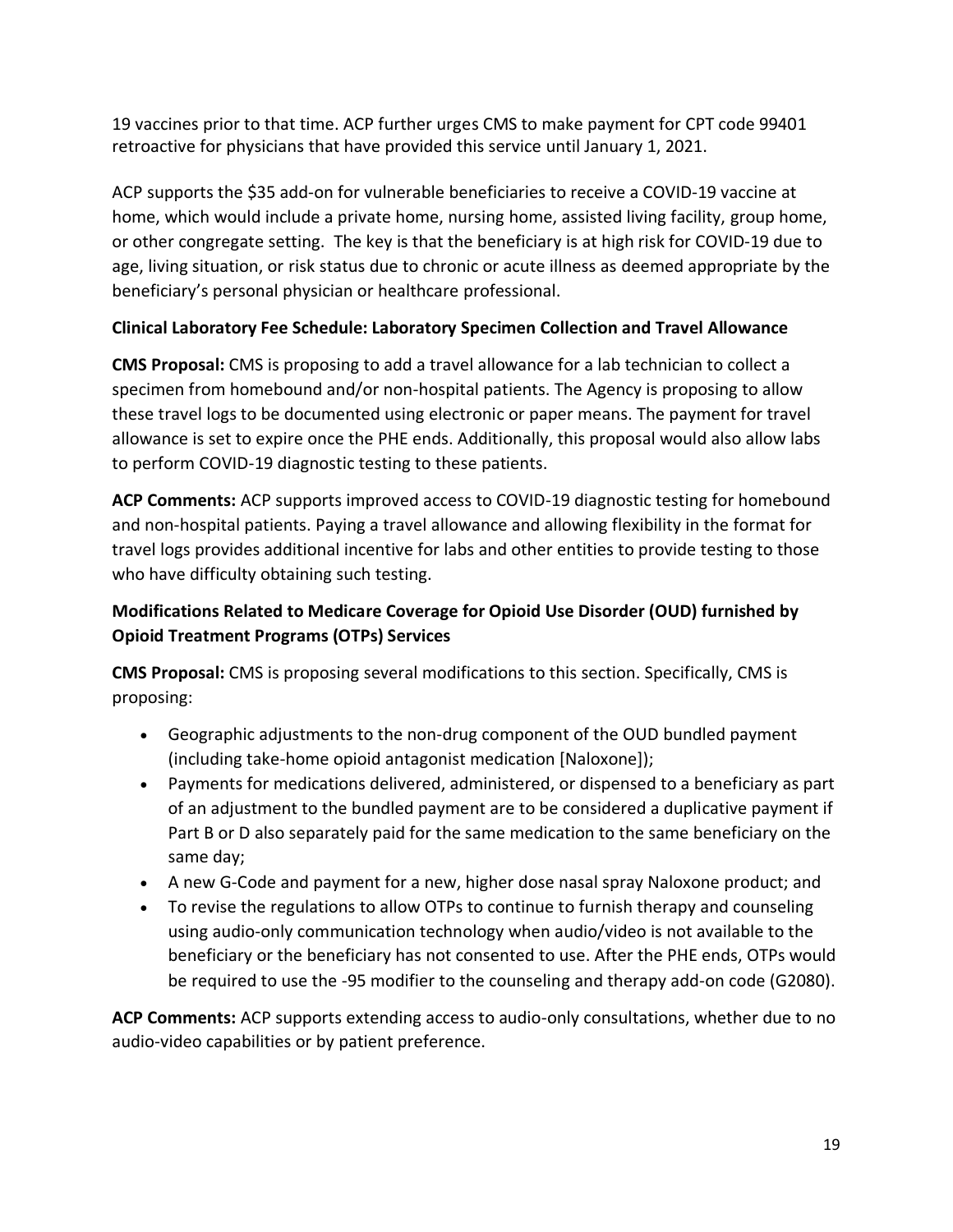### **Updates to Physician Self-Referral Regulations under Stark Law**

**CMS Proposal:** CMS recently made several changes to the Stark Law regulations, which were effective January 19, 2021. Among the changes finalized, the Agency revised the definition of "indirect compensation arrangement" which added a second condition related to the compensation under review for the compensation to potentially implicate the Stark Law. In the CY22 Proposed Rule, CMS is backtracking this definition. Specifically, CMS is revising the definition to make clear it only applies if the compensation arrangement closest to the clinician involves compensation for that clinician's (or clinician's immediate family members') *personally performed services*. All other arrangements would be analyzed under essentially the same definition that was in effect prior to January 19, 2021.

**ACP Comments:** ACP greatly appreciates CMS' attempts to lessen the complexities of the Stark Law. **The College is supportive of the positive steps to make the Stark Law more flexible, create exceptions that reduce the number of inadvertent or technical violations, and align the law with the industry shift from volume to value. Although we commend these efforts, we remain concerned that the frequent amendments to definitions will result in even greater regulatory burden to health care entities and clinicians.** For example, the Proposed Rule would amend the definition of "indirect compensation arrangement" (ICA). While we understand CMS' intent, just this year (in January 2021) the Stark Sprint Regulations<sup>1</sup> introduced a new ICA definition. With only seven months between these two acts, and the certainty of downstream burden to clinicians, the College cautions CMS against continuing the practice to structurally amend definitions that are critical to the application of the regulations. In this instance, the proposed ICA definition multiplies the number of variables and introduces new, defined terms into the analysis. Surely, this will confound the host of designated health care entities and clinicians required to comply. Moving forward, **ACP recommends CMS collaborate with the appropriate entities to provide adequate lead time to compliance and less shock to those who must comply.**

To guide the application of the new ICA definition, CMS also proposed regulatory text clarifying when services will be considered *personally performed*:

Services that are personally performed by a physician… do not include services that are performed by any person other than the physician… including, but not limited to, the referring physician's… employees, independent contractors, group practice members, or persons supervised by the physician…

The College is supportive of the Agency's efforts to provide health care entities and clinicians with clarifying guidance to its proposal. However, **we are concerned that it remains unclear whether services performed by an employee but provided 'incident to' services personally performed by a physician would, in fact, qualify as the physicians' personally performed** 

<sup>1</sup> [Stark Sprint Regulations, 85 FR 77492.](https://www.federalregister.gov/documents/2020/12/02/2020-26140/medicare-program-modernizing-and-clarifying-the-physician-self-referral-regulations)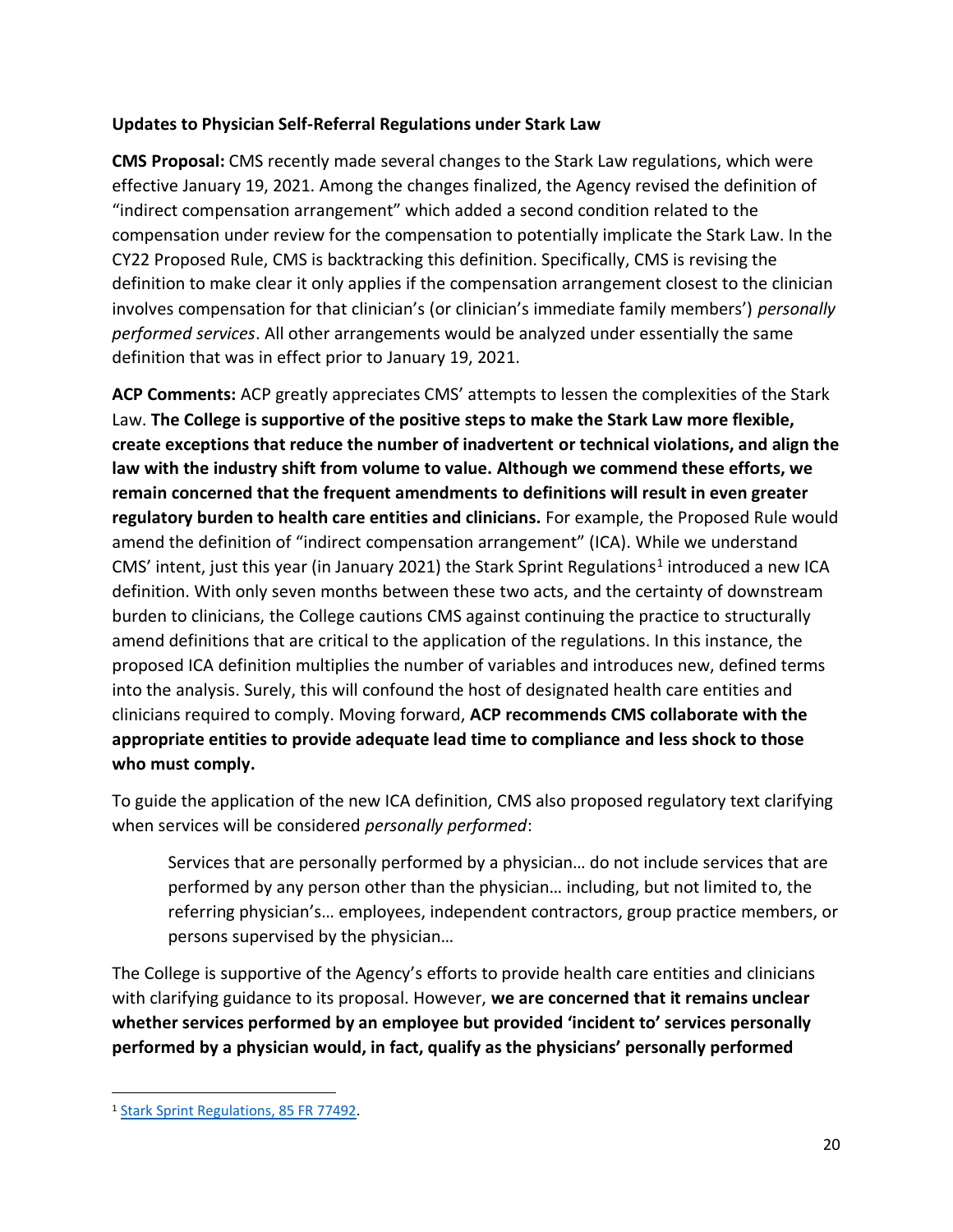**service.** ACP recommends CMS provide further guidance in its final rule that speaks to this uncertainty more clearly.

Considering the legal and regulatory complexities of the Stark Law, **ACP is supportive of the intent behind CMS' proposals and subsequent clarifications.** Echoing our previous concerns about the 'turn-around-time' for compliance, though, we also note the burdens resulting from the proposed compliance timeline. The comment period for the Proposed Rule ends September 13, 2021. The PFS final rule, then, will likely go into effect January 1, 2022. Consequently, it would be prudent to consider both the current and proposed ICA definitions in determining whether an arrangement is appropriate under Stark. This is a tall task, especially for small and independent clinicians who do not retain large legal and compliance departments. **If finalized, the College strongly recommends CMS re-examine the ever-growing complexity of the statute, the likelihood its proposals will, in fact, lend greater clarity to the regulations, and continue to collaborate with health care entities and clinicians to better understand the downstream effects and burden of Stark regulations.**

**Requiring Certain Manufacturers to Report Drug Pricing Information for Part B, and Other Items**

**CMS Proposal:** CMS is proposing to implement the reporting requirements of Section 401 of the CAA (2021). Section 401 established a requirement that manufacturers without Medicaid drug rebate agreements report quarterly average sales price (ASP) information beginning in January 2022 for drugs and biologics paid for by Part B. A civil monetary penalty of \$10,000 per price misrepresentation per day will be issued for the failure to report.

**ACP Comments: ACP supports efforts to require manufacturers to provide CMS with regular and accurate average sales price information for drugs and biological products that are covered under Medicare Part B as a means to ensure accurate payment, and urges CMS to go further in requiring the reporting of additional price and cost information.** While manufacturers are required to report information on average sales prices for some Medicare Part B drugs to CMS quarterly, the true price of the drug remains unclear as the reported ASP includes discounts, rebates, and other payments and differs from the list price. ACP [supports](https://www.acpjournals.org/doi/10.7326/M15-2768) transparency in the pricing, cost, and comparative value of all pharmaceutical products and believes that manufacturers should disclose actual material and production costs to regulators, as well as research and development costs contributing to a drug's pricing. Additionally, [the College supports](https://www.acpjournals.org/doi/10.7326/M19-0013) methods to align payment for prescription drugs administered in-office in a way that would reduce incentives to prescribe higher-priced drugs when lower-cost and similarly effective drugs are available.

#### **Electronic Prescribing of Controlled Substances (EPCS)**

**CMS Proposal:** Based on the consideration of challenges brought on by the COVID-19 pandemic, CMS is proposing to extend the compliance date for ECPS requirements until January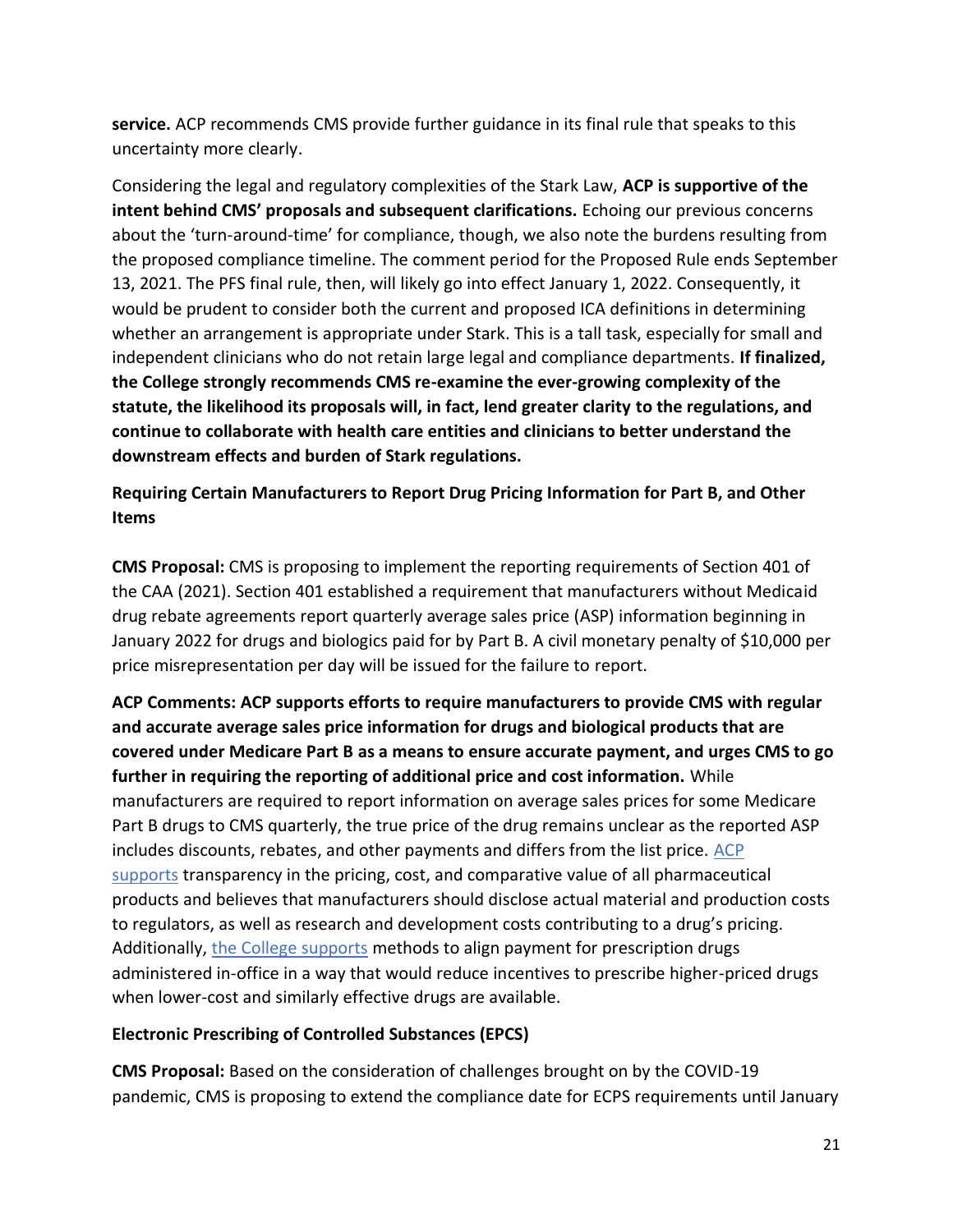1, 2023. The Agency is also proposing to further extend the compliance date for Part D controlled substance prescriptions written for beneficiaries in long-term care facilities until January 1, 2025, due to the unique circumstances of these clinicians. As a means of enforcement, CMS proposes that its compliance actions in CY 2023 would consist of sending letters to prescribers that the Agency believes are violating the EPCS requirement. The Agency notes it will consider whether further compliance actions will be necessary in future rulemaking.

**ACP Comments:** Where the practice is, in fact, less burdensome for both patients and clinicians, **ACP supports the use of electronic prescribing for controlled substances.** We caution, though, that it is not always true that e-prescribing of controlled substances is *actually* less burdensome. Since e-prescribing adds an unfunded mandate whereby participating clinicians must pay an annual fee to use  $-$  and there are broadband issues for some clinicians  $-$  eprescribing is often an additional burden. For these reasons, ACP encourages CMS to study the true costs and implications of this mandate on clinicians.

**Due to the burdens of the COVID-19 pandemic, ACP also supports the delay of implementation because many clinician practices have not had time to implement the necessary technology and/or are struggling with the costs or other challenges associated with this technology.** For example, criticism has been leveled against the costs of two-factor authentication that some third-party vendors are passing onto the practices. Additionally, rural areas face their own challenges. In some rural parts of states, the system does not operate consistently due to limited broadband availability or reliability and there is no manual back-up system in place. Therefore, ACP strongly recommends that a backup system, such as paper or telephone, should be established in order to accommodate for systems going down or other technological barriers. In finalizing its proposals, CMS should pay close attention to the real, true conditions in practice and the downstream implications of its policies – especially to small, independent practices, particularly in rural areas.

### **Appropriate Use Criteria (AUC) Program for Advanced Diagnostic Imaging**

**CMS Proposal:** In the CY22 Proposed Rule, CMS proposes to delay the effective date for the penalty period until January 1, 2023, or January of the year following the end of the PHE, whichever is later. CMS believes this delayed implementation is a proper acknowledgment of the impact of the COVID-19 pandemic and the time required to implement any operational changes to its claim processing and prepare for the upcoming penalty phase.

CMS is seeking comment on whether it is more appropriate to deny or return claims that fail AUC claims processing edits during this period. Specifically, CMS is considering whether claims that do not pass the AUC claims processing edits, and therefore will not be paid, should be initially returned to the health care clinician so they can be corrected and resubmitted, or should be denied so they can be appealed. CMS also requests comment on whether the penalty phase should begin first with returning claims and then transition to denying claims after a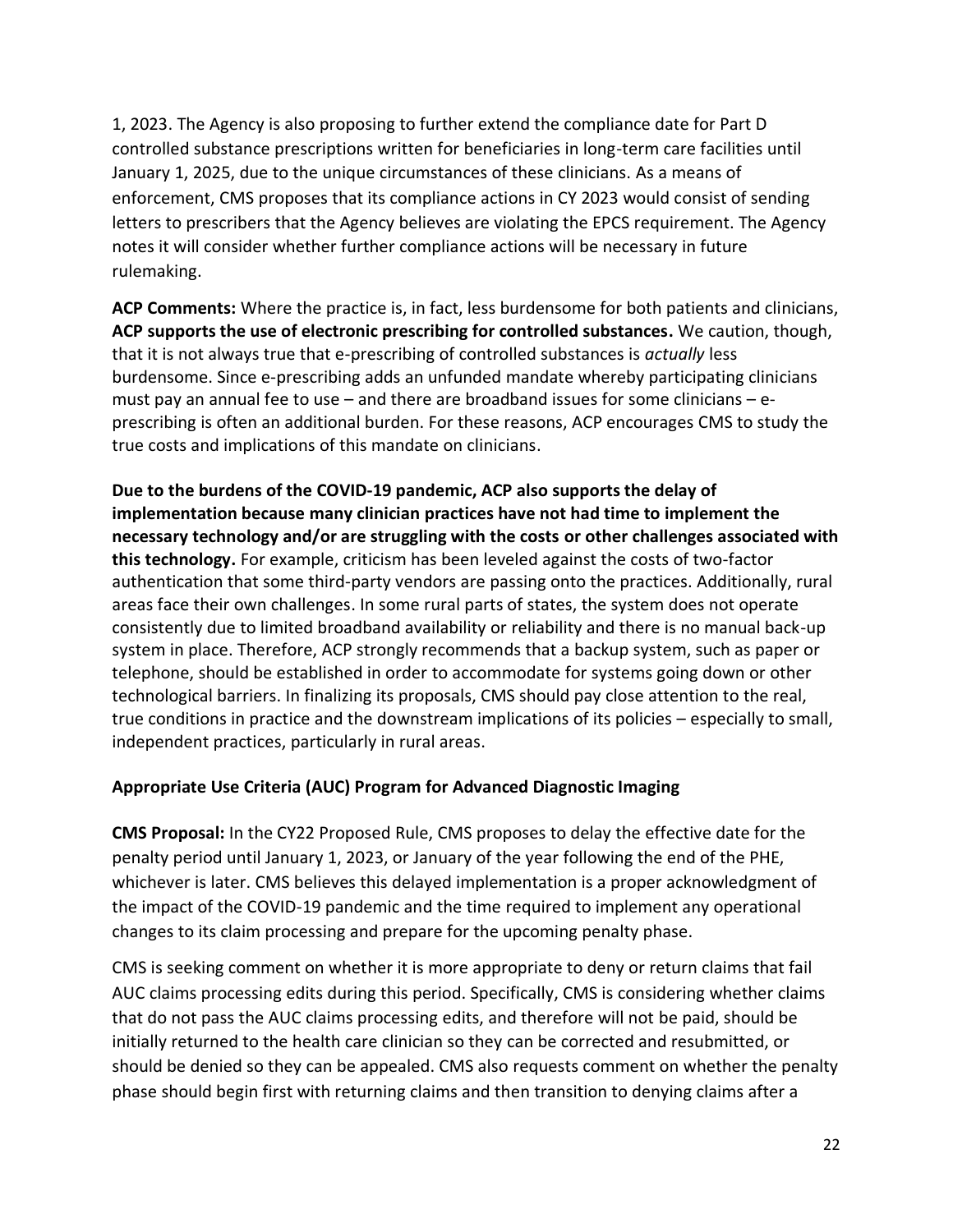period of time. The Agency hopes this feedback will help it better understand which pathway would be most appropriate once the AUC program is fully implemented

**ACP Comments:** While the College recognizes that consultation of appropriate use criteria (AUC) for advanced diagnostic imaging tests is important, we believe that the denial of claims would impose significant disruption to physicians, hospitals and other health care clinicians and "provider" entities. **We therefore urge the Centers for Medicare and Medicaid Services (CMS) to return claims that fail AUC claims processing edits rather than deny them.** 

Additionally, CMS should continue voluntary participation in the AUC Program. Voluntary participation should not require consultation of AUC using a CMS qualified Clinical Decision Support Mechanism (CDSM), nor should Medicare reimbursement be contingent upon documentation of consultation on the furnishing clinician's claim. Physicians and other health care "providers" are unprepared for another significant regulatory requirement. ACP, while committed to educating physicians about Medicare policies and mandates, has prioritized our investment in education and training for successful participation in Medicare's Merit-based Incentive Payment System (MIPS) and Alternative Payment Models (APMs). Preparing physicians for a Medicare AUC Program that requires use of a qualified CDSM and claims documentation will divert important resources and attention away from meaningful quality improvement—particularly while we are in the midst of the ongoing COVID-19 pandemic.

### **Innovative Technology and Artificial Intelligence (AI) Request for Information**

**CMS Proposal:** CMS is soliciting public comment to better understand the resource costs for services involving the use of innovative technologies, including but not limited to software algorithms and AI. In the Proposed Rule, CMS posed several questions regarding coverage of AI and other innovative technologies.

**ACP Comments:** The College applauds CMS for initiating a discussion on the use of AI and other innovative technologies. **At the outset, the College wants to emphasize that we believe, due to its importance and implications, this RFI should be removed from the greater Proposed Rule and re-opened so as to allow more time to gather stakeholder feedback.** By way of preliminary comments, however, the College offers the following for CMS consideration.

The rapid growth of digital technologies and their role in clinical care has the potential to improve patient care and outcomes. However, at present, these technologies are far from widespread or typical. Present experience with these applications is insufficient to draw conclusions that may have an impact across the payment schedule. **Therefore, the College cautions against establishing precedent-setting payment policy based on limited experience and data. ACP welcomes the opportunity to engage in ongoing discussion of this technology and its impact on both direct and indirect practice expense.**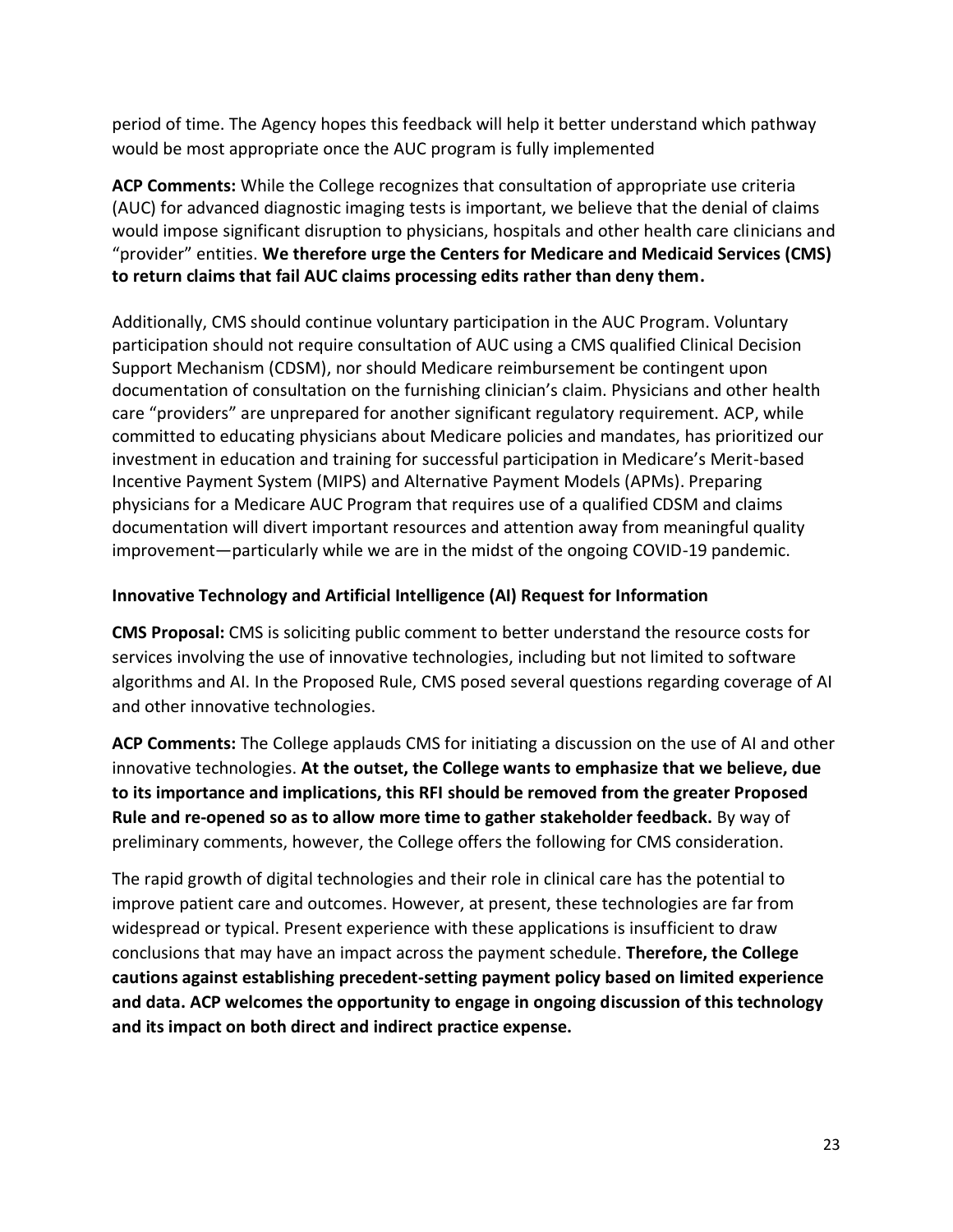ACP is additionally concerned that these technologies are most challenging for small and independent practices because they are dependent on third parties to implement. These third parties can be costly.

• *To what extent are services involving innovative technologies such as software algorithms and/or AI substitutes and/or supplements for physician work? To what extent do these services involving innovative technology inform, augment, or replace physician work?*

The College believes it is too early to make determinations regarding the impact of augmented intelligence/machine learning on physician work. These technologies are expanding in clinical use, but until they become more commonplace, making determinations across the Medicare physician fee schedule is not possible. While ACP does acknowledge that impacts on work are possible, this will vary across the services to which AI is applied and the role AI plays in the clinical encounter. For instance, AI applications may provide varied clinical contributions from assistive to augmentative to autonomous, each of which will have a different effect on physician work for both the primary care physician or other Qualified Healthcare Professional (QHP).

Additionally, ACP does not agree with the terminology of "substitutes or supplements" for physician work. Rather, we believe the contribution to clinical work depends on the level of autonomy of the application. For example, assistive technology may provide additional clinical data points, contributing to the overall evaluation of the patient. This could lessen or increase physician work, depending on the clinical situation to which the application is used. An assistive technology could potentially broaden the patient population for whom a certain diagnostic service is applicable or increase the number of potential diagnoses the physician would need to consider. An autonomous technology, on the other hand, may have different impacts on physician work.

• *How has innovative technology such as software algorithms and/or AI affected physician work time and intensity of furnishing services involving the use of such technology to Medicare beneficiaries? For example, if a new software algorithm or AI technology for a diagnostic test result in a reduction in the amount of time that a practitioner spends reviewing and interpreting the results of a diagnostic test that previously did not involve such software algorithm or AI technology, and if the software algorithm or AI could be considered in part a substitute for at least some physician work, it may follow that the intensity of the service decreases. It is also possible that a software algorithm for a diagnostic test that is supplementing other tests to establish a diagnosis or treatment pathway for a particular condition could result in an increase in the amount of time that a practitioner spends explaining the test to a patient and then reviewing the results.*

The College strongly believes it is too early in the diffusion of these technologies to make broad determinations. In one instance, it may seem that an AI application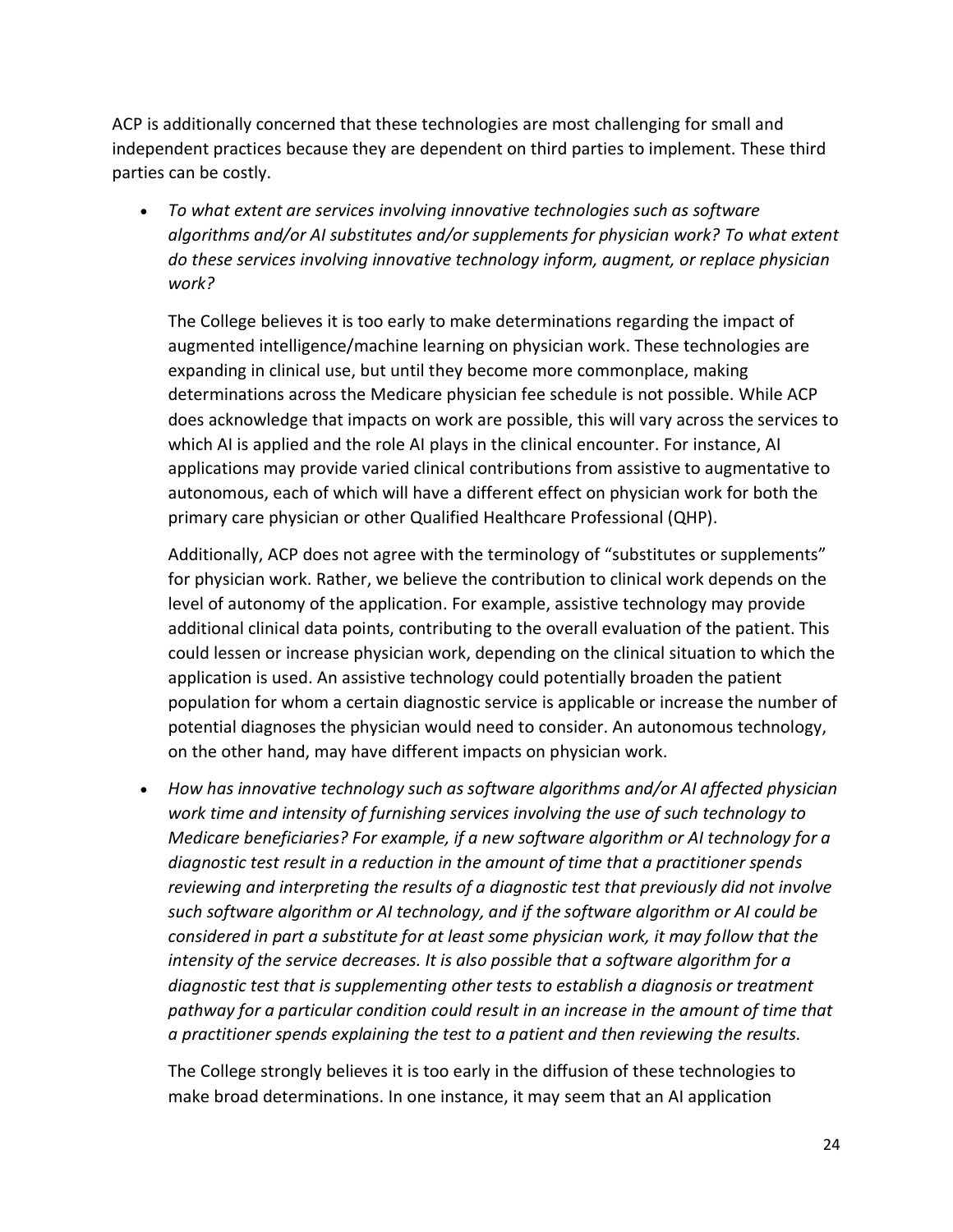performing clinical tasks or making clinical decisions lessens the quantity of physician work. In another, this additional software acquired information may prompt additional physician tasks. For instance, integrating the determinations of the AI algorithm into the broader clinical presentation requires careful consideration. There may be instances where the new data is contradictory or inconsistent with other clinical data or the physician's clinical intuition, increasing the intensity of decision making. As CMS acknowledges above, there may be additional work in explaining to the patient that a digital application is being used and the way the application operates. It is possible that the total time may decrease at the same time as the intensity increases, thereby maintaining or increasing the total work involved.

• *How is innovative technology affecting beneficiary access to Medicare-covered services? How are services involving software algorithms and/or AI being furnished to Medicare beneficiaries and what is important for CMS to understand as it considers how to accurately pay for services involving software algorithms and/or AI? For example, it is possible that services that involve software algorithms and/or AI may allow a practitioner to furnish care more efficiently to more Medicare beneficiaries, potentially increasing access to care. Additionally, to what extent have services that involve innovative technology such as software algorithms and/or AI affected access to Medicare-covered services in rural and/or underserved areas, or for beneficiaries that may face barriers (homelessness, lack of access to transportation, lower levels of health literacy, lower rates of internet access, mental illness, having a high number of chronic conditions, frailty, etc.) in obtaining health care?*

Digital technology, including AI, has the potential to increase access to care. For example, the COVID-19 PHE demonstrated the benefits of telemedicine and remote patient monitoring. Software and AI driven algorithms stand to provide similar benefit through expanded access.

These technologies also have the potential to improve access to medical care in rural and underserved areas However, it is important to consider that these technologies may involve patient (consumer) expense, such as for access to broadband internet service or they may even be out of a patient's reach if broadband service is not even provided in their area. Where such access is limited, there is the potential to create or exacerbate health disparities across populations. Health care is not the only area where digital/broadband access is important to quality of life. To that end, ACP believes broader public policy is necessary to enable rural and underserved areas to experience the full potential benefit of digital technologies, such as AI.

• *Compared to other services paid under the PFS, are services driven by or supported by innovative technology such as software algorithms and/or AI associated with improvements in the quality of care or improvements in health equity? For example, increased access to services to detect diabetic retinopathy such as the service described*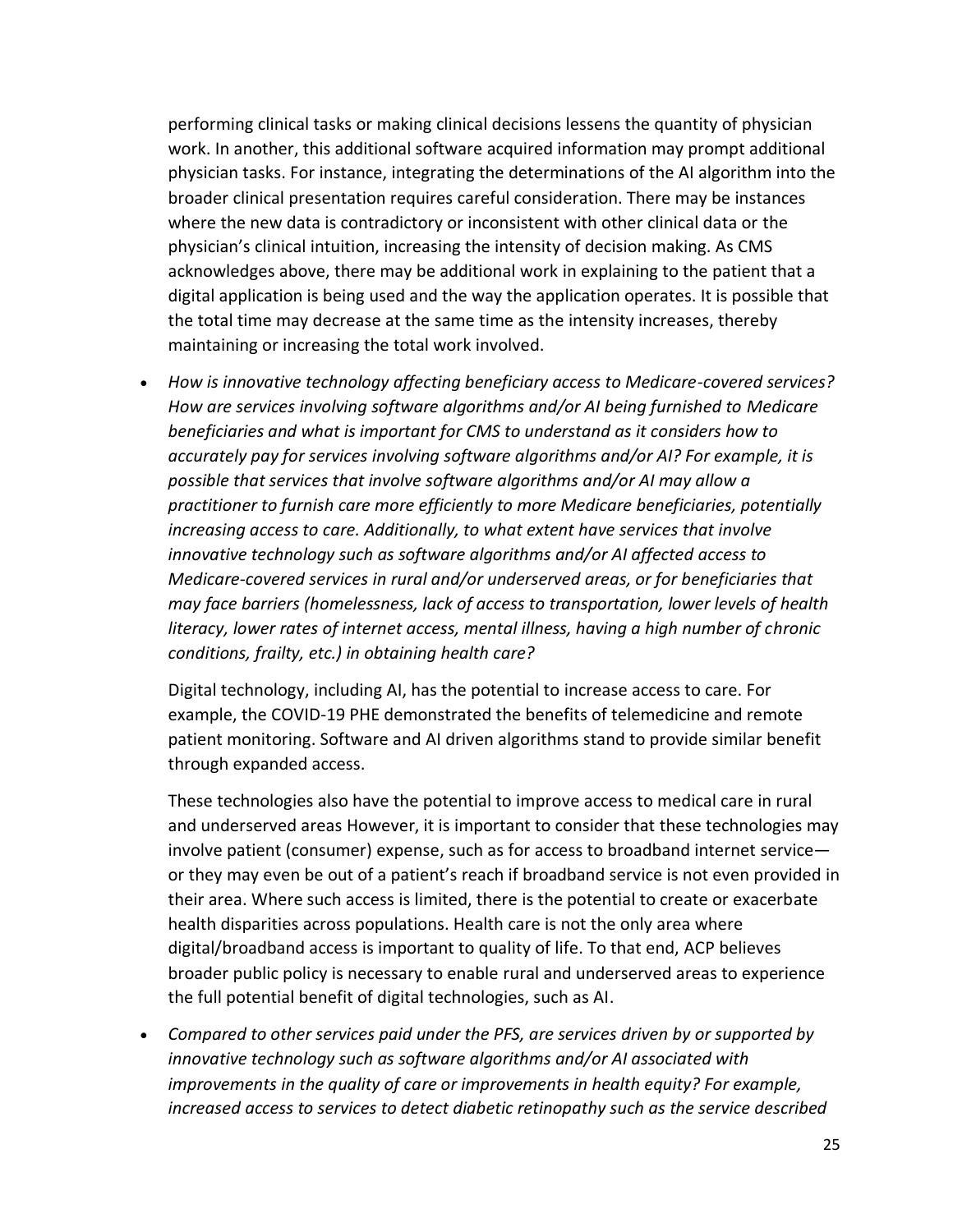*by CPT code 92229 could eventually lead to fewer beneficiaries losing their vision. Because CPT code 92229 can be furnished in a primary care practice's office and may not require the specialized services of an ophthalmologist, more beneficiaries could have access to a test, including those who live in areas with fewer ophthalmologists. Additionally, taking into consideration that a software algorithm and/or AI may introduce bias into clinical decision making that could influence outcomes for racial and ethnic minorities and people who are socioeconomically disadvantaged, are there guardrails, such as removing the source of bias in a software algorithm and/or AI, that Medicare should require as part of considering payment amounts for services enabled by software algorithm and/or AI?*

Software algorithms and AI stand to improve health care disparities as the diabetic retinopathy example demonstrates. The potential to worsen or widen health disparities also exists. These technologies require specific hardware, software, smartphone/laptop access, and broad band capability. Each of which involves expenses which may extend beyond the control of the furnishing physician. Therefore, more far-reaching policies outside the Medicare physician fee schedule may be necessary to strengthen equitable access across the United States.

The potential for bias in machine-learning algorithms is well-described in the data science literature and a legitimate concern. Guardrails to ensure that bias does not lead to compromised patient care is necessary as regulations around software as a medical device evolve.

CMS asks several important questions in the Proposed Rule about AI. ACP notes that these questions, in summary, are best answered by noting that in the current environment each AI technology should be considered on a case-by-case basis. **Today, expenses related to approved AI technology should be considered a direct expense. We further re-emphasize our strong recommendation that this topic be given its due time and attention by being separated from the broader Proposed Rule and re-opened as to provide more time for stakeholder input.**

## **Advancing to Digital Quality Measurement and the Use of FHIR® in Physician Quality Programs – Request for Information**

**CMS Proposal:** The Proposed Rule includes a RFI to collect information on planning and transitioning CMS programs to complete digital measurement by 2025. Maintaining alignment with the Department of Health and Human Services (HHS) Health Quality Roadmap, CMS is approaching priorities and initiatives with other entities, like the ONC (i.e., 21st Century Cures Act), to promote data interoperability and access. The RFI seeks comments on the following:

• CMS adoption of FHIR<sup>®</sup> to reduce the collection and analysis burden imposed by current electronic quality measures. Under the HL7 framework, quality data reporting programs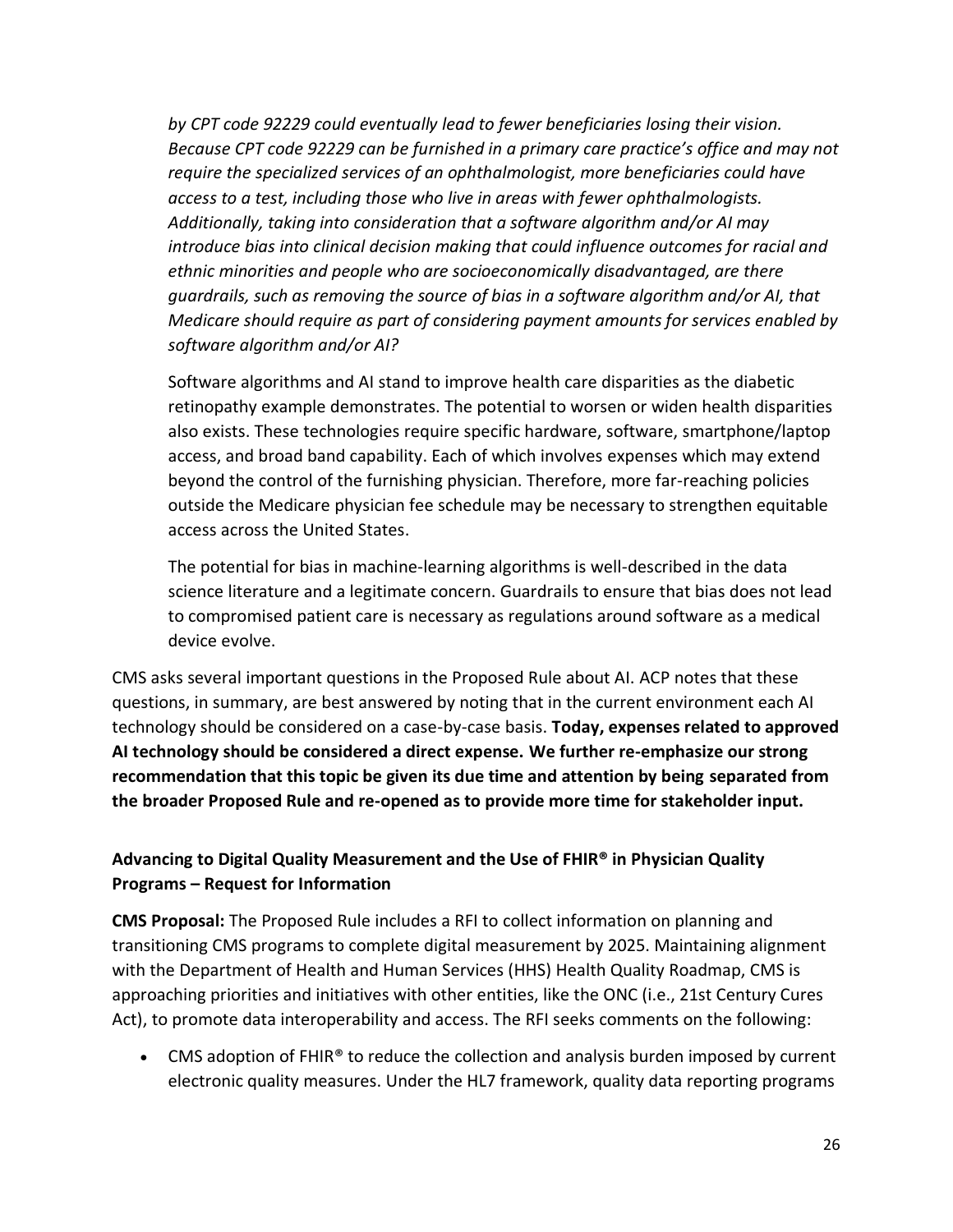would utilize a standardized data collection structure and single terminology to collect electronic measure data.

- Enhancement of the definition of dQM so that it contains language regarding proposed software that processes digital data to determine measure scores.
- Redesign quality measures as "self-contained tools" that dQM software incorporates end-to-end measure calculation solutions.
- Alignment of quality measure reporting programs across federal and state agencies and other sectors via the adoption of a dQM portfolio.

**ACP Comments:** The College commends CMS for working collaboratively with the Office of the National Coordinator (ONC) on their work to improve interoperability and promoting the adoption of Fast Healthcare Interoperability Resource® (FHIR) standards and standards-based Application Programming Interfaces (APIs). **While the College is generally supportive of FHIR we emphasize that small and independent practices that are dependent upon third-party vendors to enable this functionality are worried by these proposals.** If a third-party vendor refuses to turn on the functionality, those practices will fail. This is the same issue seen in the quality measures and elsewhere. ACP is concerned that CMS is failing to consider small or independent practices and their capabilities when writing its proposals in these spaces, and strongly encourages CMS to collaborate with stakeholders to greater understand the real-world circumstances.

The College recommends CMS consider issuing an Interim Final Rule (IFR) with an additional 30 or 60-day comment period prior to finalizing any recommendation for the use of FHIR. This will allow CMS to review public feedback and make final determinations on the readiness of FHIR® Release versions.

## **Health Equity Initiative**

**CMS Proposal:** CMS makes several proposals to advance health equity, consistent with President Biden's recent Executive Order 13985. The 2022 Proposed Rule includes a RFI asking for feedback on the Agency's efforts to collect additional data to identify and respond to health disparities in its 32 programs and policies. The Agency notes several strategies it has considered, including clinician and/or public-facing reports on MIPS quality measures stratified by dual-eligible status, race, and other factors. CMS is also seeking comment on ways the Agency can increase the collection of demographic and social risk data, including the collection of a "minimum set" of demographic elements (e.g., race, ethnicity, language, disability status) that could be used for a variety of tracking and quality measurement purposes. The Agency is considering using EHRs as a data collection mechanism.

**ACP Comments:** ACP is encouraged to see CMS interest in advancing health equity for people with Medicare while protecting individual privacy. Access to health equity data may enable a more comprehensive assessment of health equity and support initiatives to close the equity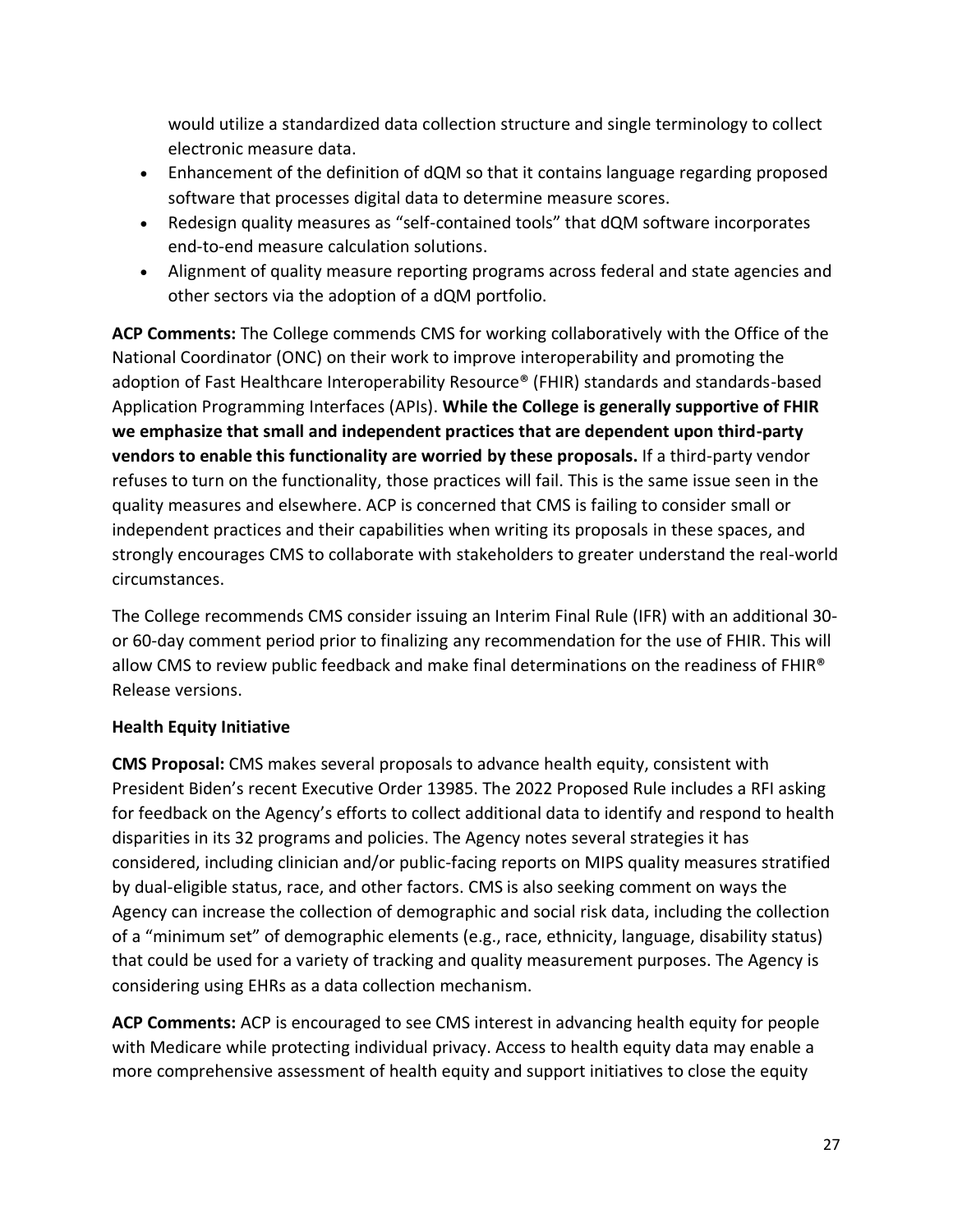gap. However, it is important that any CMS designed data collection is performed in a way that would not place an undue burden on physicians or their practices.

## **Quality Payment Program (QPP)**

**CMS Proposal:** For Performance Year (PY) 2021, there are two exceptions that may be applied for: extreme and uncontrollable circumstances, and the MIPS Promoting Interoperability (PI) application. Both exceptions require an application be received by December 31, 2021, as they are not automatic.

CMS is proposing to extend CMS web interface as a collection type for quality reporting into the 2022/2023 PYs.

**ACP Comments:** The ACP supports CMS extending the web interface reporting into 2022/2023 performance years. As we noted in last year's comments, with the additional challenges that the practices are navigating due to the COVID-19 PHE, now is not the right time to enact major changes to MIPS reporting such as eliminating a reporting mechanism.

# **MIPS Value Pathway (MVP)**

**CMS Proposal**: CMS is proposing to begin the MVP program in CY 2023 to provide time for MIPS-eligible clinicians to familiarize themselves with MVPs and begin preparing their practices (e.g., system updates). For the CY23 PY, CMS proposes seven MVPs (Rheumatology, Stroke Care and Prevention, Heart Disease, Chronic Disease Management, Emergency Medicine, Lower Extremity Joint Repair, and Anesthesia).

As an example of the MVP most applicable to internists, MVP for Optimizing Chronic Disease Management beginning in PY 2023 is proposed as follows:

## *Quality Measures*

- Q006: Coronary Artery Disease: Antiplatelet Therapy
- Q107: Adult Major Depressive Disorder: Suicide Risk Assessment
- Q118: Coronary Arter Disease: Angiotensin-Converting Enzyme Inhibitor or Angiotensin Receptor Blocker Therapy – Diabetes or Left Ventricular Systolic Dysfunction (LVEF < 40%)
- Q119: Diabetes: Medical Attention for Nephropathy
- Q236: Controlling High Blood Pressure
- Q398: Optimal Asthma Control
- Q438: Statin Therapy for the Prevention and Treatment of Cardiovascular Disease
- Q047: Advanced Care Plan
- TBD: Person-Centered Primary Care Measure Patient Reported Outcome Performance Measure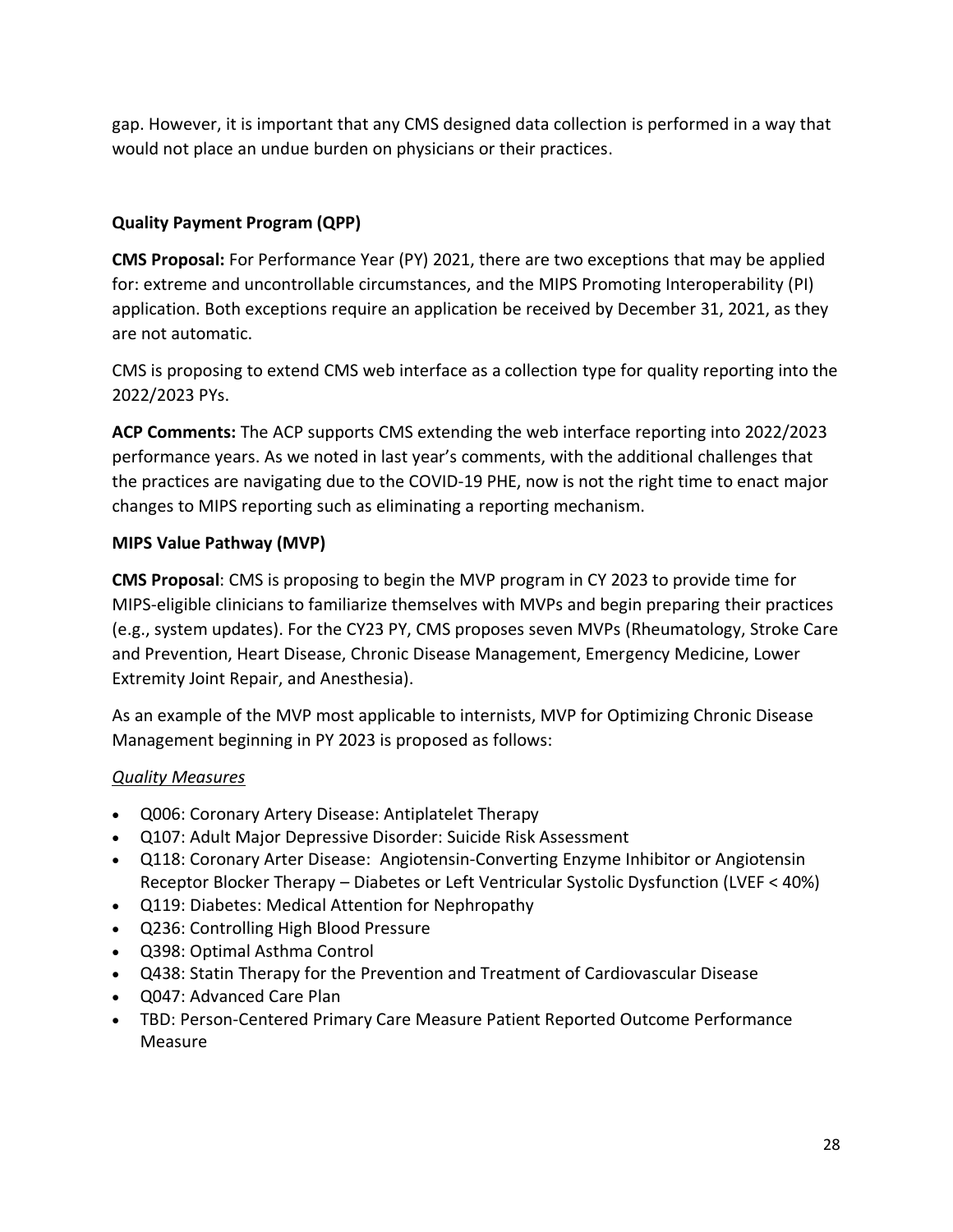### *Improvement Activities*

- IA BE 4: Engagement of patients through implementation of improvements in patient portal
- IA BE 21: Improved practices that disseminate appropriate self-management materials
- IA CC 13: Practice improvements for bilateral exchange of patient information
- IA\_AHE\_3: Promote use of Patient-Reported Outcome Tools
- IA BE 20: Implementation of condition-specific chronic disease self-management support programs
- IA BE 22: Improved practices that engage patients pre-visit
- IA CC 2: Implementation of improvements that contribute to more timely communication of test results
- IA CC 12: Care coordination agreements that promote improvements in patient tracking across settings
- IA CC 14: Practice improvements that engage community resources to support patient health goals
- IA EPA 1: Provide 24/7 Access to MIPS Eligible Clinicians or Groups Who Have Real-Time Access to Patient's Medical Record
- IA PCMH: Implementation of Patient-Centered Medical Home model
- IA PSPA 19: Implementation of formal quality improvement methods, practice changes or other practice improvement processes

### *Cost*

The Total Per Capita Cost is proposed to be the measure that aligns with this MVP, as there are no current episode-based measures. The two new proposed episode-based measures, diabetes and asthma/COPD, could be applicable in future rulemaking.

## *Promoting Interoperability*

**CMS Proposal:** The scoring methodology for Promoting Interoperability (PI) in MVPs will be the same as in traditional MIPS, except for subgroups, which will be scored based on their affiliated group's PI score. As in traditional MIPS, the scoring of the PI category recognizes the importance of using CEHRT to support quality improvement, patient engagement, and interoperability.

**ACP Comments:** ACP believes that MVP pathway could be a step in the right direction if we include measures that are methodologically sound and evidence-based addressing clinical areas of importance. It is also critically important that MVPs move toward a wholescale departure from traditional MIPS in order to offer a true onramp for practices to Alternative Payment Models.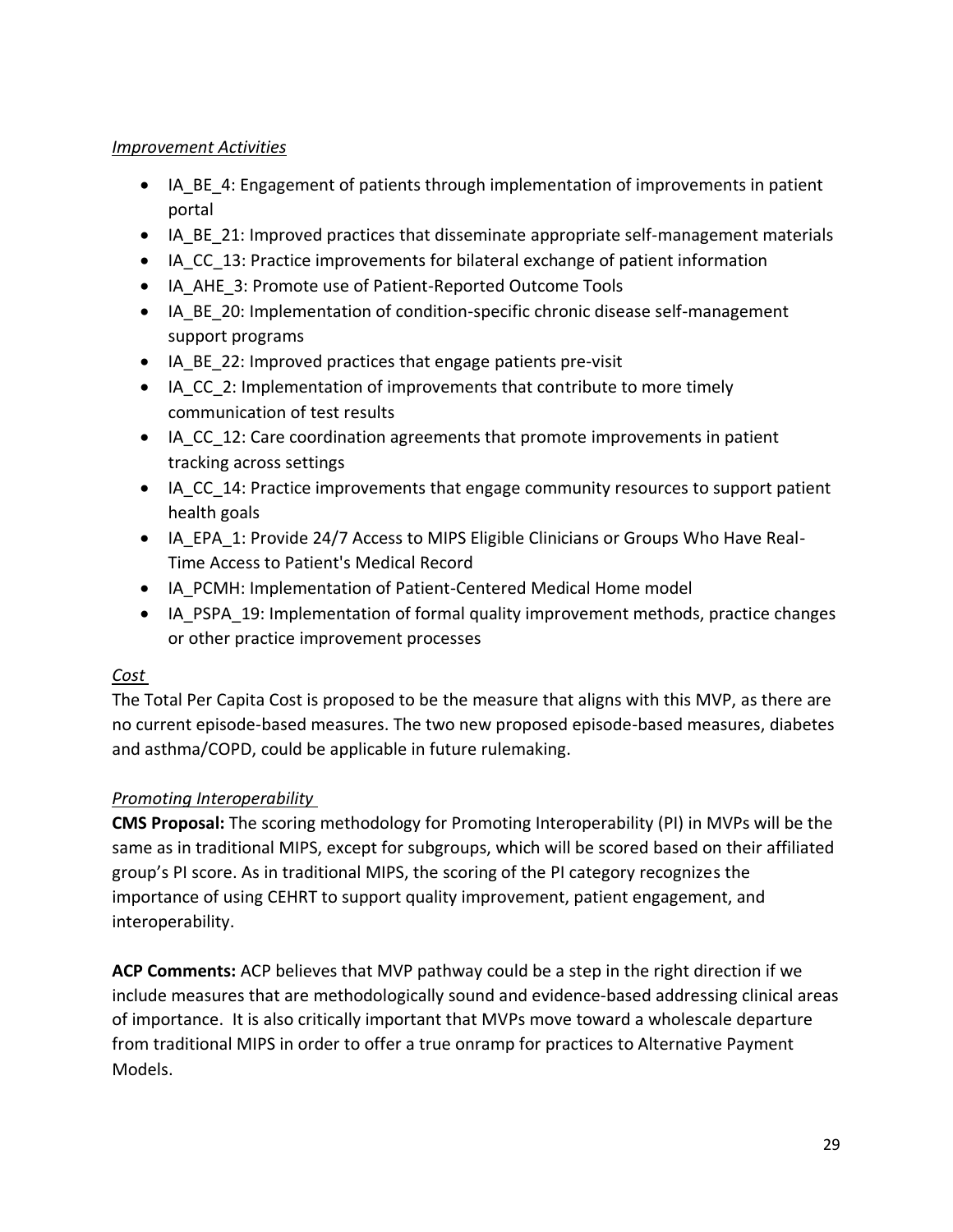The ACP has been working closely with CMS in developing MVPs such as the Optimizing Chronic Disease Management MVP. The College's original Chronic Disease Management MVP [submission](https://www.acponline.org/acp_policy/letters/acp_mips_value_pathway_feedback_2020.pdf) was provided to CMS in February 2020 (as well as a proposal for a Preventive Care MVP). Over the course of the past year and a half, CMS has worked on this concept and ultimately proposed what is in this current rule. Upon review of the latest CMS draft of this MVP, out of the 9 quality measures that CMS has proposed to include, the ACP supports 5, and does not support 4, as listed below.

The ACP supports these 5 measures:

- Coronary Artery Disease (CAD): Antiplatelet Therapy
- Adult Major Depressive Disorder (MDD): Suicide Risk Assessment
- "Coronary Artery Disease (CAD): Angiotensin-Converting Enzyme (ACE) Inhibitor or Angiotensin Receptor
- Blocker (ARB) Therapy Diabetes or Left Ventricular Systolic Dysfunction (LVEF < 40%)"
- Diabetes: Medical Attention for Nephropathy
- Statin Therapy for the Prevention and Treatment of Cardiovascular Disease

The ACP does NOT support these 4 measures:

- Controlling High Blood Pressure
- Optimal Asthma Control
- Advanced Care Plan
- Person-Centered Primary Care Measure Patient Reported Outcome Performance Measure (The reasons for not supporting these measures are included later).

Further, as outlined in our [letter](https://www.acponline.org/acp_policy/letters/acp_written_comments_for_cms_mvp_stakeholder_town_hall_jan_2021.pdf) following CMS' MVP Town Hall in January 2021, ACP believes that changes to truly reinvent MVPs, CMS must:

- Create synergy across the four performance categories. To do so, we must stop thinking of each category as siloed and look for opportunities to leverage existing data to satisfy requirements for multiple categories, when relevant and appropriate.
- For the PI Category, ACP supports a menu of attestation-based measures similar to the Improvement Activities category that would more accurately reflect the many innovative ways practices are already leveraging emerging innovative Health Information Technology (IT) to improve patient care.
- For the Cost Category, CMS must lead the charge in developing new metrics that are more actionable and targeted to specific specialties, patient populations, and conditions. We implore CMS to lead the charge in this development rather than relying on individual stakeholders to do so.

### *MVP: Quality Measure Review*

The ACP reviewed the quality measures under four MVPs (Optimizing Chronic Disease Management MVP, Advancing Care for Heart Disease MVP, Coordinating Stroke Care to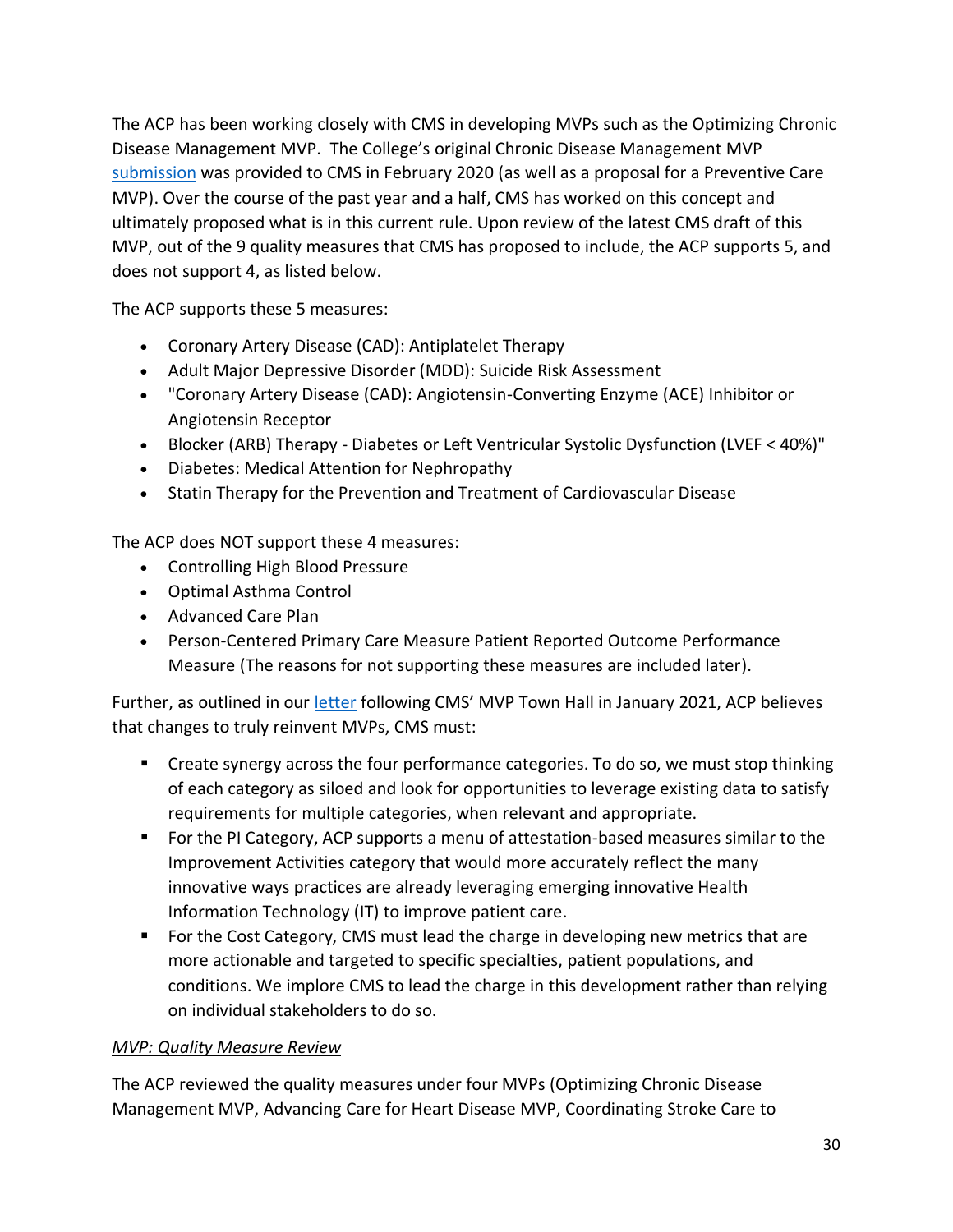Promote Prevention and Cultivate Positive Outcomes MVP, Advancing Rheumatology Patient Care MVP), that are related the Internal Medicine.

## **The College supports the following measures that are included in the 4 MVPs that we reviewed:**

Q005: Heart Failure (HF): Angiotensin-Converting Enzyme (ACE) Inhibitor or Angiotensin Receptor Blocker (ARB) or Angiotensin Receptor-Neprilysin Inhibitor (ARNI) Therapy for Left Ventricular Systolic Dysfunction (LVSD) Q006: Coronary Artery Disease (CAD): Antiplatelet Therapy Q007: Coronary Artery Disease (CAD): Beta-Blocker Therapy – Prior Myocardial Infarction (MI) or Left Ventricular Systolic Dysfunction (LVEF < 40%) Q008: Heart Failure (HF): Beta-Blocker Therapy for Left Ventricular Systolic Dysfunction (LVSD) Q107: Adult Major Depressive Disorder (MDD): Suicide Risk Assessment Q118: "Coronary Artery Disease (CAD): Angiotensin-Converting Enzyme (ACE) Inhibitor or Angiotensin Receptor Blocker (ARB) Therapy - Diabetes or Left Ventricular Systolic Dysfunction (LVEF < 40%)" Q119: Diabetes: Medical Attention for Nephropathy Q176: Tuberculosis Screening Prior to First Course Biologic Therapy Q177: Rheumatoid Arthritis (RA): Periodic Assessment of Disease Activity Q178: Rheumatoid Arthritis (RA): Functional Status Assessment Q243: Cardiac Rehabilitation Patient Referral from an Outpatient Setting Q326: Atrial Fibrillation and Atrial Flutter: Chronic Anticoagulation Therapy Q438: Statin Therapy for the Prevention and Treatment of Cardiovascular Disease

## **However, there are several measures that the ACP does not support. These are included in Appendix A, along with a rationale.**

## *MVP: Patient Reported Outcome Measure Review*

ACP also reviewed the measures proposed for addition to the MIPS program and noted a new measure, titled Person-Centered Primary Care Measure Patient Reported Outcome Performance Measure (PCPCM PROM). This measure has been proposed to be included in an MVP and the internal medicine specialty measure set.

**The College reviewed PCPCM PROM in January 2021, and we do not support the use of this measure.** While ACP is supportive of PRO-PMs that are methodologically sound, and evidence based to assess, promote, and reward patient-centered care, we believe that this measure does not meet those criteria and there is a need to see additional data before it is ready for implementation. More specifically, ACP has concerns that this measure was poorly specified and does not have data to show that it would lead to improvements in care or clinical outcomes. The measure includes all patients who have completed the survey without any exclusions or risk adjustment, and hence this would result in a non-representative sample. Also, while the measure intends to establish a benchmark for good, comprehensive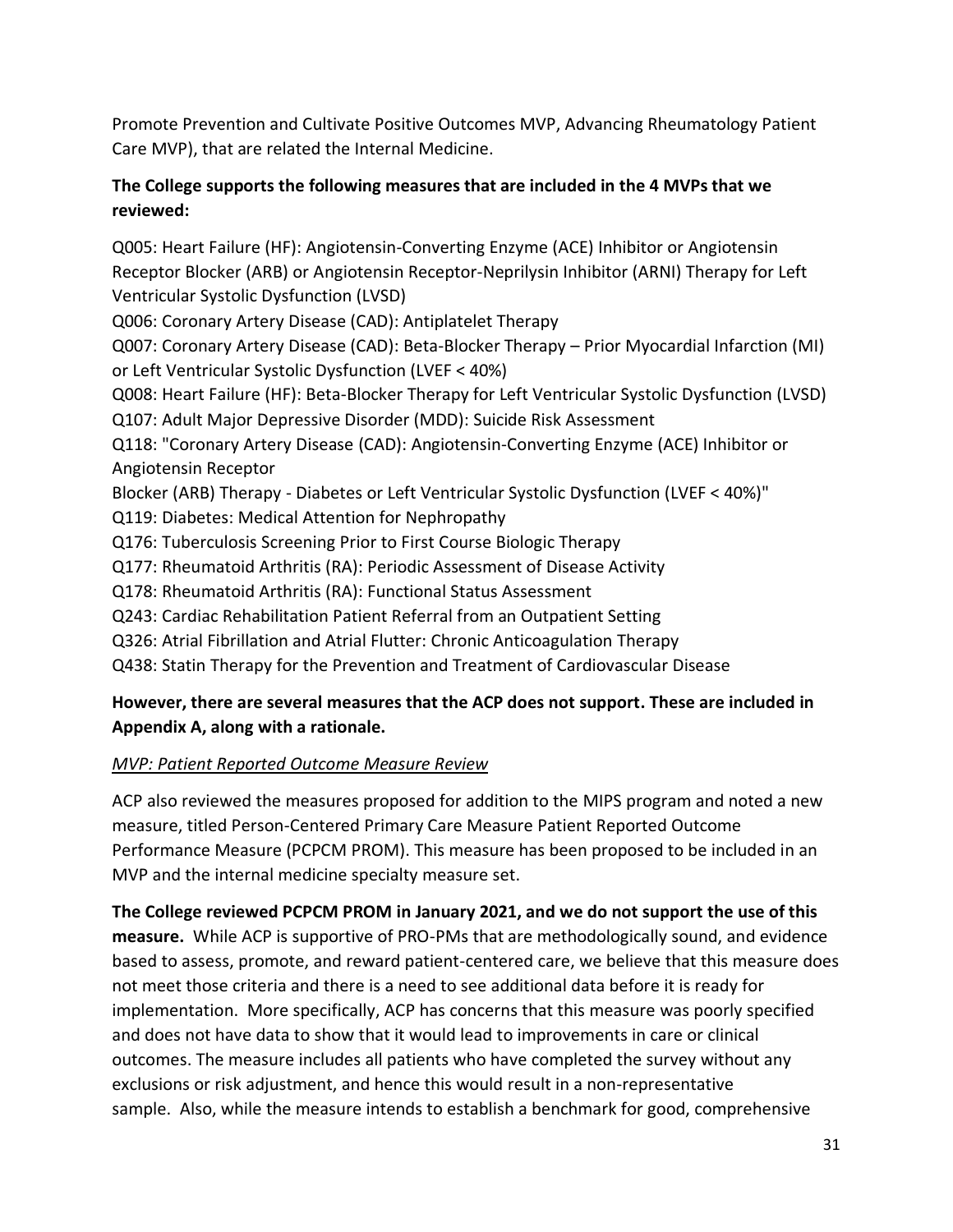primary care, the evidence that this measure will lead to improved outcomes and is actionable at the level of the individual clinician or group, was not presented. There are no articles cited to support the actions that can be done to improve the scores on individual items. The vast majority of these interventions are at the system level. While the developer presents quite a bit of information regarding the validity and reliability of the PCPCM instrument, ACP had a number of concerns regarding the face validity of the instrument. For example, one of the questions, "The care I get takes into account knowledge of my family," might not apply if you are visiting the physician for a sore throat. In addition, the answers to many of the questions would be dependent on a patient's health status. There is some question as to how this measure would work in a clinical practice when there are multiple issues to focus on during a patient visit; therefore, ACP is not certain it would apply to internal medicine.

### *MVP: Population Health Measure Review*

The ACP also reviewed the two-population health measure that are being proposed to be included in the foundational layer of the MVPs:

- Hospital-Wide, 30-day, All-Cause Unplanned Readmission (HWR) Rate for the Merit-Based Incentive Payment System Program (MIPS) Eligible Clinician Groups (finalized in CY 2021 final rule)
- Clinician and Clinician Group Risk-standardized Hospital Admission Rates for Patients with Multiple Chronic Conditions (proposed)

# **The ACP generally supports measuring outcomes for patients at the group practice level or higher and supports the specific methodological changes proposed, particularly incorporating additional risk factors related to socioeconomic status and social risk factors, which has been a top advocacy priority of ACP's for many years.**

While the ACP has not yet formally reviewed the Hospital-Wide, 30-day, All-Cause Unplanned Readmission (HWR) Rate for the Merit-Based Incentive Payment System Program (MIPS) Eligible Clinician Groups, we have reviewed NQF 1789: Hospital Wide All Cause Readmission Measure, and we support it, at the level of the hospital.

The ACP has not yet reviewed the Clinician and Clinician Group Risk-standardized Hospital Admission Rates for Patients with Multiple Chronic Conditions measure.

### *MVP: Cost Measure Review*

**ACP does not support the TPCC (Total Per Capita Cost) cost measure that CMS has proposed to be included in 3 out of the 4 MVPs that we reviewed.** The ACP strongly supports the development of cost measures targeted to specific specialties, patient populations, and conditions and believes the measures should be attributed at the group practice level or higher. The current use of one-size-fits-all cost metrics fails to account for varying abilities to control certain costs. While every clinician plays an important role in controlling costs, their ability to influence costs at different points in the process can vary widely. It is ineffective to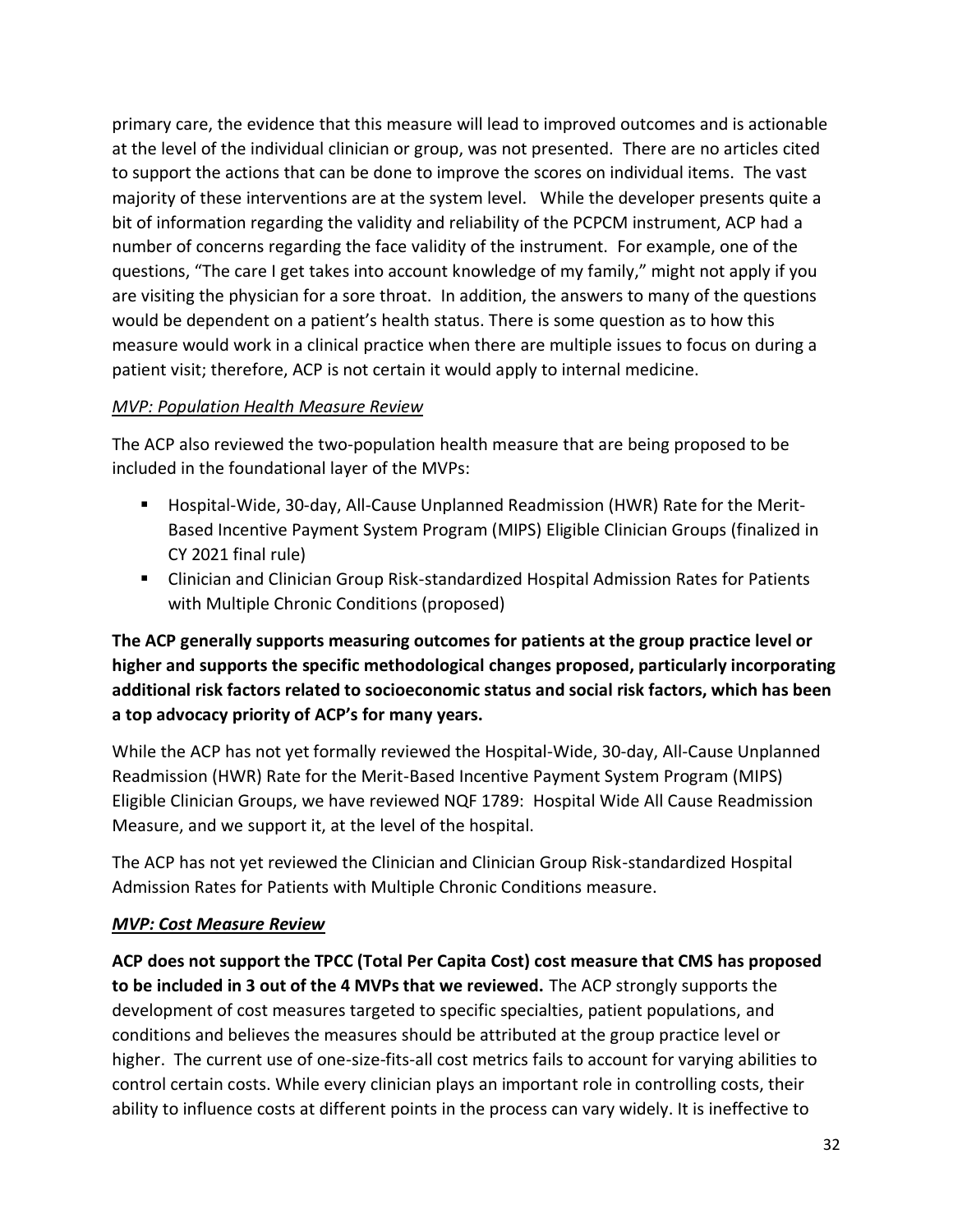attempt to evaluate all clinicians, regardless of specialty, on the same cost metrics. The vast majority of current cost metrics focus on downstream costs (i.e., hospital readmissions, total per capita costs, etc.). This systematically disadvantages upstream clinicians, namely internists, due to their more limited ability to meaningfully influence broad, downstream costs such as hospital readmissions. **The College strongly recommends that CMS invest in developing cost metrics that would more accurately reflect the types of costs internists have an ability to influence, even if this focuses on a narrower scope.** Clinically irrelevant cost measures are one of the chief concerns ACP hears from its members and one of the primary sources of frustration and lack of confidence in performance measurement. Addressing this concern could pay dividends in terms of clinician confidence and willingness to invest in MVPs and value-based programs more generally.

In the interim, ACP has recommended several tangible improvements we believe would drastically improve the [Total Per Capita Cost measure.](https://www.acponline.org/acp_policy/letters/acp_mips_value_pathway_feedback_2020.pdf) Namely, attributing at the group practice level or higher only, not attributing the same costs to multiple clinicians/groups, risk adjusting for social determinants of health, meeting robust, consistent minimum standards for average reliability, statistical significance, actionability, and demonstrated impact on health outcomes, having detailed testing results published to the public, and providing insights into year-overyear cost reduction.

#### **PY 2022 MIPS Changes**

#### *PY22 Reporting Exemptions Due to COVID-19*

**CMS Proposal:** In response to the COVID-19 PHE, CMS is granting hardship exemptions on a case-by-case basis. If a clinician submits a hardship exemption application and the application is approved, they will not be eligible for a bonus or potentially face a penalty based on their MIPS performance in 2021.

**ACP Comment: ACP applauds CMS for continuing its MIPS extreme and uncontrollable circumstances exceptions for the 2022 performance year on a case-by-case basis.** This critical policy will provide physician practices with needed assurance to continue diverting all necessary resources toward treating patients and bringing about an end to the COVID-19 PHE. We commend CMS for making this important and necessary change.

#### **PY22 Scoring and PY21 Performance Feedback**

**CMS Proposal:** CMS is proposing to sunset traditional MIPS at the end of the 2027 performance and data submission periods and move to using only MVPs. The Agency notes that MIPS has been criticized as being expensive and time consuming, with low positive payment adjustments as a reward, and an uncertainty regarding its impact on patient care. At the same time,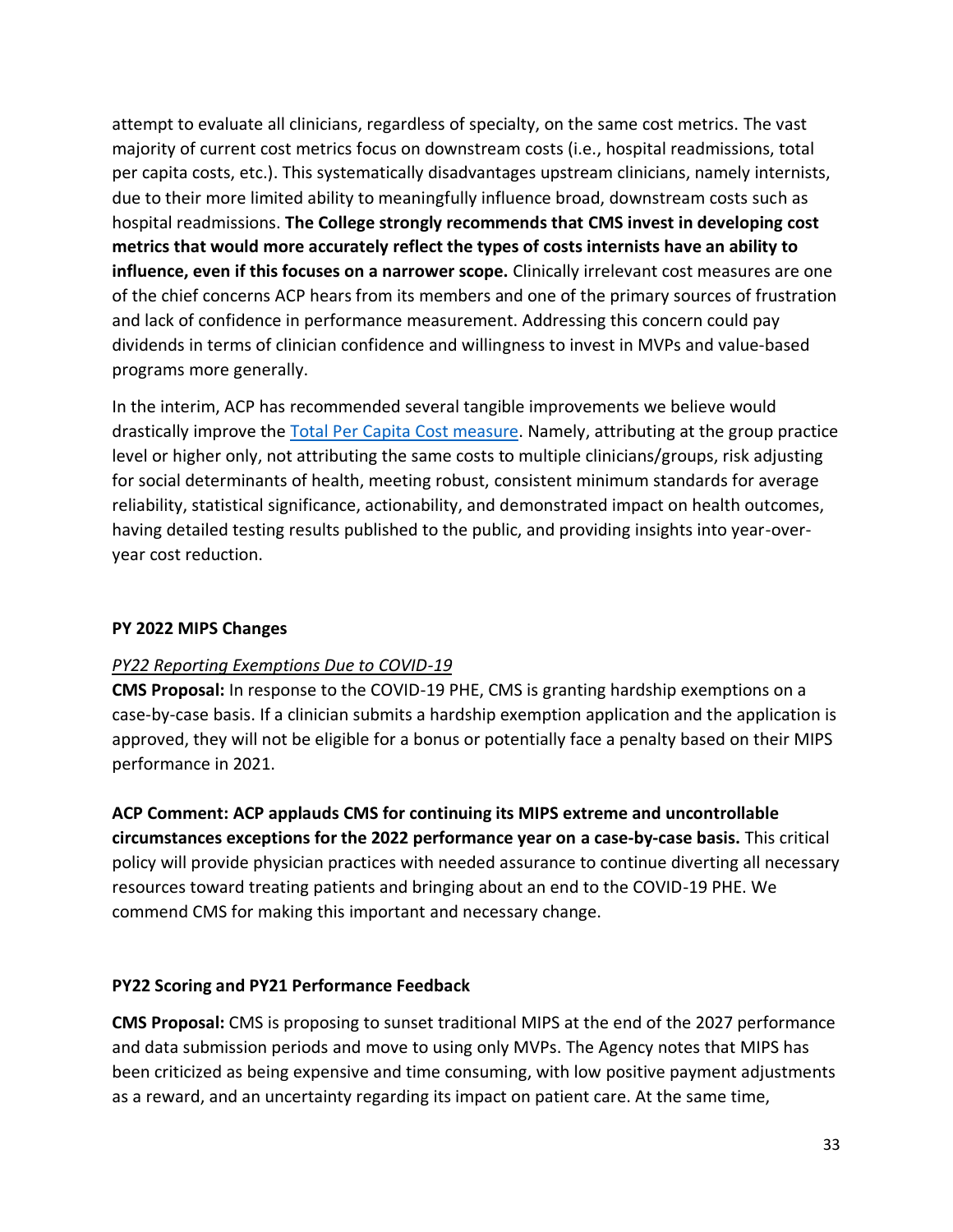however, CMS raises concern about the proposal to sunset traditional MIPS because MVPs remain untested, and it is unclear whether there will be MVP options for all participants.

CMS is statutorily required to weight the cost and quality performance categories equally, beginning with PY22. For PY22, the proposed MIPS performance category weights are summarized below (compared to PY 2021):

| Performance Category PY 2021 Weight |     | PY 2022 Proposed<br>Weight | <b>Percent Change</b> |
|-------------------------------------|-----|----------------------------|-----------------------|
| <b>Quality</b>                      | 40% | 30%                        | $-10%$                |
| Cost                                | 20% | 30%                        | $+10%$                |
| Promoting<br>Interoperability       | 25% | 25%                        | 0%                    |
| Improvement<br><b>Activities</b>    | 15% | 15%                        | 0%                    |

**ACP Comment: ACP opposes CMS' proposal to make MVP participation mandatory starting in PY2028.** While ACP supports the MVP concept and would like it to move forward as soon as possible, we believe it is important to get it right. MVPs represent a critical juncture in the evolution of MIPS and the larger QPP. It offers a unique opportunity to critically evaluate the shortcomings of MIPS and devise meaningful, long-lasting solutions to make the program more effective and workable for years to come. As discussed in our [letter](https://www.acponline.org/acp_policy/letters/acp_written_comments_for_cms_mvp_stakeholder_town_hall_jan_2021.pdf) responding to the January 2021 Town Hall, ACP strongly believes that MVPs must be a wholescale departure from traditional MIPS—they must include 1) truly creating more synergy between the performance categories; 2) revamping the Promoting Interoperability Category; and 3) improving cost measurement.

**We strongly urge CMS to ensure that MVP participation is voluntary and that physicians, group practices, and subgroups maintain the option to participate in traditional MIPS. Also, while the ACP supports CMS allowing multi-specialty groups to create subgroups for MVP reporting, the College does not support CMS making it a requirement for 2025 performance year and beyond.** We urge CMS to delay this requirement so that we can see how the multispecialty groups are managing the MVPs. CMS should allow some more time for the multispecialty groups to figure out how to operationalize MVPs, before making any such mandatory requirements. **Further, ACP does not support retiring "traditional" MIPS, nor do we think it is necessary.** As those with the clinical expertise and understanding of their unique patient populations, it is critical that clinicians have the option choose which MVPs are most relevant to their specialty and unique patient populations. Another important advantage to physician selection of MVPs is that it would help to avoid potential downstream complications or delays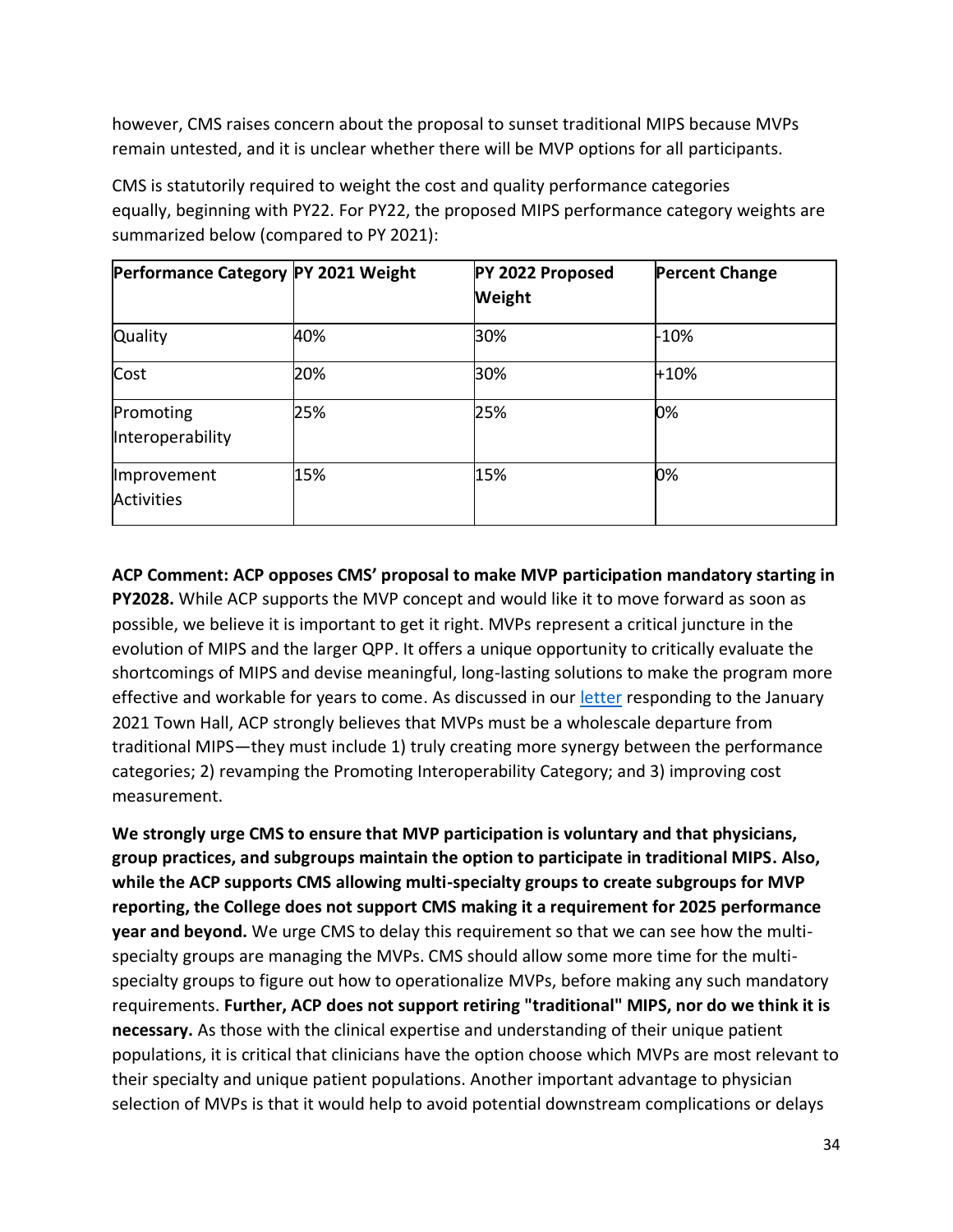that could arise from sub-group reporting if CMS prospectively assigns or requires use of MVPs that are in existence by 2028. In terms of ensuring clinicians choose "appropriate MVPs," this is just one of the many reasons why robust minimum reliability and case minimums are so important. If the MVP achieves its goals of reducing reporting burden, being more clinically relevant, etc., physicians will want to move to MVPs. That said, under no circumstances should CMS retire traditional MIPS before: 1) a comprehensive menu of MVPs are available to accommodate all specialties, practice sizes, and geographic locations; and 2) only a small minority of clinicians are still in MIPS.

We urge CMS to reconsider the threshold of at least 75 points, in 2022 PY, for the avoidance of MIPS penalty. The increase of the same from 60 in PY-2021 to 75 in PY-2022 is quite high, considering the burden that the healthcare systems are already under, during the pandemic. The threshold should remain at 15.01-59.99 given the current PHE. We also would ask that CMS slowly phase this in over several years, rather than instituting a significant increase from one year to the next.

ACP was surprised and disappointed in CMS' decision to reverse its proposal to make a temporary exception to use performance year data to set 2021 benchmarks due to COVID-19. While there may be a sufficient quantity of 2019 data with which to make benchmark calculations, the pandemic's untold impact on patient attribution, risk adjustment, and all aspects of performance measurement render comparing pre-pandemic data to 2021 impractical. ACP generally supports prospective performance benchmarks for all the reasons CMS provides in the rule. However, we believe the unique challenges physicians are facing this year and its inevitable impact on performance far outweigh the advantages of using prospective benchmarks in this unique case. We urge CMS to reconsider a temporary exception to use 2019 performance year data to set 2021 quality measure benchmarks.

### **Quality Category**

There are currently 206 quality measures available for the 2021 performance period. CMS is proposing a total of 195 quality measures for the 2022 performance period.

**ACP Comment:** [ACP continues to recommend](https://www.acpjournals.org/doi/full/10.7326/M19-2407?journalCode=aim) that CMS ensure that all measures used by the program are patient-centered, actionable, appropriately attributed, and evidence-based measures. More specifically, ACP calls for all measures that are relevant to internal medicine be recommended by ACP's [Performance Measurement Committee](https://www.acponline.org/clinical-information/performance-measures) (PMC). The ACP's Performance Measure Reviews can be found at: [https://www.acponline.org/clinical](https://www.acponline.org/clinical-information/performance-measures)[information/performance-measures.](https://www.acponline.org/clinical-information/performance-measures)

We reviewed the Internal Medicine Quality Measures Set and noticed that Quality#391: Follow-Up After Hospitalization for Mental Illness (FUH) is included in the set. The ACP does not support the measure at either the clinician or group levels, finding the measure not valid. The ACP supports this measure at the health plan level, finding the measure valid. While the ACP agrees with the importance of the measure, there is concern with access to ambulatory mental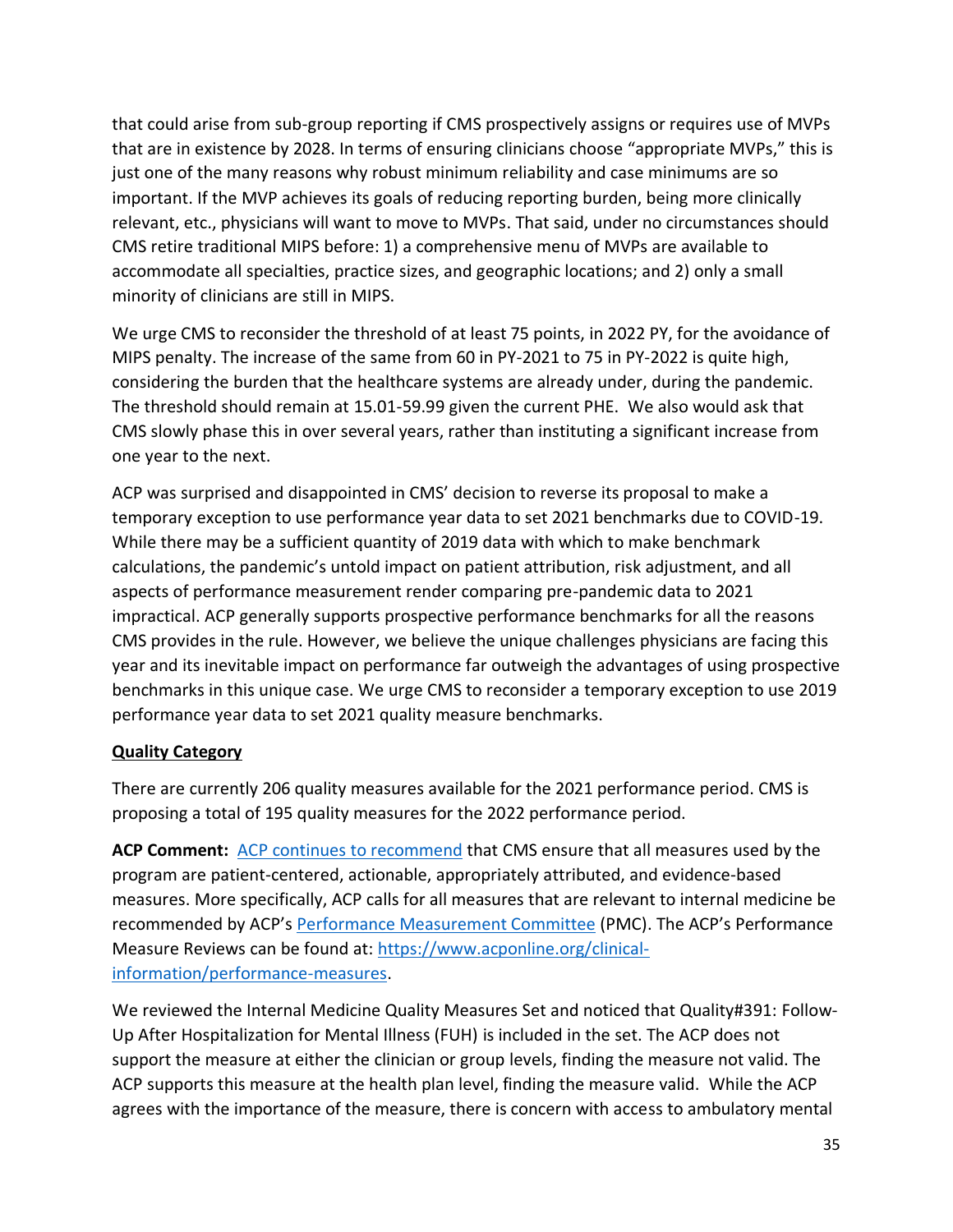health in the community, particularly rural communities, and therefore do not support it at the clinician or group levels. Additionally, this measure has not been tested at the level of the clinician or group and therefore more data are needed to apply it to any clinician or group, regardless of the specialty. It would be appropriate to apply it at the level of the health plan and may incentivize health plans to support efforts to increase the supply of mental health providers in communities. This is a measure that would be applicable to mental health practitioners but not internists and the ACP recommends removing it from the internal medicine specialty set for MIPS.

We also reviewed the new Person-Centered Primary Care Measure Patient Reported Outcome Performance Measure (PCPCM PRO-PM) that is being proposed to be added to the Internal Medicine Set, and we do not support that measure. The ACP's rationale for not supporting the measure is included under our review of MVP quality measures, as it is also proposed to be included in the Optimizing Chronic Disease Management MVP.

Among the measures that are being proposed to be removed from the Internal Medicine Set, we support the removal of these measures:

- Falls: Risk Assessment
- Preventive Care and Screening: Screening for High Blood Pressure and Follow-Up Documented
- Psoriasis: Tuberculosis (TB) Prevention for Patients with Psoriasis, Psoriatic Arthritis and Rheumatoid Arthritis on a Biological Immune Response Modifier
- Pain Brought Under Control Within 48 Hours

However, we urge CMS to reconsider the removal of the following two measures because the ACP believes that these measures are valid for internal medicine:

I. Urinary Incontinence: Plan of Care for Urinary Incontinence in Women Aged 65 Years and Older

The ACP supports QPP measure 050: "Urinary Incontinence: Plan of care for UI in Women Aged 65 Years and Older" because a performance gap exists, treatments exist to create meaningful improvements in clinical outcomes/quality of life, and the benefits of reducing the patient disease burden outweigh the clinician measurement burden.

II. Medication Management for People with Asthma

The ACP supports QPP measure 444: "Medication Management for People with Asthma" because implementation may promote patient adherence to prescribed controller medication therapy and a 50% medication compliance rate is an achievable threshold. Clinicians are well aware of medication adherence issues in patients with asthma and underuse of controller medication therapy is clearly a problem.

Regarding the proposal of adding the SARS-CoV-2 Vaccination by Clinicians measure in the future, ACP appreciates the goal. However, measuring at the level of the individual clinician or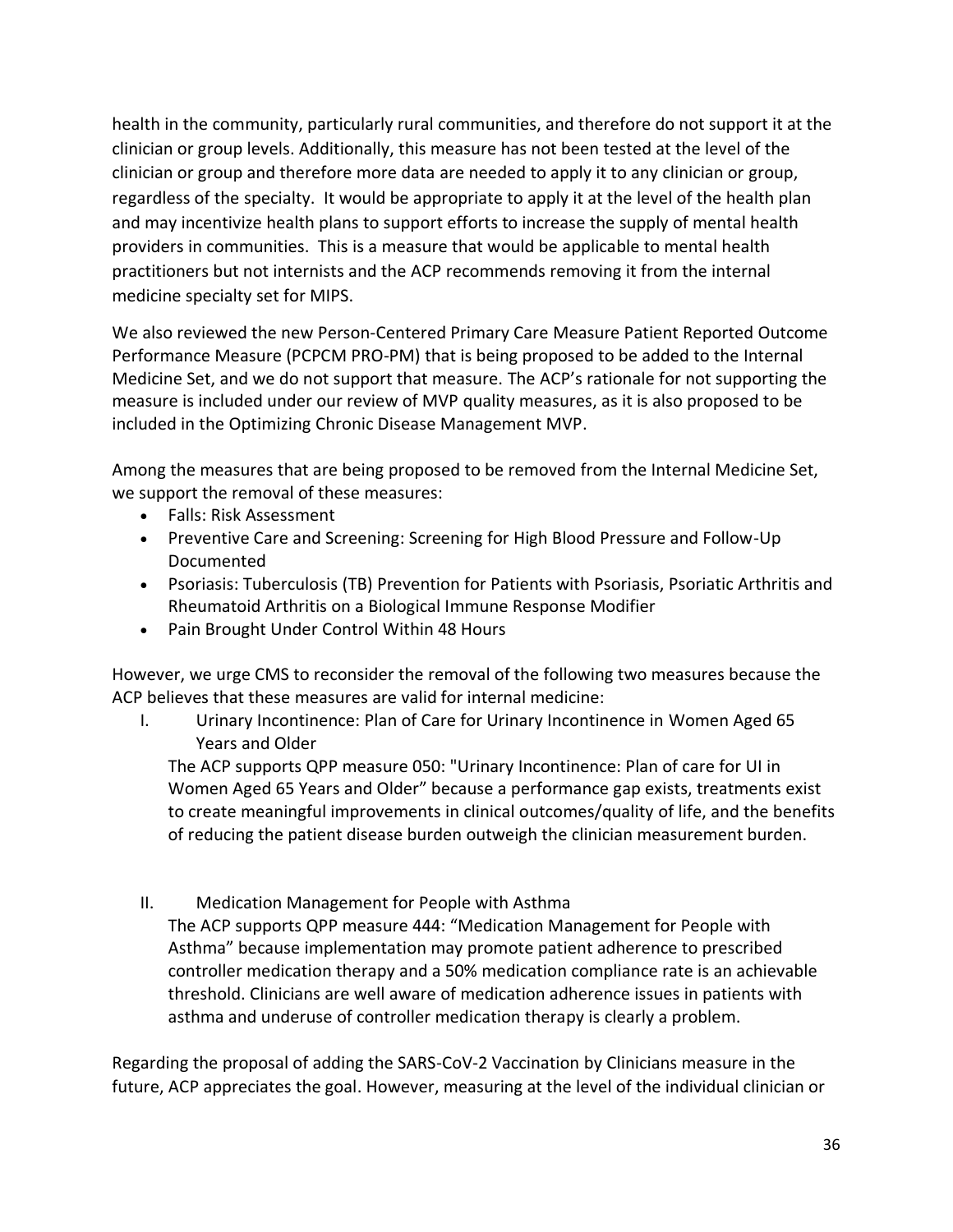group doesn't seem appropriate without additional details on evidence/testing. Additionally, it seems most suitable at higher levels of measurement.

## *Quality Category: Data Completeness*

CMS is proposing to maintain the current data completeness threshold at 70 percent for the 2022 performance period with a proposal to increase the data completeness threshold to 80 percent for the 2023 performance period. This means that to meet the current and CY21 proposed data completeness criteria, a clinician must report performance data (performance met or not met, or denominator exceptions) for at least 70 percent of the denominator eligible encounters.

**ACP Comment: While ACP appreciates CMS maintaining the current data completeness threshold at 70 percent for the 2022 performance period, we strongly oppose increasing the threshold to 80 percent for the 2023 performance period.** Data completeness requirements have a direct and significant impact on physician burden and pull directly from practice resources that could be used toward direct patient care—particularly at a time when practices are likely to still be recovering from the impact of the COVID-19 pandemic, which is continuing to surge across the country. This change would disproportionately negatively impact small practices and clinicians reporting individually, who average around significantly lower scores than medium and large practices reporting as a group. While ACP understands it is important to capture sufficient claims data to ensure an accurate indicator of performance for scoring purposes, 70 percent of all claims data over the course of a full year reporting period is already a substantial hurdle and provides more than sufficient data to capture an accurate snapshot of performance. CMS should first demonstrate why the data it receives at the 70 percent level is insufficient, how raising the minimum threshold would meaningfully improve the accuracy of quality data being captured, and how that positively impacts patient care. Without this, it appears as though MIPS is more focused on collecting data than leveraging data to improve patient care. Moreover, CMS should not propose this change at the same time it is asking practices to take on reporting of MVPs and shifting to digital quality measures.

# *Quality Category: Quality Measure Scoring Changes*

Beginning with the 2022 performance period, CMS is proposing the following changes to quality measure scoring to align with proposals for scoring MVPs:

• Establish a five-point floor for the first three performance periods for new measures.

**ACP Comment: The College appreciates the establishment of a five-point floor for new measures. However, we recommend that CMS consider an even higher floor, such as 7 points, to ensure that this incentive will be sufficient to encourage practices to take the risk**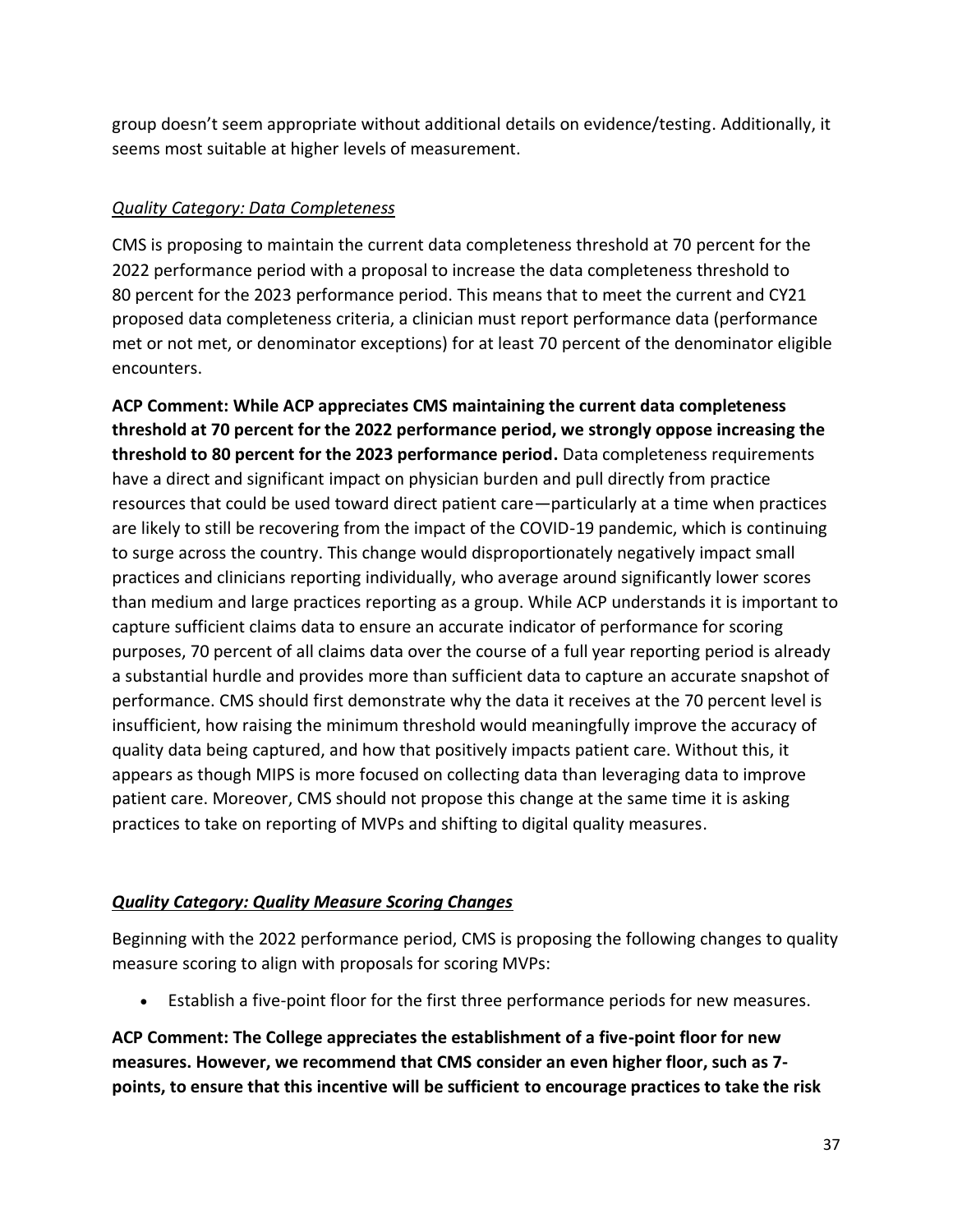**of using these measures**, which will then allow for greater understanding of their evidencebase and if they are appropriately attributed; ability to ensure patient-centeredness; and actionability, including necessary workflow changes or additional costs associated with implementation.

- Remove the three-point floor for measures that can be scored against a benchmark.
- These measures would receive one to 10 points.
- (Note: This proposal would not apply to new measures in the first two performance periods available for reporting).
- Remove the three-point floor for measures without a benchmark (except small practices of 15 or fewer clinicians).
- These measures would receive zero points.
- Small practices would continue to earn three points.
- (Note: This proposal would not apply to new measures in the first two performance periods available for reporting. This proposal would not apply to administrative claims measures. Measures calculated from administrative claims are excluded from scoring if the case minimum is not met).

**ACP Comment: ACP opposes the removal of the three-point floor for all measures whether they can be scored against a benchmark or not, as it will likely be an additional challenge on the practices that are already struggling with this pandemic.** We request CMS reconsider this proposal. ACP appreciate the flexibilities that have been provided on this to date and we do believe that all measures should have clear, transparent, and prospective benchmarks in order to provide practices a predictable, transparent target for which to aim. However, should CMS decide to remove these point floors, we are strongly supportive of maintaining the point floors for new measures for the reasons outlined above and also for small practices, who continue to struggle with successful participation in the program.

- Remove bonus points for reporting additional outcome and high priority measures, beyond the one required.
- Remove bonus points for measures that meet end-to-end electronic reporting criteria.

**ACP Comment: Physicians should continue to be incentivized for reporting on outcomes and high priority measures, as well as for end-to-end reporting.** Taking on either or both of these tasks is significantly challenging and can be quite costly for practices, particularly as they are still in the midst of dealing with the COVID-19 pandemic. They need to have every opportunity to succeed, particularly if they are expected to begin preparing for MVPs down the line.

ACP is pleased that CMS increased previously established scoring flexibility by: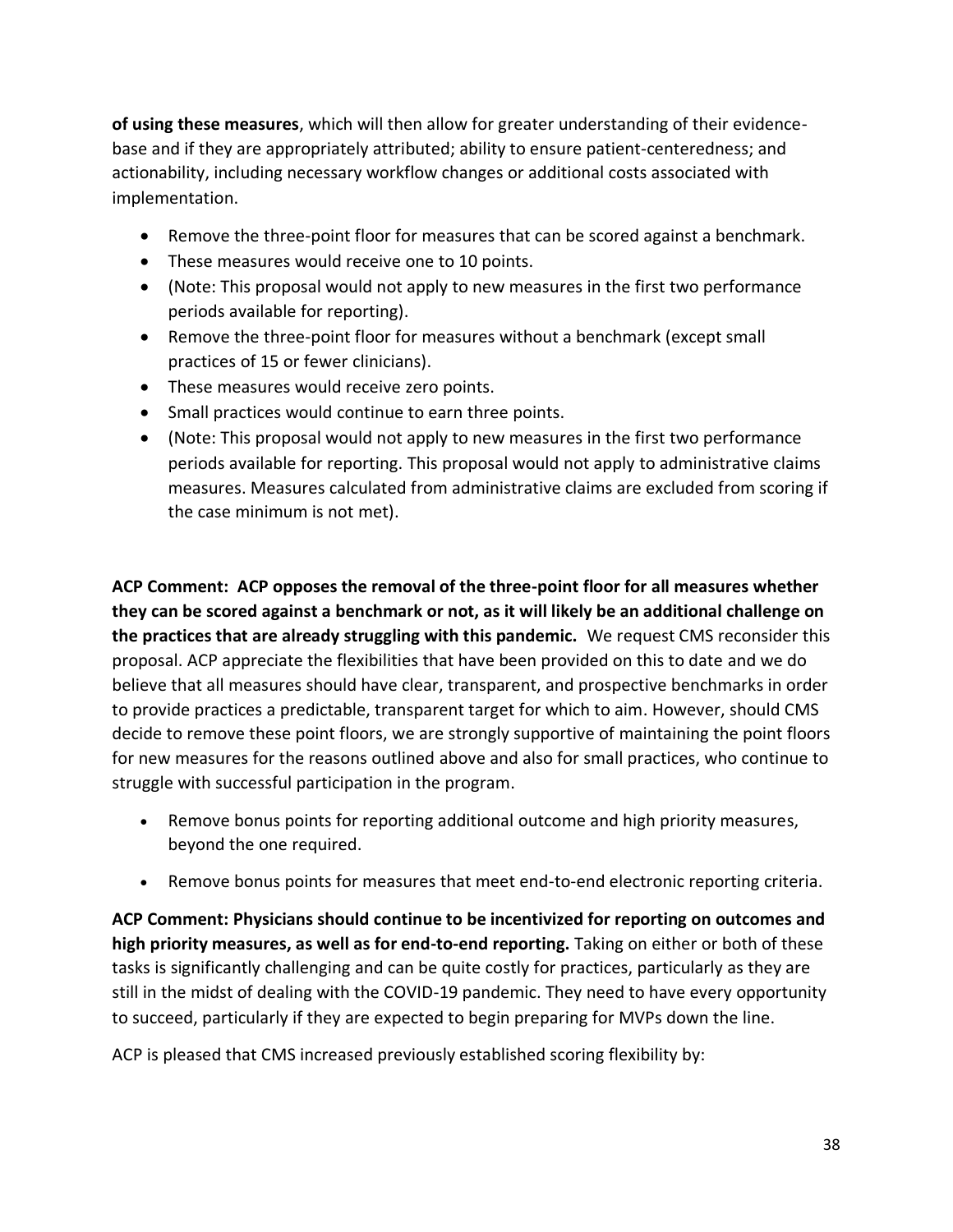1. Expanding the list of reasons that a quality measure may be impacted during the performance period. For 2022, CMS is further proposing to expand the list of reasons that a quality measure may be impacted to include errors included in the measure specifications as finalized as cause to suppress or truncate a measure.

These errors include, but are not limited to:

- o Changes to the active status of codes;
- o The inadvertent omission of codes; and
- o The inclusion of inactive or inaccurate codes.

### **Promoting Interoperability (PI) Category**

CMS is proposing to make several modifications to the PI category. Specifically, CMS is proposing:

- To apply automatic reweighting to clinical social workers and small practices – particularly, reweighting clinical social workers and small practices to zero if they do not report the category, and redistributing its weight to another category or categories;
- To make modifications to the Public Health and Clinical Data Exchange objective to require MIPS-eligible clinicians to report on Immunization Registry Reporting and Electronic Case Reporting;
- Beginning in PY22, MIPS-eligible clinicians would receive 10 points for reporting "yes" to the required measures Immunization Registry Reporting and Electronic Case Reporting (unless a qualified exception applies);
- To add a requirement in the Provide Patients Electronic Access to Their Health Information measure to require patient health information remain available to the patient to access indefinitely;
	- $\circ$  A new measure where clinicians must attest to conducting an annual assessment of the High Priority Guide of the Safety Assurance Factors for EHR Resilience Guides (SAFER Guides);
	- $\circ$  Require that clinicians make patient health information available indefinitely starting with encounters on or after January 1, 2016; and
	- $\circ$  To modify the Prevention of Information Blocking attestation statements to distinguish this from separate information blocking policies under the Office of the National Coordinator for Health Information Technology (ONC) requirements established in the 21<sup>st</sup> Century Cures Act.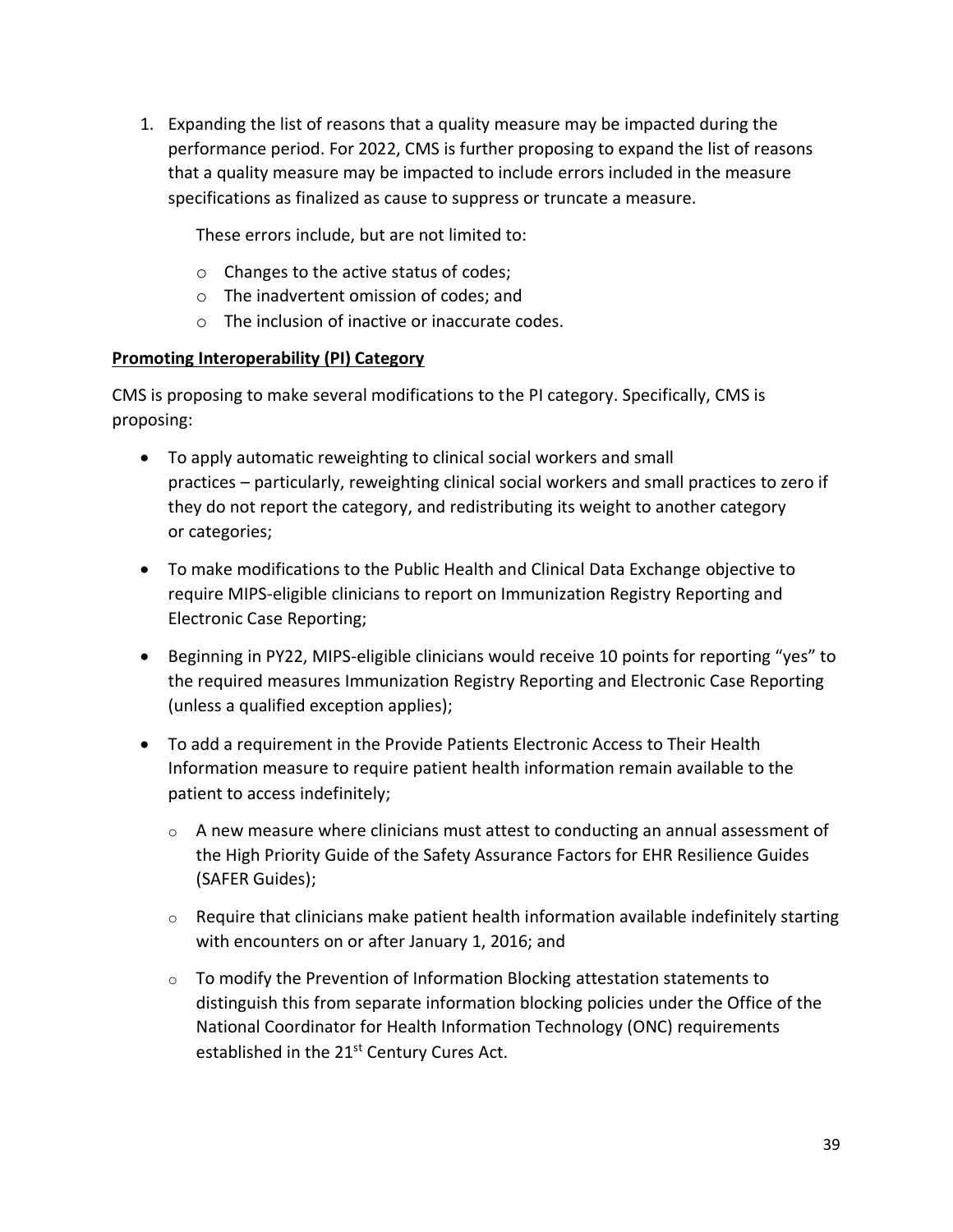CMS is seeking comment on all the proposals included in this subsection. Particularly, CMS is seeking comments on their intention to align additional PI performance category objectives with approaches utilizing HL7 Fast Healthcare Interoperability Resources (FHIR<sup>®</sup>) standard Release-4 based API functionality, specifically targeting the Health Information Exchange as well as the Public Health and Clinical Data Exchange objectives. CMS is interested in public comments on how these two program objectives could be furthered through the use of FHIR® based API solutions. The Agency is interested in the following questions:

- To what degree are stakeholders currently using or interested in using APIs to exchange information in support of the numerator/denominator measures under the HIE objective?
- What revisions to the measures under the HIE objective should CMS explore to facilitate use of standards-based APIs in health IT modules certified under the 2015 Edition Cures Update?
- How could technical approaches utilizing the FHIR® standard enhance existing data flows required under the public health measures?
- What are promoting FHIR®-based approaches to public health reporting use cases that the ONC and CMS should explore for potential future consideration as part of the PI performance category and the ONC Health IT Certification Program?
- To what degree are PHAs and individual states currently exploring API-based approaches to conducting public health registry reporting?
- 3. What other factors do stakeholders see as critical factors to adopting FHIR®-based approaches?
- 4. What potential policy and program changes in CMS and other HHS programs could reduce health care clinician and health IT developer burden related to measures under the Health Information Exchange and the Public Health and Clinical Data Exchange objectives?

**ACP Comment:** Regarding the Promoting Interoperability (PI) Category, while we appreciate CMS' intent with the proposal to require immunization registry reporting to ensure that data are collected in a uniform way, we believe this is more a function of local and state agencies and object to it being a required measure under the "Public Health and Clinical Data Exchange" objective of the Promoting Interoperability category within MIPS. **This current proposal places the onus on the MIPS eligible clinician for something that is far out of their control.** We strongly agree, though, that the collection of this information is crucial.

Furthermore, there are a number of things that will need to be in place before quality measures can function in a truly digital way and, as such, the timeline to move to fully digital quality measures by 2025 is far too aggressive. In addition to building data collection systems and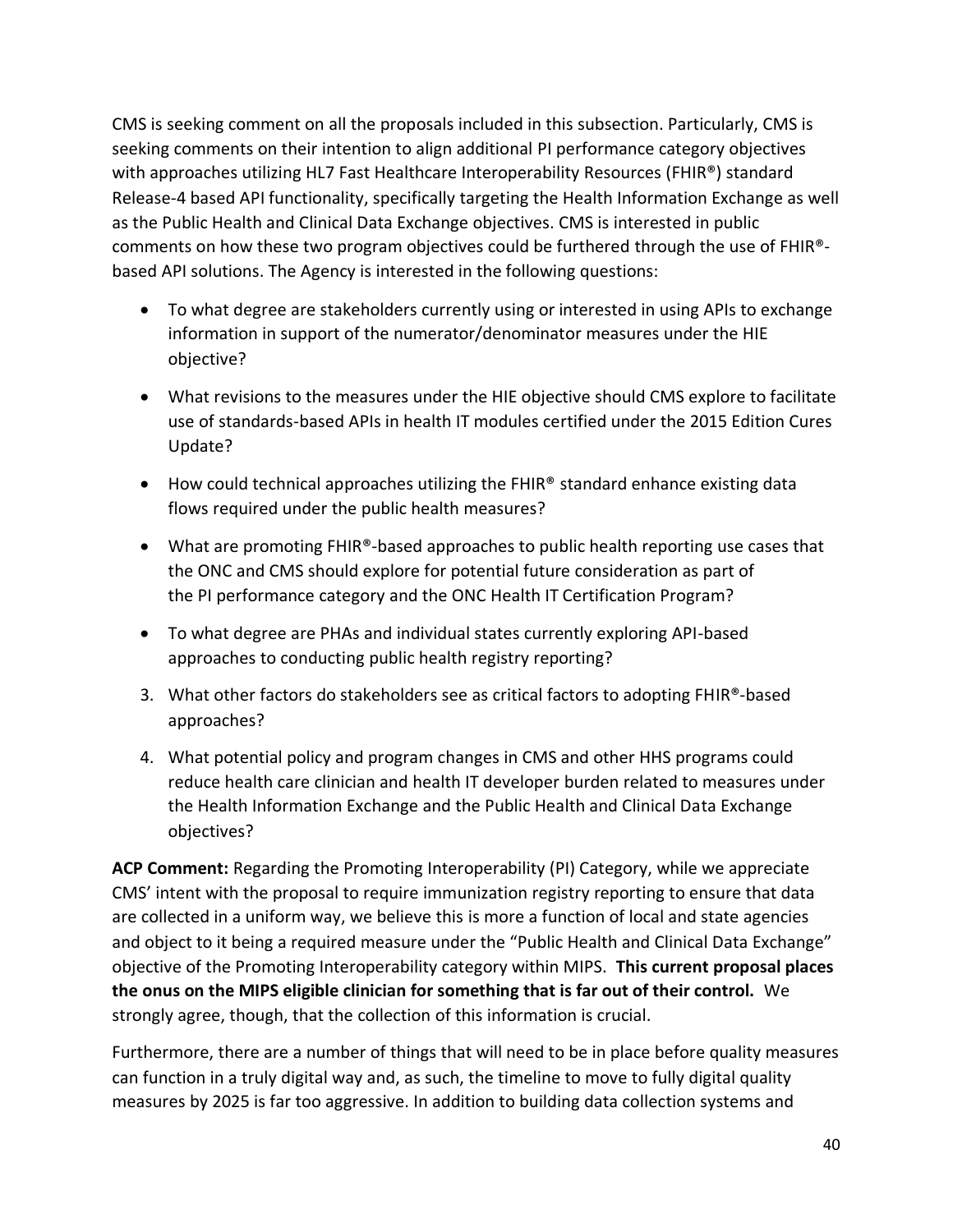adapting to new data structure and storage mechanisms, digital quality measures will also require changes to workflow that busy physicians and practices will need time to adjust to. This, taken in conjunction with the many proposed modifications to the Quality Payment Program (QPP) regarding the inclusion of MVPs as a starting point to transition to APMs seems untenable. Therefore, we ask CMS to focus on one significant modification at a time and would support the transition to MVPs being the priority given that their development is further along than digital quality measures and because they are more comprehensive of a change.

We are also concerned with physician burnout and believe that moving this too quickly will lead to that outcome. Given that EHRs and performance measure reporting are cited as internists greatest source of administrative burden, we recommend a phased approach to combining these two elements into one. We additionally note that it would be particularly challenging for independent practice physicians and solo practitioners to keep up with these changes given their slower adoption of EHRs as compared to practices that exist within large health care systems.

### **Improvement Activities (IA) Category**

There is currently no existing policy to remove activities outside of the rulemaking process. CMS is proposing that in the case of an IA for which there is a reason to believe that the continued collection raises possible patient safety concerns or is obsolete, the Agency would promptly suspend the IA and immediately notify clinicians and the public through the usual communication channels, such as listservs and Web postings. CMS would then propose to remove or modify the IA as appropriate in the next rulemaking cycle.

Further, CMS is proposing two new criteria for nominating new IAs:

- Shouldn't duplicate other IAs in the inventory.
- Should drive improvements that go beyond standard clinical practices.

CMS also proposes that new IAs must, at minimum, meet all of the following eight criteria, consisting of the two proposed criteria above and these six existing criteria:

- Relevance to an existing IAs subcategory (or a proposed new subcategory).
- Importance of an activity toward achieving improved beneficiary health outcomes.
- Feasible to implement, recognizing importance in minimizing burden, including, to the extent possible, for small practices, practices in rural areas, or in areas designated as geographic Health Professional Shortage Areas by the Health Resources and Services Administration (HRSA).
- Evidence supports that an activity has a high probability of contributing to improved beneficiary health outcomes.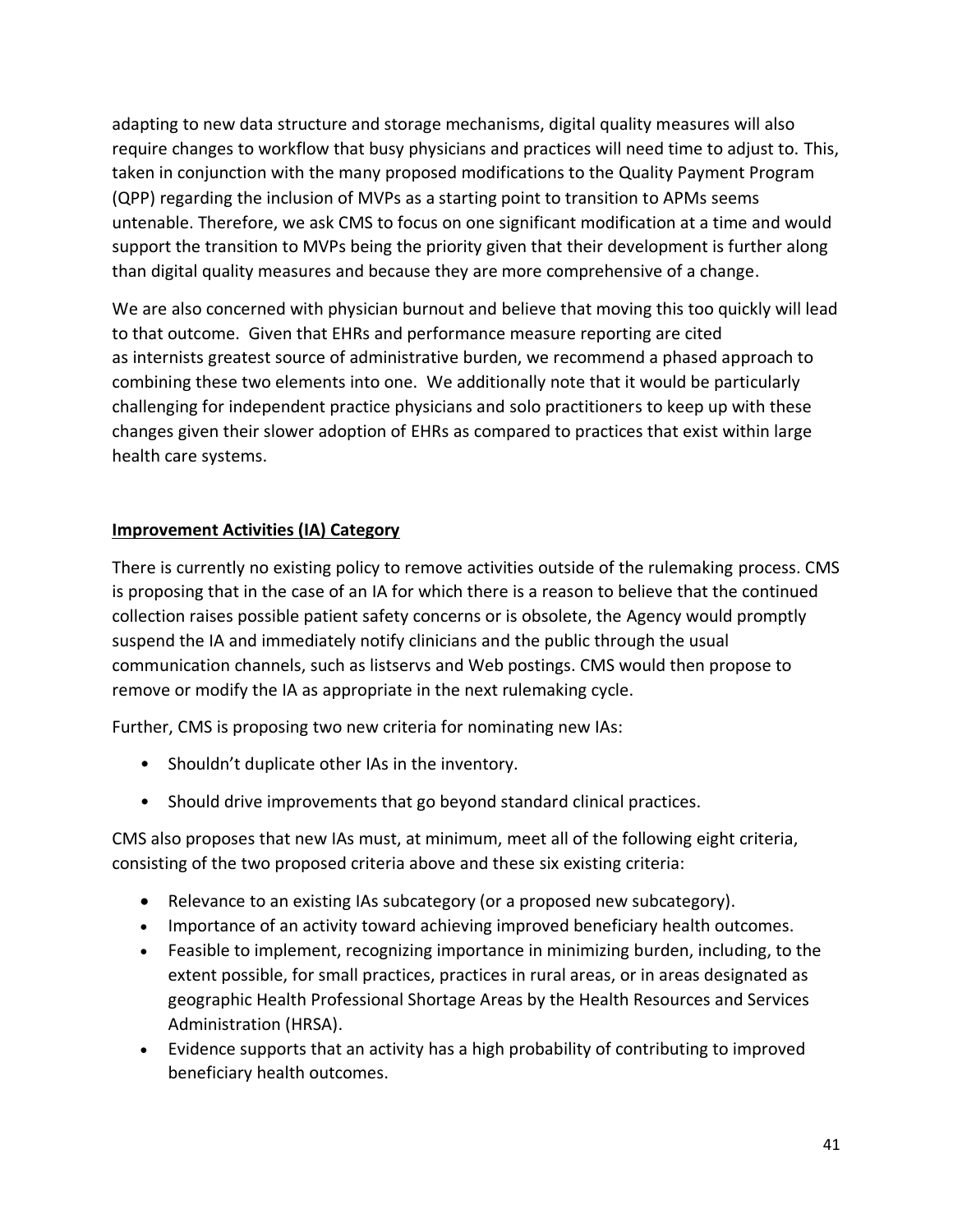- Can be linked to existing and related MIPS quality, promoting interoperability, and cost measures, as applicable and feasible.
- CMS is able to validate the activity.

Finally, the Agency is proposing six optional factors that they may use to consider nominated activities (made up of previously finalized criteria):

- Alignment with patient-centered medical homes.
	- o Support for the patient's family or personal caregiver.
- Responds to a PHE as determined by the Secretary.
- Addresses improvements in practice to reduce health care disparities.
- Focus on meaningful actions from the person and family's point of view.
- Representative of activities that multiple individual MIPS-eligible clinicians or groups could perform (i.e., primary care, specialty care).

**ACP Comment:** For the new criteria, ACP agrees that any new Improvement Activities (IAs) should not be duplicative of existing options. For any IAs that specify programs or resources, organizations should have the opportunity to have their resources listed as an approved option that meets the criteria for that IA.

However, ACP is concerned that the criteria of driving improvements that go beyond standard clinical practices might be a bit lofty. If there are gaps in standard clinical practice that need improvement, those should be supported. Particularly for members in niche specialties or particularly high risk or vulnerable populations. ACP believes the weighting system for IAs is sufficient to help clinicians prioritize high weight activities that go beyond standard clinical practice.

The College is happy to see improvements that address disparities listed, as well as engagement of patient families/caregivers.

### **Cost Category**

CMS is proposing to add five newly developed episode-based cost measures into the MIPS cost performance category beginning with the CY22 performance period.

Two procedural measures: Melanoma Resection, Colon and Rectal Resection One acute inpatient measure: Sepsis

Two chronic condition measures: Diabetes, Asthma/Chronic Obstructive Pulmonary Disease [COPD]

Within the Cost Measure Development Process, all cost measures are developed by CMS' measure development contractor. In addition to the current process, CMS is proposing a process of external cost measure development and a call for cost measures beginning in CY2022 for earliest adoption into the MIPS program by the 2024 performance period.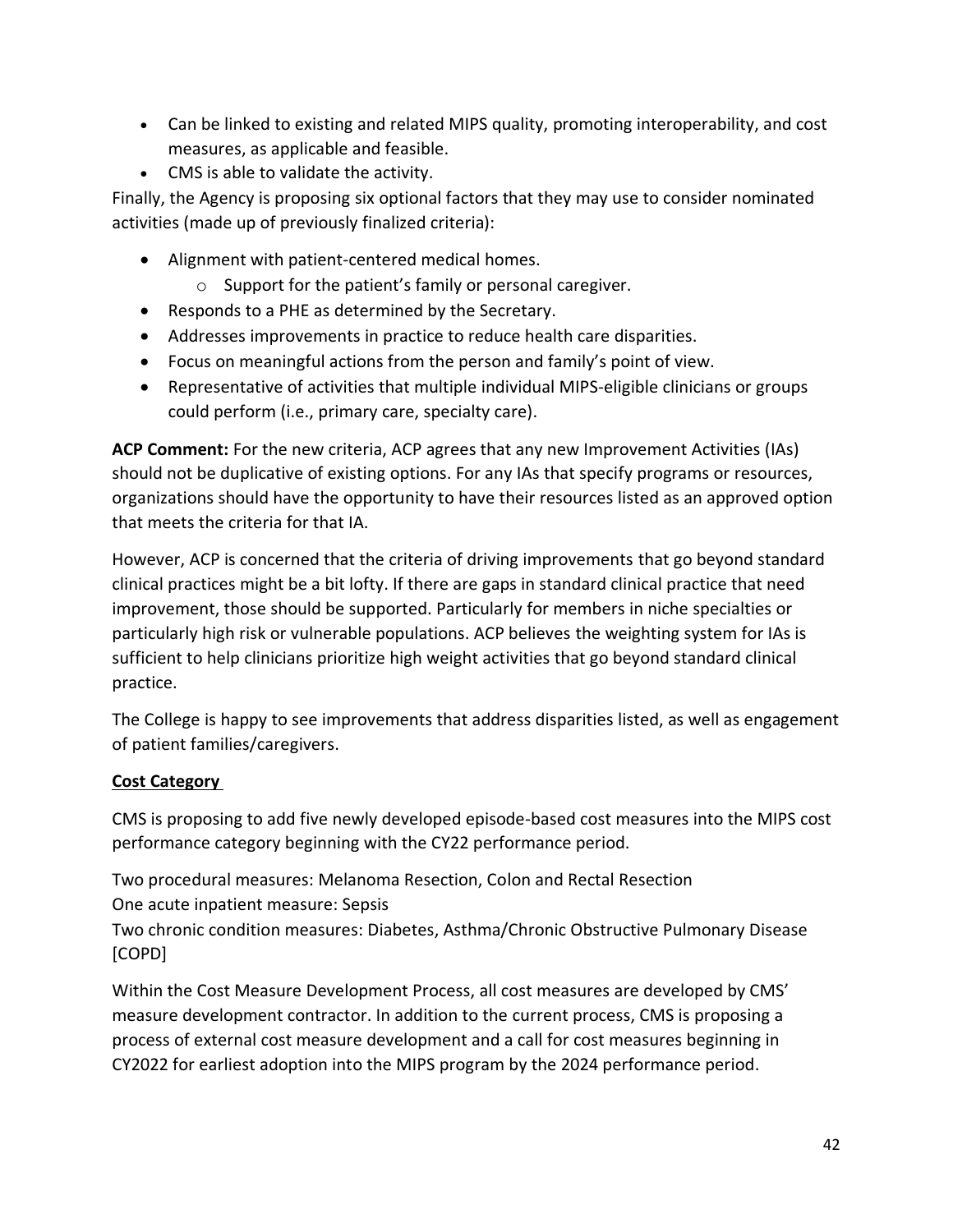**ACP Comment: ACP continues to have specific concerns including attributing costs at the group practice level or higher, not attributing the same costs to multiple clinicians/groups, and risk adjusting for social determinants of health.** ACP supports counting telehealth services toward the calculation of existing cost measures, but reiterates the importance of issuing appropriate guidance and making necessary changes to accommodate instances where the quality action cannot be completed during the telehealth and add-on telehealth modifiers for eCQMs.

All measures should be held to transparent, consistent standards for statistical reliability, actionable impact on patient outcomes, and clinical evidence base. CMS' current average minimum reliability of 0.4 for episode-based cost measures is insufficient. Increasing case minimums improves measurement accuracy. While this may result in fewer clinicians being counted, this is preferable to clinicians having their payments adjusted based on measures of questionable validity. ACP believes measurement at the group practice or clinical team level is most appropriate for public reporting and payment purposes, while supporting the use of additional metrics for internal quality improvement efforts. Approval from an independent body such as the National Quality Forum should be mandatory, not optional, prior to finalizing any future MIPS measures. We also implore CMS to make MIPS measure development more transparent and user-friendly.

Over the past several years, ACP's Performance Measurement Committee (PMC) has reviewed hundreds of MIPS measures based on detailed evaluation criteria and found a good proportion to be invalid as currently designed. ACP cannot support the inclusion of invalid measures, either in traditional MIPS or MVPs. That said, while ACP appreciates CMS' attempt to improve the accuracy of MIPS performance measurement by removing measures it identifies as having validity, accuracy, or clinical concerns, we are concerned that CMS' pace of measure removal may leave certain specialties with an insufficient number of measures to report. We urge CMS whenever possible to make technical improvements to measures, as opposed to removing them. In many cases, ACP's PMC offers [specific suggestions](https://www.acponline.org/clinical-information/performance-measures/measurement-science-resources) to remediate technical issues with individual measures. We encourage CMS to review our analyses in detail and welcome opportunities to discuss our specific concerns.

### **APM Performance Pathway (APP)**

**CMS Proposal:** CMS is proposing to allow MIPS-eligible clinicians to report the APP as a subgroup beginning with the 2023 PY.

Currently, MIPS APM participants can report the APP as an individual, a group, or APM Entity. CMS is proposing to add subgroups as a participation option for reporting the APP beginning with the 2023 PY.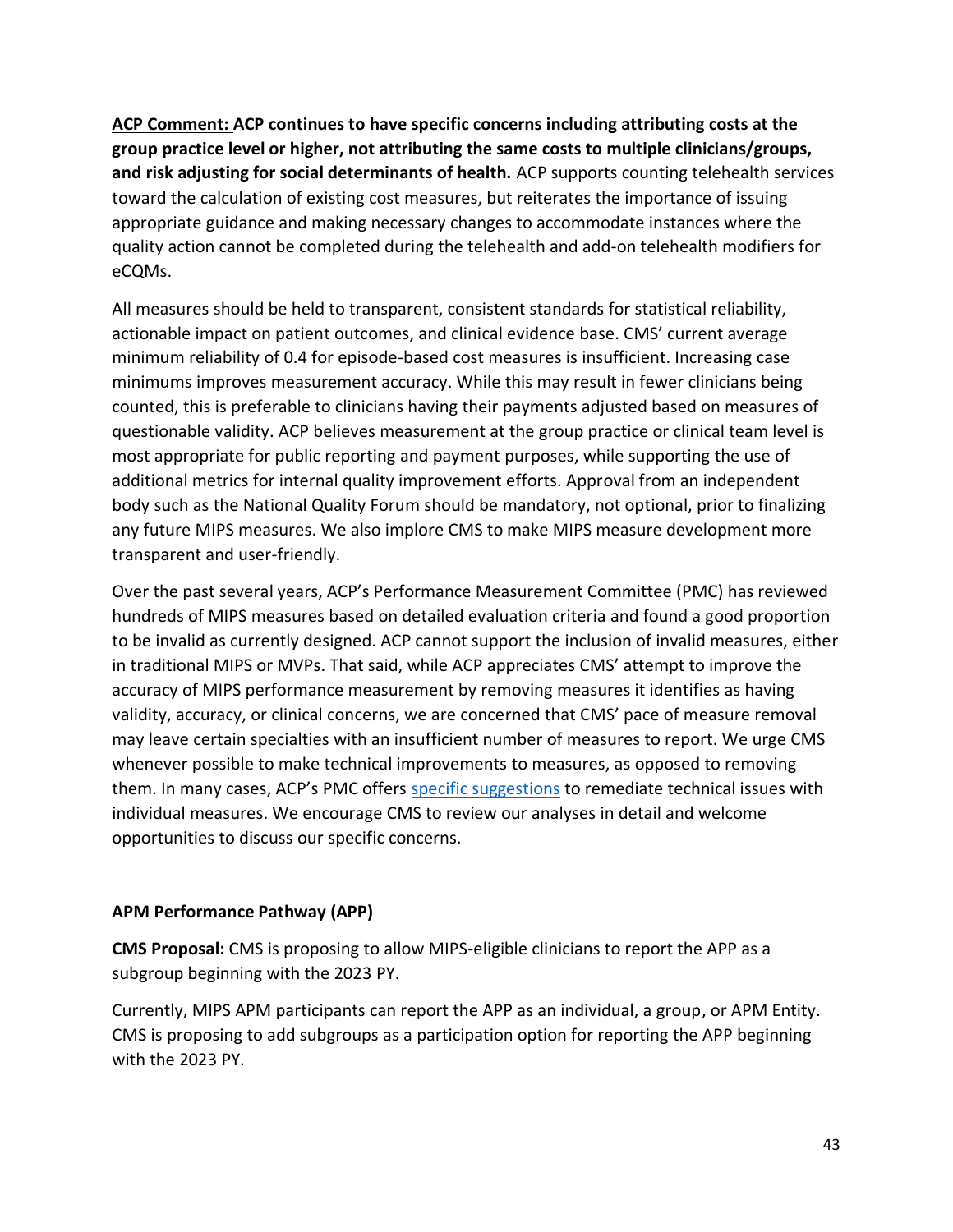**ACP Comment: ACP supports efforts to promote consistency across the QPP and to offer clinicians flexible reporting options, which reduces burden. We support the proposal that data could be reported at the clinician, group, or APM Entity level and that the highest available TIN/NPI level score would apply.** We believe this appropriately awards credit that the clinician/practice has earned by participating in these innovative arrangements while minimizing a potentially burdensome and confusing nomination process. However, we feel the rigidity of the design of the new APP, particularly concerning quality measurement, may inadvertently create more administrative burden.

ACP believes having some selection of measures is critical to quality measurement that is accurate and clinically relevant and appropriate for a range of specialties and patient populations. Additionally, while ACP appreciates an effort to create overlap with required measures for various APMs such as the Comprehensive Primary Care Plus Program, these six measures are not universally required across all APMs. Accordingly, the APP would constitute an additional reporting burden beyond existing quality reporting requirements for various APMs, which each have their own distinct quality reporting requirements. While ACP appreciates the important goal of streamlining duplicative reporting, trying to fit all APMs into a one-size-fits all box of reporting has the opposite effect by stacking additional quality reporting requirements on top of existing quality reporting requirements that are specific to each APM. ACP additionally has several technical concerns with the measures proposed for inclusion and does not support them as proposed.

## *Complex Patient Bonus*

**CMS Proposal:** Provided that a MIPS-eligible clinician, group, virtual group, or APM entity submits data for at least one MIPS performance category for the applicable performance period for the MIPS payment year, a complex patient bonus will be added to the final score for the MIPS payment year using the following formula:

Average hierarchical condition category (HCC) risk score + (the ratio of your dual eligible patients x 5)

The complex patient bonus cannot exceed 5.0 points, except for the 2020 MIPS performance year/2022 payment year when CMS doubled the bonus to 10 points. Because of the concerns of the direct and indirect effects of the COVID-19 PHE, CMS is proposing to continue doubling the complex patient bonus for the 2021 MIPS performance year/2023 MIPS payment year. These bonus points (capped at 10-points) would be added to the final score.

CMS is also proposing to revise the complex patient bonus beginning with the 2022 MIPS performance year/2024 MIPS payment year by:

• Limiting the bonus to clinicians who have a median or higher value for at least one of the two risk indicators (HCC and dual proportion).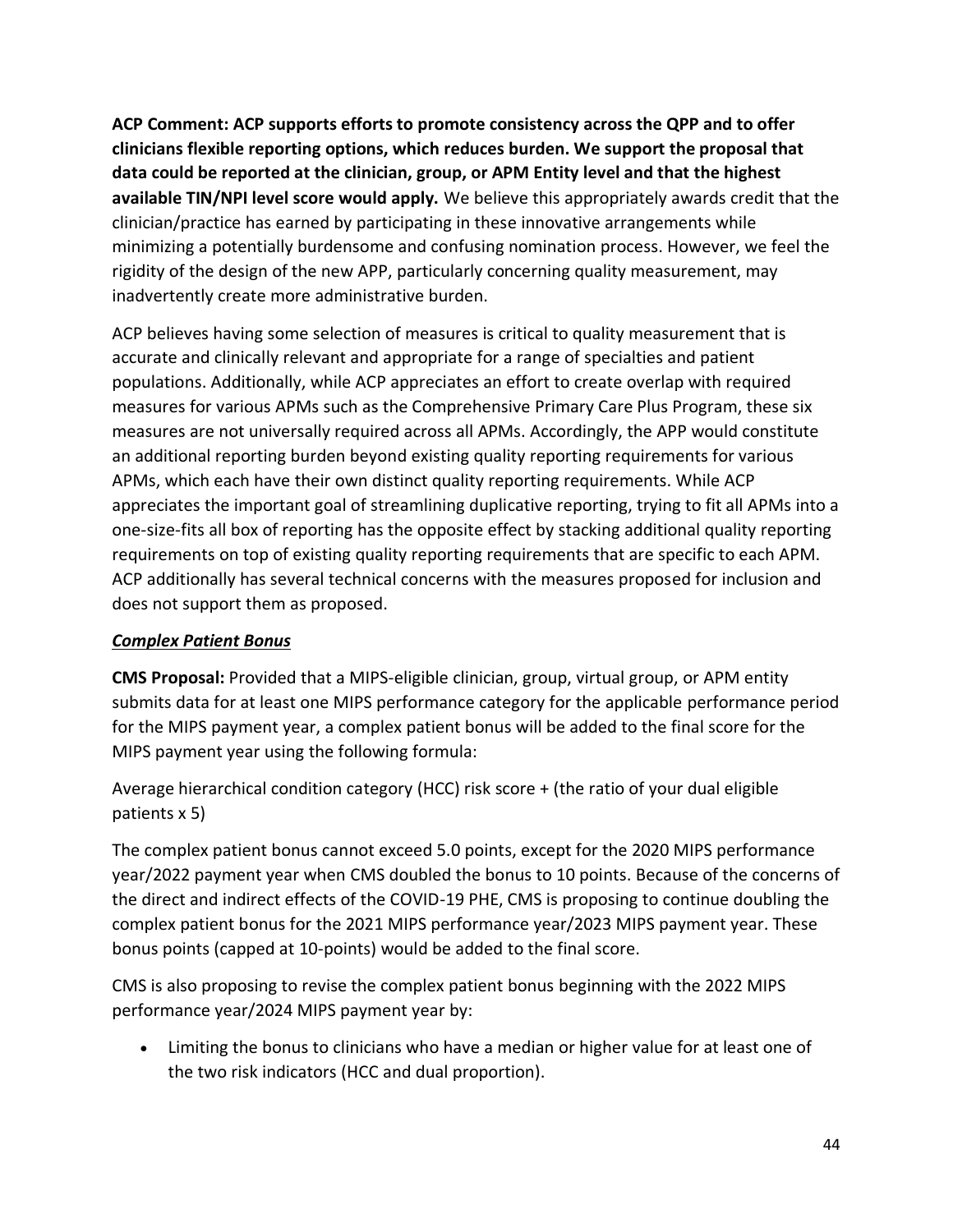- Updating the formula to standardize the distribution of two risk indicators so that the policy can target clinicians who have a higher share of socially and/or medically complex patients.
- Increasing the bonus to a maximum of 10.0 points.

**ACP Comments: As noted earlier, the College strongly recommends that CMS continue to support the reporting bonuses.** The bonus for reporting the high-priority measures and endto-end electronic is a significant incentive for physicians and groups that report these measures and through this method. This often requires a change in workflow and should be rewarded. CMS has said that they want physicians and groups to report on high priority measures and noted a focus on digital measures and yet removing these bonuses seems contrary to those goals.

### **Medicare Shared Savings Program (MSSP)**

**CMS Proposal:** Shared Savings Program ACOs may currently report the CMS Web Interface measures for PY 2021 only. Per prior rulemaking, beginning in performance year 2022, the CMS Web Interface would be removed as a collection type, moving ACOs to report quality data via the new Clinical Quality Measures collection type. However, CMS is proposing to extend the CMS Web Interface as a collection type for the Quality Payment Program for Shared Savings Program ACOs reporting under the APP by continuing to make the CMS Web Interface available for PYs 2022 and 2023.

CMS is proposing that for PY 2022, ACOs would either report the 10 CMS Web Interface measures or the three eCQMs/MIPS CQMs. Under the APP, all ACOs would administer the CAHPS for MIPS Survey and be scored on two administrative claims-based measures (calculated by CMS).

**ACP Comment:** While ACP appreciates phasing out the Web Interface as a reporting option, ACP has strong reservations about the alignment of ACO and MIPS quality standards. Furthermore, ACP is concerned about the feasibility of reporting eCQM and all-payer data starting in 2023 because it not practicable. Because ACOs often include a variety of EHRs, which provide patient-level data, versus QRDA III files which provide de-identified aggregate data, there are both technical and operational challenges making it difficult if not impossible to aggregate data or report eCQMs at the ACO level. **ACP encourages CMS to delay further these requirements and work collaboratively with the ACO, vendor, and medical community to resolve these barriers.**

The College wishes to underscore the importance of making appropriate adjustments to future MSSP quality measure benchmarks, financial benchmarks, patient attribution, and risk adjustment methodologies to account for the impact of COVID-19. This includes adjusting how performance years 2020 and 2021 will be weighted toward future financial benchmarks, and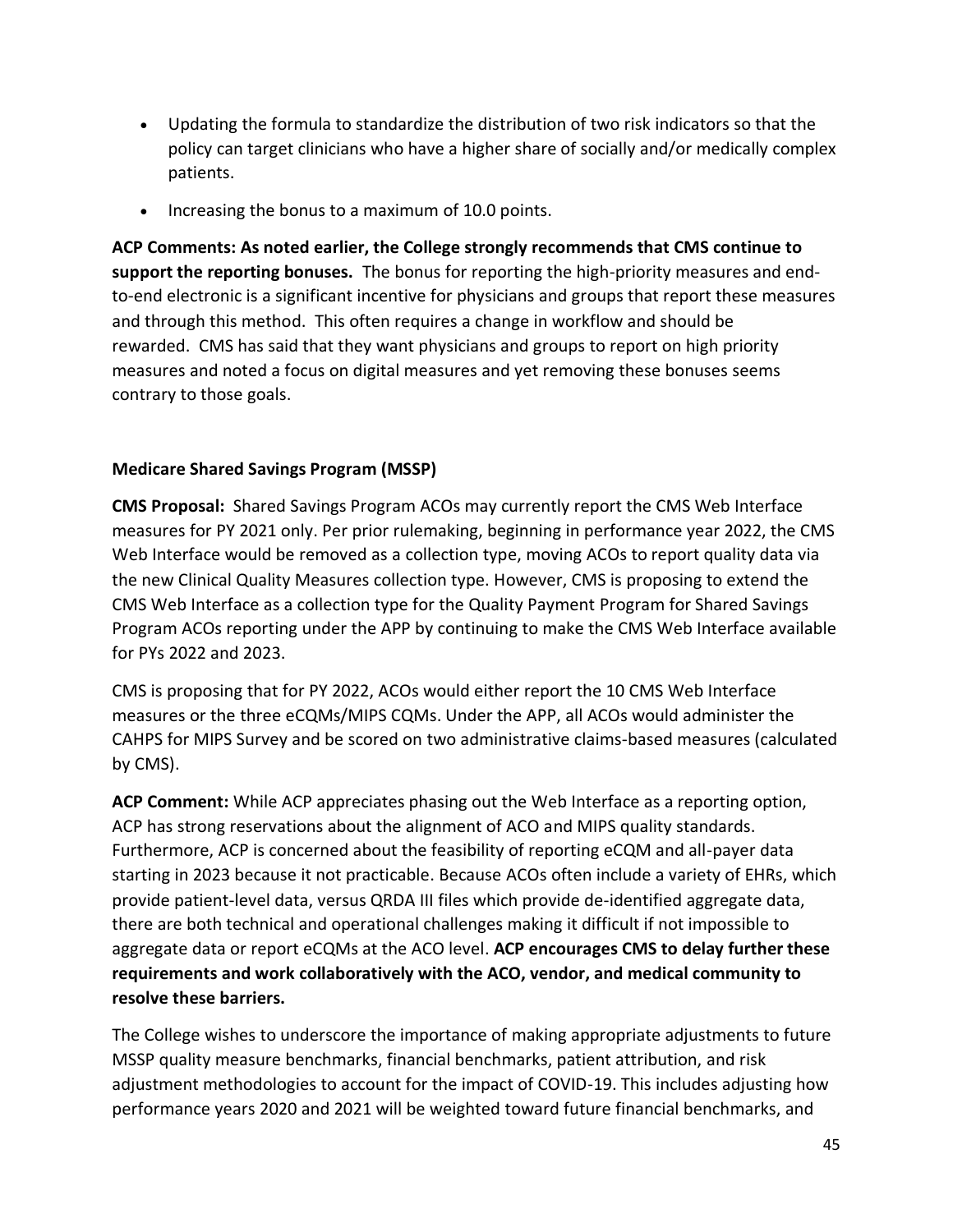adjusting regional/national ratios to account for ACOs in COVID-19 "hot spots." We urge CMS to adjust patient attribution calculations. We also urge CMS to remove or (at minimum) increase the current three percent cap on risk score increases over an ACO's five-year participation agreement period, particularly in the wake of the COVID-19 PHE. We implore CMS to engage stakeholders and ACO participants in these discussions.

ACP strongly encourages CMS to extend certain beneficial scoring exceptions, including the 3 point floor for measures that meet case minimum, data completeness, and benchmark scoring requirements, and the 1-point floor (3 points for small practices) for measures that meet data completeness requirements but do not have a benchmark or fail to meet case minimums. We believe that these policies offer practices a reasonable backstop for unpredictable performance and encourages program participation by offering practices some reward for making the effort to report measures and meet data completeness requirements.

### **Medicare Diabetes Prevention Program (MDPP) PHE Permanent Exceptions**

**CMS Proposal:** The MDPP was developed to prevent Medicare enrollees with pre-diabetes from converting into full diabetes. Participating entities give structured, coach-led sessions using a Centers for Disease Control and Prevention (CDC) curriculum to provide training related to diet, exercise, and weight management. During the PHE, CMS waived the fee to participate, resulting in an increase in participation. Following expiration of the PHE, CMS is proposing to continue the waiver of the enrollment application fee beginning on January 1, 2022. CMS is additionally proposing to increase the performance payments when patients achieve a five percent weight loss goal, as well as proposing changes to beneficiary eligibility after January 1, 2022. These changes are intended to minimize barriers to participation and enhance the program.

**ACP Comments:** ACP applauds extending the waiver of "provider' enrollment application fees after the PHE as a way to increase participation.

Further, ACP strongly supports the significant flexibilities that CMS has provided for MDPP suppliers during the COVID-19 PHE and future health crises. While these flexibilities are particularly critical to the continuation of this program in a safe way during this and future public health crises, we believe that many of them, including offering services via telehealth, could help to expand patient access, particularly for those that face transportation or mobility issues, and improve the overall success of the program. For this reason, the College urges CMS to consider making many of the MDPP flexibilities available on a permanent basis. We do support CMS' proposal to require that all suppliers be authorized to finish services in-person even if they are doing so virtually to minimize patient disruption and strengthen the patientsupplier relationship.

### **Advanced Alternative Payment Models (APMs)**

**ACP Comment:** ACP is concerned and urge CMS that 2020 and 2021 performance data should not adversely impact shared savings or other model payments, as practices are still very much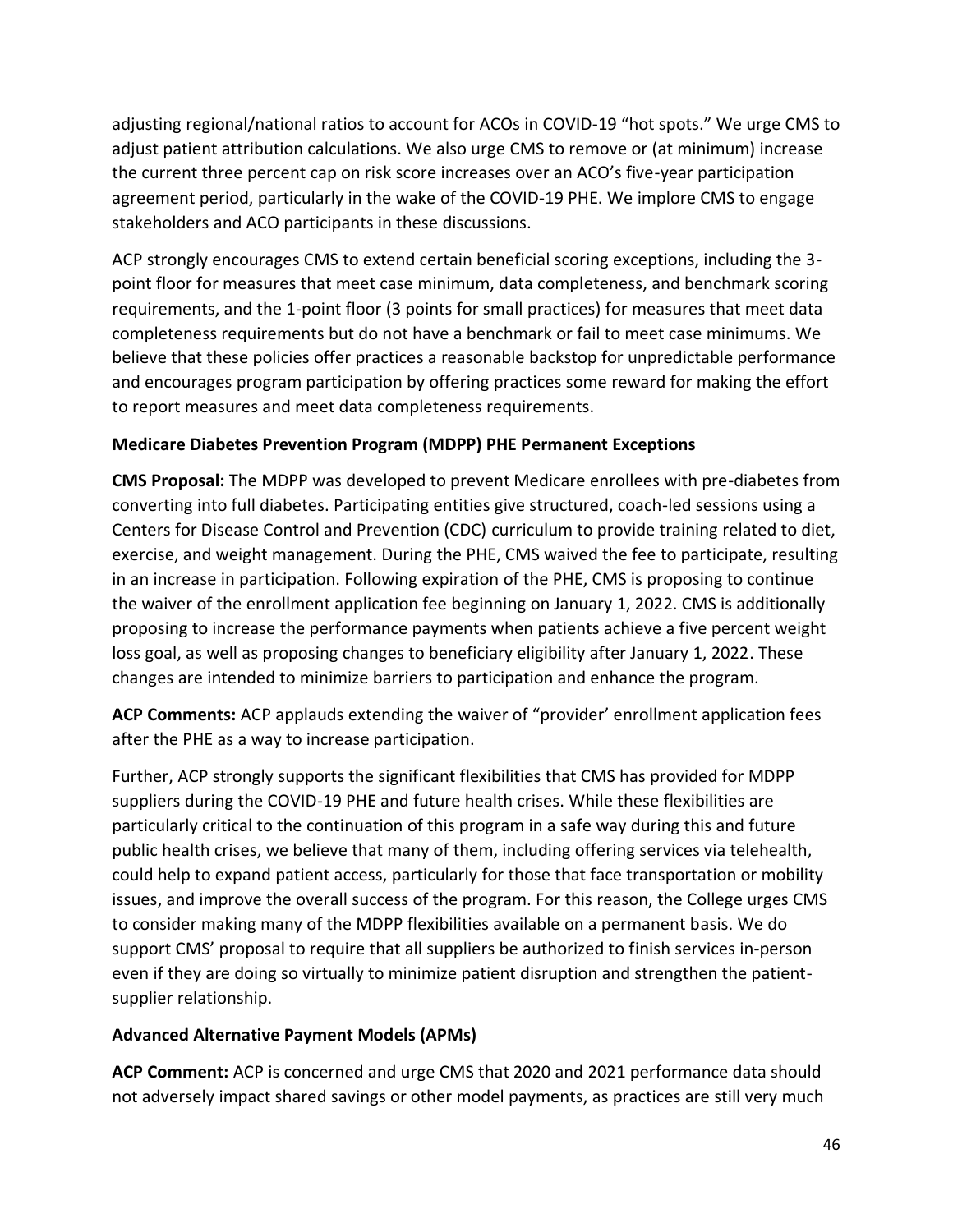entrenched in battling the PHE and face a long recovery. CMS will also need to consider the lasting effect of the PHE on future performance measure benchmarks, financial benchmarks, patient attribution, risk adjustment, and other programmatic methodologies. **ACP encourages CMS to work with the physician community to improve payment model design and implementation so that physicians are more willing to participate voluntarily in APMs. To further encourage APM participation, ACP also recommends that incentive payments for APM participation be extended beyond the MACRA 2024 deadline.**

COVID-19 has exacerbated the underlying issues with the fee-for-service (FFS) payment system. Many physician practices are hungrier for FFS alternatives than ever, particularly models with predictable, prospective payments. Practices in APMs were better equipped to operationalize a more rapid pandemic response and in many cases, better able to weather it financially. CMS should be working to introduce new Advanced APMs to meet the anticipated increased demand for FFS alternatives due to COVID-19. As new models are being developed, there should be more transparency from CMMI so that the designs are more attractive to participation.

ACP appreciates CMS' recent finalization of several new models, including the Primary Care First Model. However, we ask that CMS recognize our commitment to advancing Medicare's transition to value based care by creating a bridge for practices transitioning from CPC+ to their next model of choice, which for many would be participating in another CMMI model such as Primary Care First (PCF). A bridge will provide the flexibility and financial security needed to ensure the gains made over the last five to 10 years are not lost by practices reverting into feefor-service and will allow practices to continue to provide enhanced primary care services to patients and communities without disruption. We do not believe that the PCF model provides an adequate bridge. We encourage CMS to maintain pace, with an emphasis on models that would address outstanding needs, including specialty-focused and multi-payer models. ACP implores HHS to prioritize ACP's Medical Neighborhood Model, which was recently recommended by the PTAC (Physician-Focused Payment Model Technical Advisory Committee) for pilot testing. We welcome an opportunity to further discuss our model and help ready it for testing or implementation.

ACP continues to strongly oppose CMS' new approach for distributing Advanced APM incentive payments that prioritizes payment year TINs. Doing so minimizes the clinical care team model and moves further from actions completed during the performance year. ACP urges instead for CMS to make incentive payments earlier in the payment year, which lessens the window for NPI-TIN changes to occur. In addition, there needs to be an improved process for clinicians to notify CMS of any affiliation changes (i.e., a change of TIN between performance year and payment year) so that incentive payments are paid correctly. The College also strongly objects to CMS' proposed 60-day cutoff for claiming incentive payments. As an alternative, we recommend the date Advanced APM payments for the subsequent year are announced. ACP greatly appreciates CMS finalizing a new targeted review process for QP determinations, which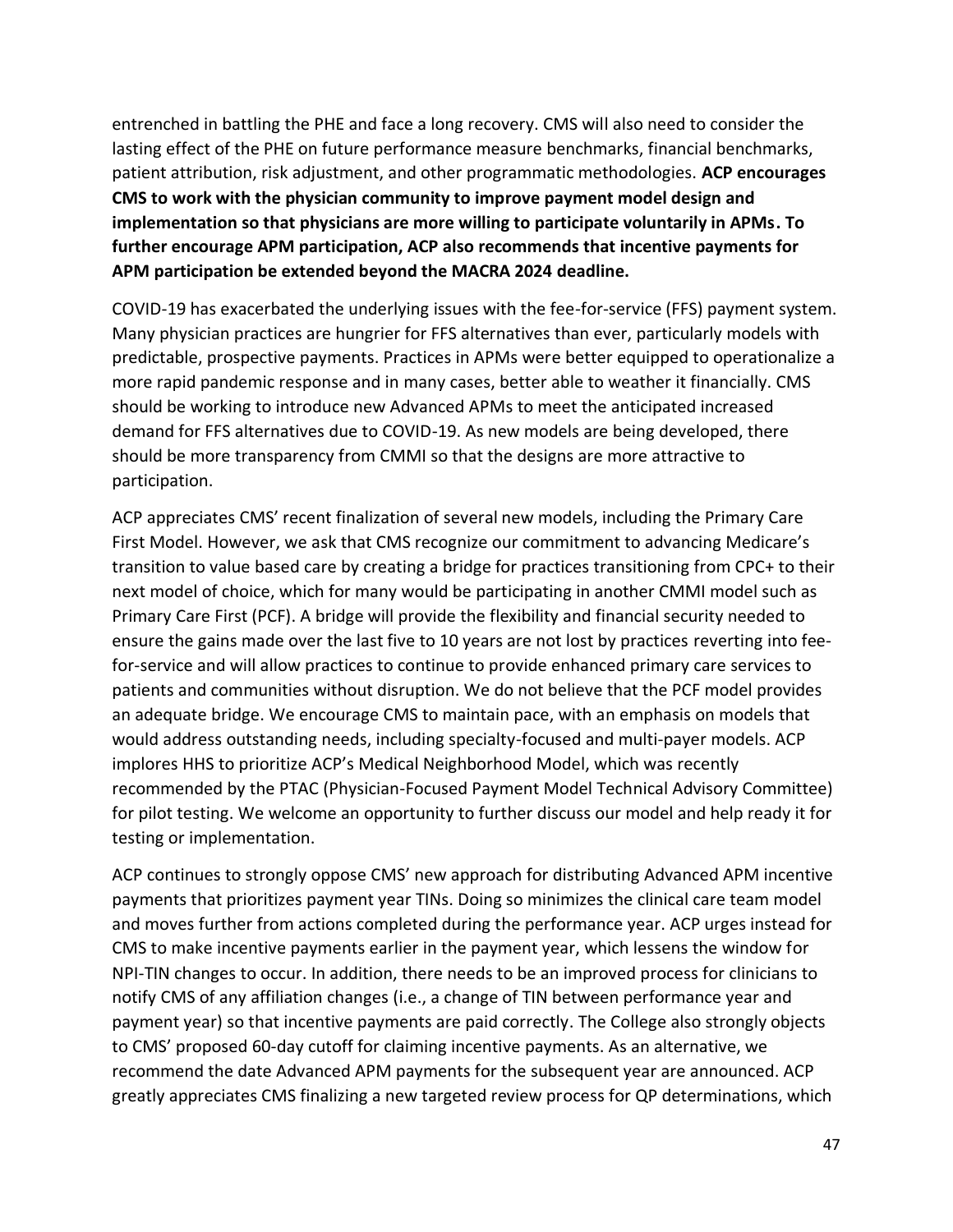ACP has long advocated for. However, the College remains concerned that the scope is too limited.

### **Conclusion:**

Thank you for this opportunity to comment on CMS' notice of proposed rulemaking regarding changes to the Physician Fee Schedule, Quality Payment Program, and other federal programs for Calendar Year 2022 and beyond. We are confident these recommended changes would improve the strength of these proposals and help promote access to affordable care for Medicare patients, while supporting physicians in their ability to deliver innovative care and protecting the integrity of the Medicare trust funds. We appreciate the opportunity to offer our feedback and look forward to continuing to work with the Agency to implement policies that support and improve the practice of internal medicine. Please contact Brian Outland, Director, Regulatory Affairs for the American College of Physicians, at [boutland@acponline.org](mailto:boutland@acponline.org) or 202- 261-4544 with comments or questions about the content of this letter.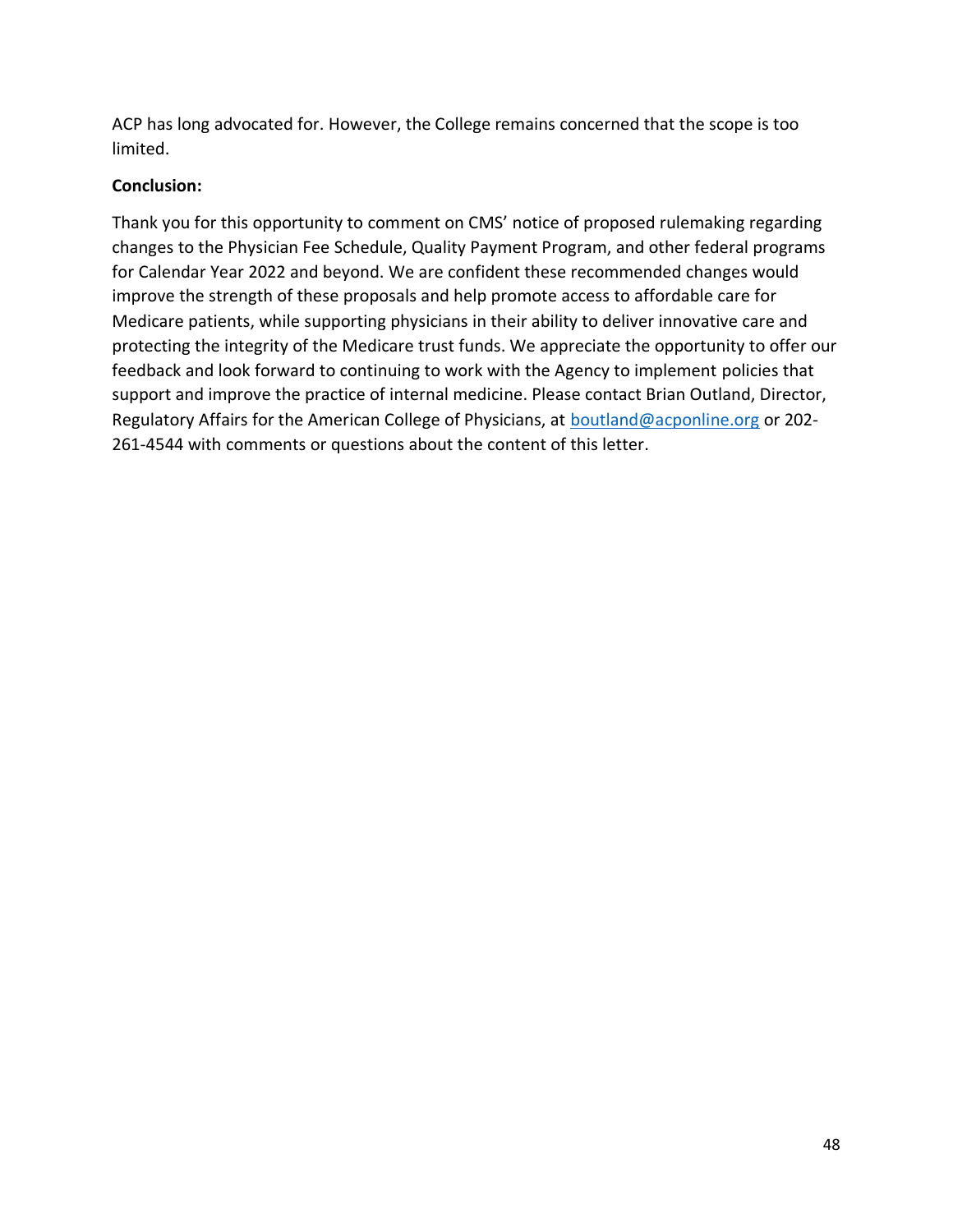# **Appendix A**

| <b>Quality</b><br><b>Measure</b><br><b>Number</b> | <b>Quality</b><br><b>Measure</b><br>Name | Quality Measure -<br><b>Description</b>                                                                                                                                                                                                                                                                                                                                                          | Proposed to be<br>Included in CY2022<br><b>MPFS'</b>                                                                                                                                                         | <b>ACP Review -</b><br>Date and<br><b>Decision</b> | <b>ACP Rationale</b>                                                                                                                                                                                                                                                                                                                                                                                                                                                                                                                                                                                                                                                                                                                                                                                                                                                                                                                                                                                                                                                        |
|---------------------------------------------------|------------------------------------------|--------------------------------------------------------------------------------------------------------------------------------------------------------------------------------------------------------------------------------------------------------------------------------------------------------------------------------------------------------------------------------------------------|--------------------------------------------------------------------------------------------------------------------------------------------------------------------------------------------------------------|----------------------------------------------------|-----------------------------------------------------------------------------------------------------------------------------------------------------------------------------------------------------------------------------------------------------------------------------------------------------------------------------------------------------------------------------------------------------------------------------------------------------------------------------------------------------------------------------------------------------------------------------------------------------------------------------------------------------------------------------------------------------------------------------------------------------------------------------------------------------------------------------------------------------------------------------------------------------------------------------------------------------------------------------------------------------------------------------------------------------------------------------|
| Q047                                              | Plan                                     | Advanced Care Percentage of patients<br>aged 65 years and older<br>who have an advance<br>care plan or surrogate<br>decision maker<br>documented in the<br>medical record or<br>documentation in the<br>medical record that an<br>advance care plan was<br>discussed but the patient<br>did not wish or was not<br>able to name a surrogate<br>decision maker or provide<br>an advance care plan | <b>Optimizing Chronic</b><br>Disease Management<br>MVP,<br>Advancing Care for<br>Heart Disease MVP,<br>Coordinating Stroke<br>Care to Promote<br>Prevention and<br>Cultivate Positive<br><b>Outcomes MVP</b> | 19-Nov-17<br>Does NOT Support                      | ACP does not support QPP<br>measure 047: "Advance Care<br>Plan." We support the measure<br>concept and implementation<br>could prevent overuse of<br>unnecessary end of life care<br>interventions; however, it is<br>burdensome for clinicians to<br>annually document an advance<br>care plan for all patients aged 65<br>years and older. Although the<br>measure is evidence-based and<br>insurers reimburse clinicians for<br>this practice, we object to the 12<br>month measurement period<br>included in the denominator<br>specifications because it is<br>burdensome and lacks empirical<br>support. While evidence<br>supports the benefit of<br>advanced care planning on<br>patient outcomes, there is no<br>evidence to guide optimal<br>frequency and at what age to<br>begin planning. Furthermore, it<br>may be inappropriate for<br>clinicians to perform this<br>intervention during an initial<br>office visit. We suggest the<br>developers revise the<br>specifications to limit the<br>denominator population to<br>established patient visits only. |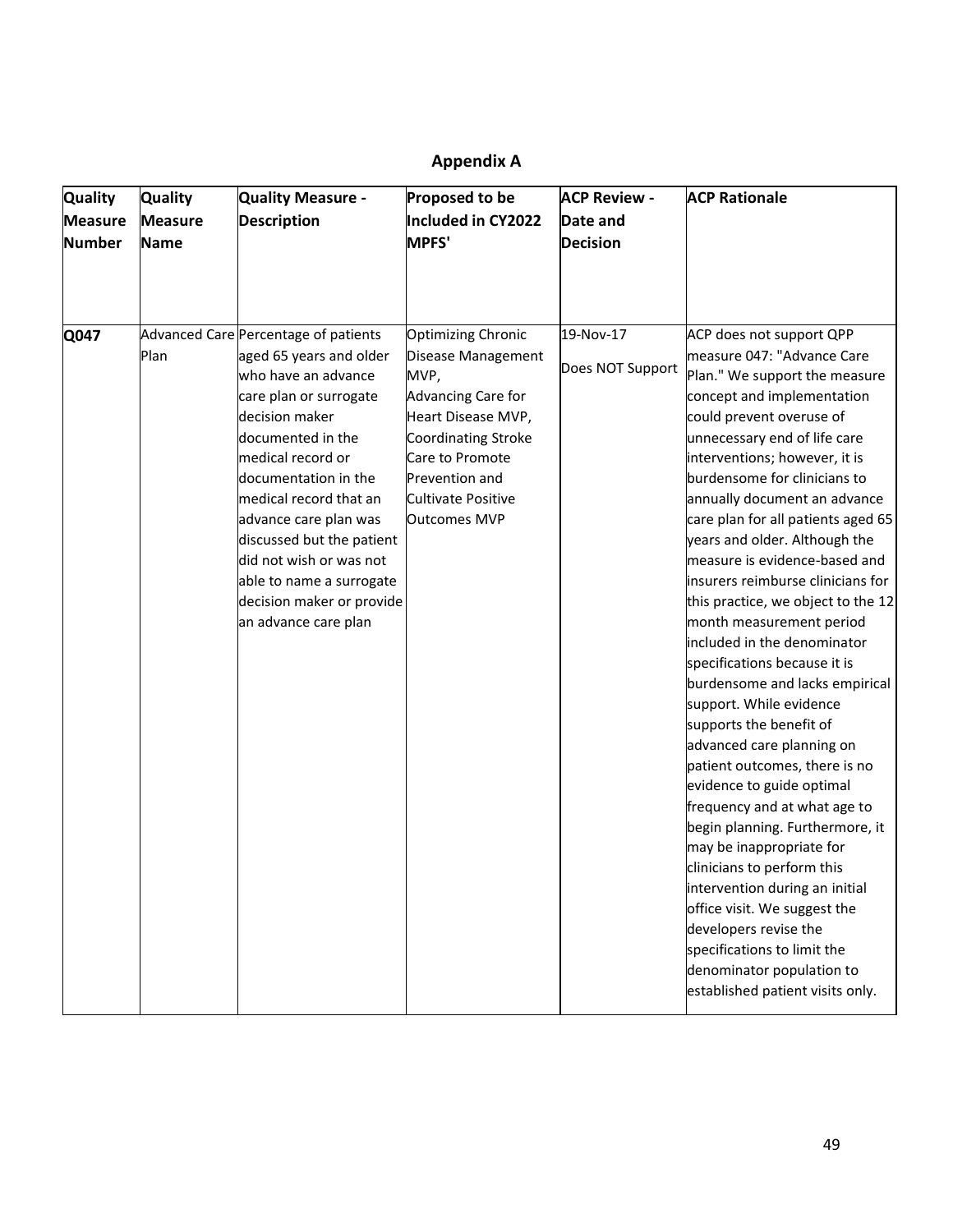| Q111 | Pneumococcal        | Percentage of patients 65 Advancing |                             | 19-Nov-17        | ACP does not support QPP              |
|------|---------------------|-------------------------------------|-----------------------------|------------------|---------------------------------------|
|      | Vaccination         | years of age and older              | <b>Rheumatology Patient</b> |                  | measure 111: "Pneumococcal            |
|      | Status for          | who have ever received a Care       |                             | Does NOT Support | Vaccination Status for Older          |
|      | <b>Older Adults</b> | pneumococcal vaccine                | <b>MVP</b>                  |                  | Adults." While this measure           |
|      |                     |                                     |                             |                  | represents an important clinical      |
|      |                     |                                     |                             |                  | concept, implementation could         |
|      |                     |                                     |                             |                  | promote treatment overuse if          |
|      |                     |                                     |                             |                  | patients seek medical care from       |
|      |                     |                                     |                             |                  | multiple providers and/or have        |
|      |                     |                                     |                             |                  | poor medical record continuity.       |
|      |                     |                                     |                             |                  | In addition, the developer            |
|      |                     |                                     |                             |                  | should update the numerator           |
|      |                     |                                     |                             |                  | specifications to align with          |
|      |                     |                                     |                             |                  | current clinical                      |
|      |                     |                                     |                             |                  | recommendations on                    |
|      |                     |                                     |                             |                  | pneumococcal vaccination.             |
|      |                     |                                     |                             |                  |                                       |
| Q128 | Preventive          | Percentage of patients              | Advancing Care for          | 19-Nov-17        | ACP does not support QPP              |
|      | Care and            | aged 18 years and older             | <b>Heart Disease MVP</b>    |                  | measure 128: "Preventive Care         |
|      | Screening:          | with a BMI documented               |                             | Does NOT Support | and Screening: BMI Screening          |
|      | <b>Body Mass</b>    | during the current                  |                             |                  | and Follow-Up." The urgency           |
|      | Index (BMI)         | encounter or during the             |                             |                  | posed by the obesity epidemic         |
|      | Screening and       | previous six months AND             |                             |                  | underscores the need for              |
|      | Follow-Up           | with a BMI outside of               |                             |                  | evidence based and clinically         |
|      | Plan                | normal parameters, a                |                             |                  | meaningful performance                |
|      |                     | follow-up plan is                   |                             |                  | measures. However, this is a          |
|      |                     | documented during the               |                             |                  | "check box" measure and the           |
|      |                     | encounter or during the             |                             |                  | numerator specifies obesity           |
|      |                     | previous six months of              |                             |                  | interventions that do not             |
|      |                     | the current encounter               |                             |                  | necessarily lead to meaningful        |
|      |                     | Normal Parameters: Age              |                             |                  | improvements in quality               |
|      |                     | 18 years and older BMI =>           |                             |                  | outcomes. For example,                |
|      |                     | 18.5 and < 25 kg/m2                 |                             |                  | documenting a nutritionist            |
|      |                     |                                     |                             |                  | referral may not be an effective      |
|      |                     |                                     |                             |                  | intervention for weight loss          |
|      |                     |                                     |                             |                  | management. The measure               |
|      |                     |                                     |                             |                  | developers should update the          |
|      |                     |                                     |                             |                  | measure specifications to align       |
|      |                     |                                     |                             |                  | with current United States            |
|      |                     |                                     |                             |                  | <b>Preventive Services Task Force</b> |
|      |                     |                                     |                             |                  | (USPSTF) recommendations on           |
|      |                     |                                     |                             |                  | obesity screening and include         |
|      |                     |                                     |                             |                  | waist circumference as a              |
|      |                     |                                     |                             |                  | screening tool. In addition, there    |
|      |                     |                                     |                             |                  | is insufficient evidence to           |
|      |                     |                                     |                             |                  | support implementation of             |
|      |                     |                                     |                             |                  | obesity interventions for             |
|      |                     |                                     |                             |                  | patients with a BMI                   |
|      |                     |                                     |                             |                  | measurement between 25-30             |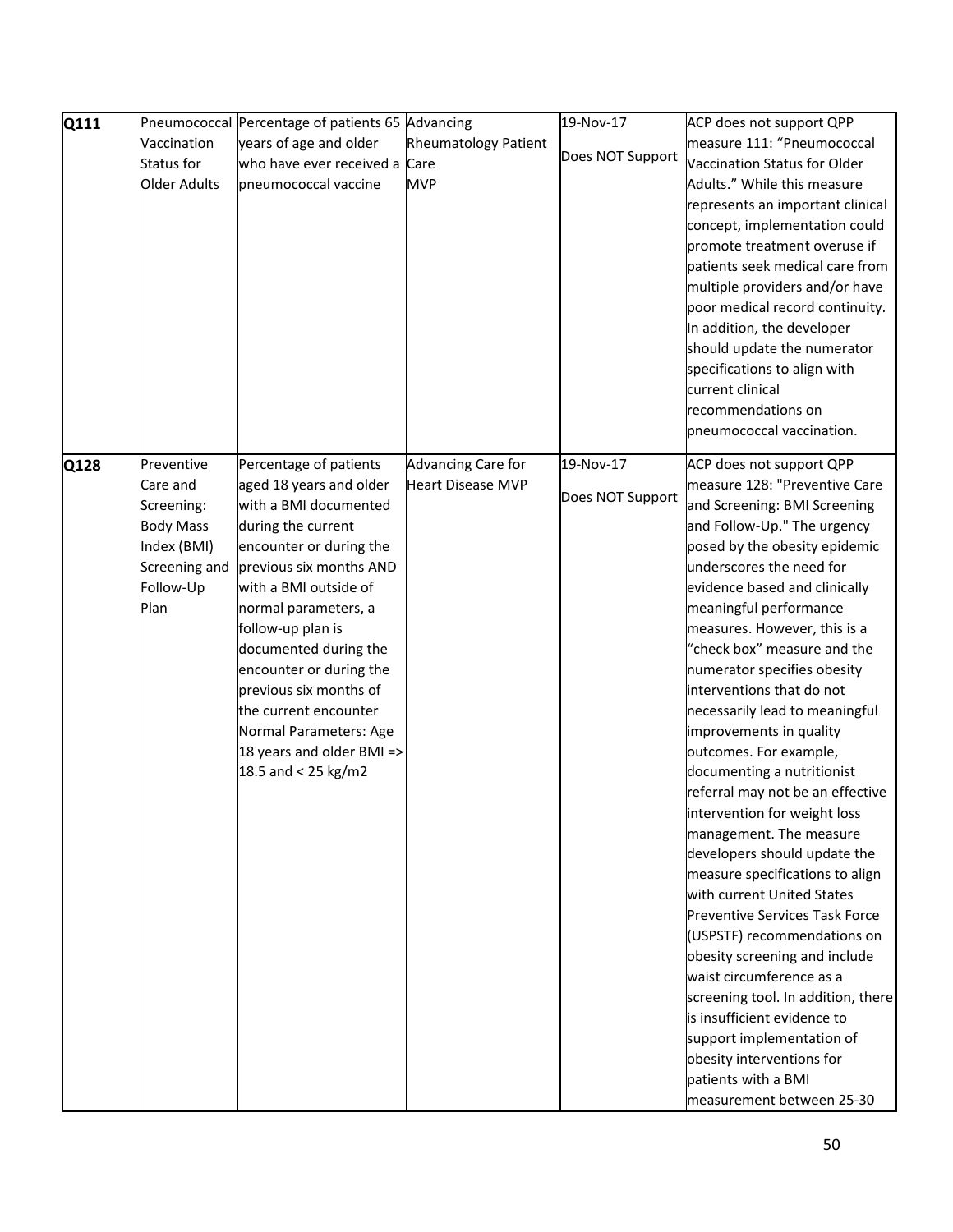|      |              |                                                                  |                                     |                  | kg/m <sup>2</sup> . It is burdensome for<br>clinicians to design a follow-up<br>plan for patients with a BMI<br>measurement between 25-30<br>kg/m <sup>2</sup> where the evidence is<br>insufficient to support the<br>intervention. As written, the<br>measure pressures clinicians to<br>spend a disproportionate<br>amount of time on a patient's<br>weight, when other conditions<br>should take precedence. |
|------|--------------|------------------------------------------------------------------|-------------------------------------|------------------|------------------------------------------------------------------------------------------------------------------------------------------------------------------------------------------------------------------------------------------------------------------------------------------------------------------------------------------------------------------------------------------------------------------|
|      |              |                                                                  |                                     |                  | Furthermore, there is no<br>evidence about appropriate<br>screening intervals.<br>We advocate for annual versus<br>biennial screening.                                                                                                                                                                                                                                                                           |
| Q130 |              | Documentatio Percentage of visits for                            | Advancing                           | 19-Nov-17        | ACP does not support QPP                                                                                                                                                                                                                                                                                                                                                                                         |
|      | n of Current | patients aged 18 years<br>Medications in and older for which the | <b>Rheumatology Patient</b><br>Care | Does NOT Support | measure 130: "Documentation<br>of Current Medications in the                                                                                                                                                                                                                                                                                                                                                     |
|      | the Medical  | eligible professional                                            | <b>MVP</b>                          |                  | Medical Record." While this                                                                                                                                                                                                                                                                                                                                                                                      |
|      | Record       | attests to documenting a                                         |                                     |                  | measure represents an                                                                                                                                                                                                                                                                                                                                                                                            |
|      |              | list of current medications                                      |                                     |                  | important clinical concept, there                                                                                                                                                                                                                                                                                                                                                                                |
|      |              | using all immediate                                              |                                     |                  | is a lack of high-quality evidence                                                                                                                                                                                                                                                                                                                                                                               |
|      |              | resources available on the                                       |                                     |                  | to support its inclusion in                                                                                                                                                                                                                                                                                                                                                                                      |
|      |              | date of the encounter.                                           |                                     |                  | accountability programs, it is                                                                                                                                                                                                                                                                                                                                                                                   |
|      |              | This list must include ALL                                       |                                     |                  | burdensome for clinicians to                                                                                                                                                                                                                                                                                                                                                                                     |
|      |              | known prescriptions, over                                        |                                     |                  | document complete medication                                                                                                                                                                                                                                                                                                                                                                                     |
|      |              | the counters, herbals, and                                       |                                     |                  | lists at every patient visit,                                                                                                                                                                                                                                                                                                                                                                                    |
|      |              | vitamin/mineral/dietary                                          |                                     |                  | and encouraging documentation                                                                                                                                                                                                                                                                                                                                                                                    |
|      |              | (nutritional) supplements                                        |                                     |                  | at every visit could result in                                                                                                                                                                                                                                                                                                                                                                                   |
|      |              | AND must contain the                                             |                                     |                  | underuse of more valuable                                                                                                                                                                                                                                                                                                                                                                                        |
|      |              | medications' name,                                               |                                     |                  | clinical services. Additionally,                                                                                                                                                                                                                                                                                                                                                                                 |
|      |              | dosage, frequency and                                            |                                     |                  | interventions intended to                                                                                                                                                                                                                                                                                                                                                                                        |
|      |              | route of administration                                          |                                     |                  |                                                                                                                                                                                                                                                                                                                                                                                                                  |
|      |              |                                                                  |                                     |                  | improve the medication                                                                                                                                                                                                                                                                                                                                                                                           |
|      |              |                                                                  |                                     |                  | reconciliation process have not                                                                                                                                                                                                                                                                                                                                                                                  |
|      |              |                                                                  |                                     |                  | necessarily resulted in improved                                                                                                                                                                                                                                                                                                                                                                                 |
|      |              |                                                                  |                                     |                  | quality outcomes. Furthermore,                                                                                                                                                                                                                                                                                                                                                                                   |
|      |              |                                                                  |                                     |                  | this is a "check the box"                                                                                                                                                                                                                                                                                                                                                                                        |
|      |              |                                                                  |                                     |                  | measure. Attestation for these                                                                                                                                                                                                                                                                                                                                                                                   |
|      |              |                                                                  |                                     |                  | visits may become routine but                                                                                                                                                                                                                                                                                                                                                                                    |
|      |              |                                                                  |                                     |                  | does not add value. A more                                                                                                                                                                                                                                                                                                                                                                                       |
|      |              |                                                                  |                                     |                  | appropriate measure may                                                                                                                                                                                                                                                                                                                                                                                          |
|      |              |                                                                  |                                     |                  | encourage documentation of                                                                                                                                                                                                                                                                                                                                                                                       |
|      |              |                                                                  |                                     |                  | medication lists according to                                                                                                                                                                                                                                                                                                                                                                                    |
|      |              |                                                                  |                                     |                  | clinical necessity and incentivize                                                                                                                                                                                                                                                                                                                                                                               |
|      |              |                                                                  |                                     |                  | a standardized, methodological                                                                                                                                                                                                                                                                                                                                                                                   |
|      |              |                                                                  |                                     |                  | approach to reconciliation,                                                                                                                                                                                                                                                                                                                                                                                      |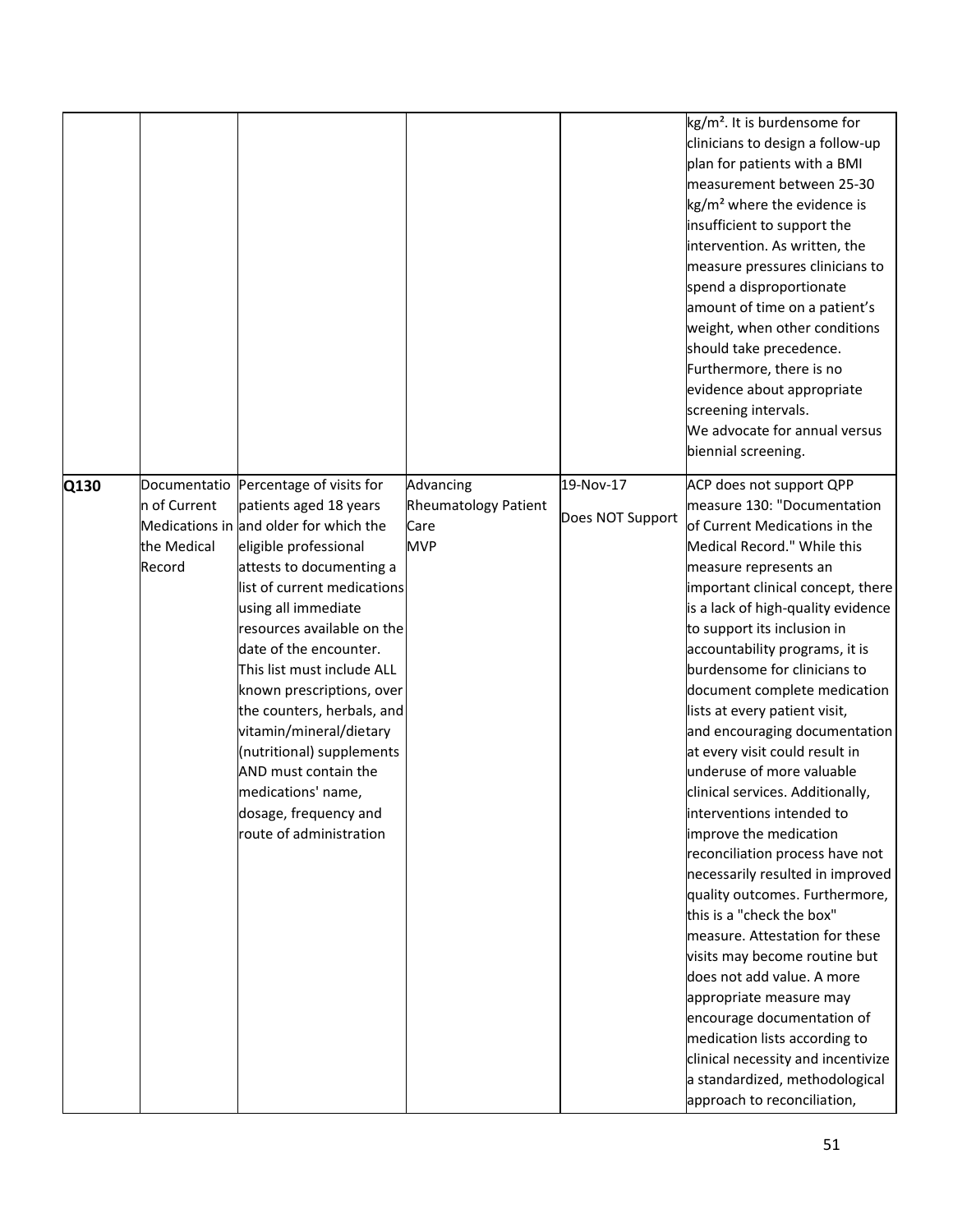|  |  | according to clinician practice      |
|--|--|--------------------------------------|
|  |  | level (e.g., physician, nurse,       |
|  |  | medical assistant) that leads to     |
|  |  | improvements in the medication       |
|  |  | management process.                  |
|  |  | Furthermore, independent             |
|  |  | patient, system, and practice        |
|  |  | variables (incomplete patient        |
|  |  | information, unavailable drug        |
|  |  | information, miscommunication        |
|  |  | of drug orders, and insufficient     |
|  |  | information flow) can impede         |
|  |  | the physician's ability to           |
|  |  | complete an accurate                 |
|  |  | medication list. Consequently,       |
|  |  | clinical judgements may be           |
|  |  | based on incomplete clinical         |
|  |  | information.                         |
|  |  |                                      |
|  |  | The PMC sub-committee                |
|  |  | recently reviewed this measure,      |
|  |  | in July 2021, to respond to the      |
|  |  | feedback requested by the CMS        |
|  |  | and Mathematica and this was         |
|  |  | their response:                      |
|  |  | The ACP continues NOT to             |
|  |  | support the measure.                 |
|  |  | The committee acknowledges           |
|  |  | that medication-related              |
|  |  | mistakes are clearly a source of     |
|  |  | poor outcomes and an accurate        |
|  |  | list of medications is a             |
|  |  | prerequisite to avoid them. In       |
|  |  | practice, true reconciliation is a   |
|  |  | time consuming and thus usually      |
|  |  | an imperfect task in an              |
|  |  | ambulatory context. It is            |
|  |  | unreasonable to require a 100%       |
|  |  | medication reconciliation at         |
|  |  |                                      |
|  |  | every visit, every time, for all the |
|  |  | things that the patient is taking.   |
|  |  | That includes supplements,           |
|  |  | vitamins, and the like, which        |
|  |  | proves to be a significant barrier.  |
|  |  | Details about these are often        |
|  |  | missing and their role in            |
|  |  | medication safety is not clear.      |
|  |  | Since that is not how medication     |
|  |  | lists are typically handled, this    |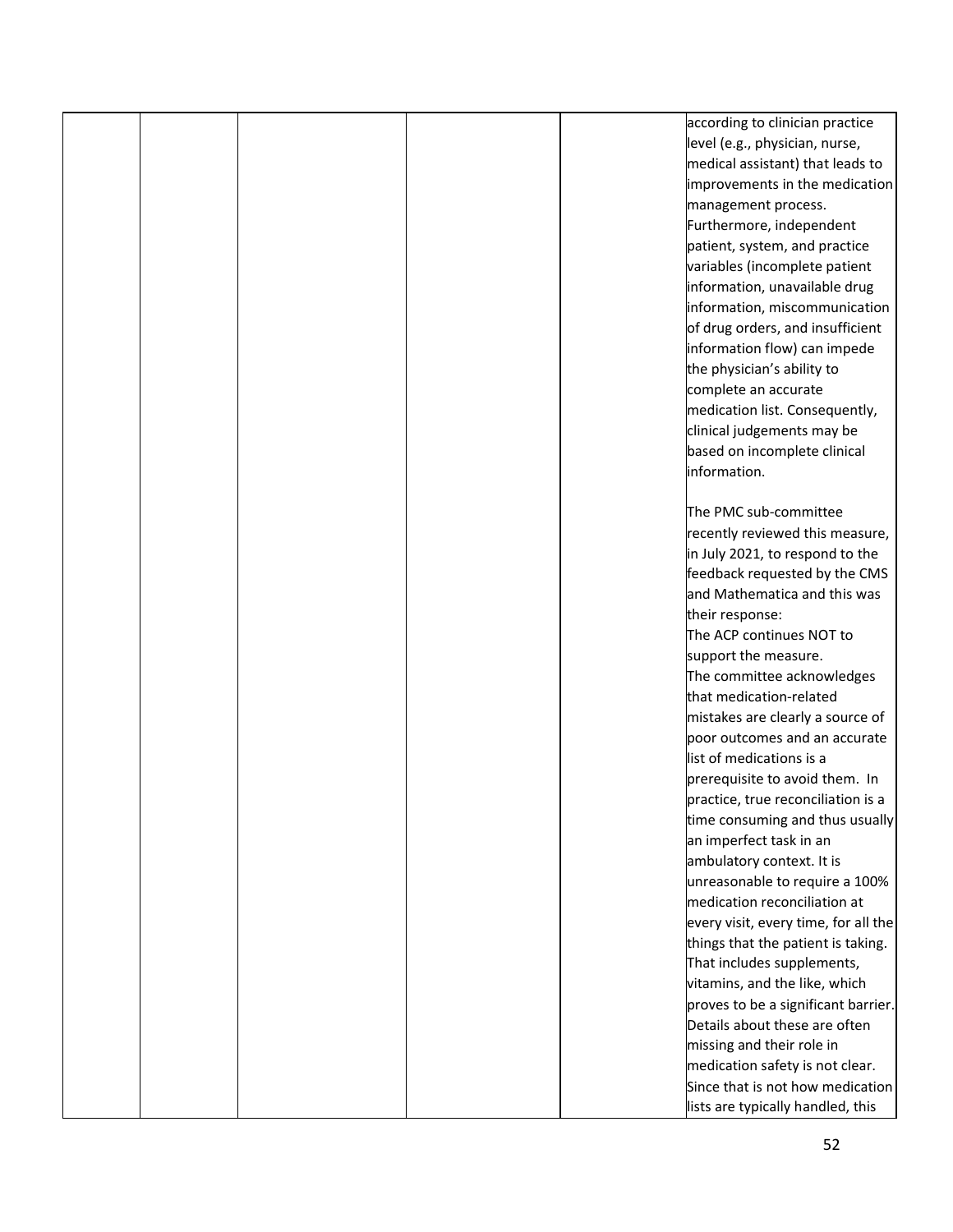|      |                               |                                                                                                                                                                                                                                                                                                                |                                                  |                               | becomes a "check the box<br>attestation". This measure<br>would be improved if the<br>denominator was revised to<br>focus on an annual<br>reconciliation as well as when a<br>new medication is prescribed<br>and after a hospitalization. If the<br>denominator is revised and not<br>every visit is included, it will also<br>eliminate the EHR related issues<br>that come with cancelled visits<br>or other such scenarios. There<br>isn't any evidence cited that<br>links attesting to medication<br>reconciliation to quality<br>outcomes and in particular<br>medication safety. The PMC<br>also notes that there haven't<br>been any updates to the<br>evidence in the draft 2022<br>specifications. |
|------|-------------------------------|----------------------------------------------------------------------------------------------------------------------------------------------------------------------------------------------------------------------------------------------------------------------------------------------------------------|--------------------------------------------------|-------------------------------|---------------------------------------------------------------------------------------------------------------------------------------------------------------------------------------------------------------------------------------------------------------------------------------------------------------------------------------------------------------------------------------------------------------------------------------------------------------------------------------------------------------------------------------------------------------------------------------------------------------------------------------------------------------------------------------------------------------|
| Q180 | Rheumatoid<br>Arthritis (RA): | Percentage of patients<br>aged 18 years and older<br>Glucocorticoid with a diagnosis of                                                                                                                                                                                                                        | Advancing<br><b>Rheumatology Patient</b><br>Care | 19-Nov-17<br>Does NOT Support | ACP does not support QPP<br>measure 180: "Rheumatoid<br>Arthritis: Glucocorticoid                                                                                                                                                                                                                                                                                                                                                                                                                                                                                                                                                                                                                             |
|      | Management                    | rheumatoid arthritis (RA)<br>who have been assessed<br>for glucocorticoid use<br>and, for those on<br>prolonged doses of<br>prednisone >= 10 mg daily<br>(or equivalent) with<br>improvement or no<br>change in disease activity,<br>documentation of<br>glucocorticoid<br>management plan within<br>12 months | <b>MVP</b>                                       |                               | Management." The developers<br>did not provide adequate<br>information for us to<br>meaningfully evaluate the<br>validity of this measure.<br>Although we recognize the<br>importance of managing the<br>lowest effective dose of<br>glucocorticoids and using<br>alternative therapies when<br>possible, both the numerator<br>and the denominator are poorly<br>specified. The measure<br>specifications do not include                                                                                                                                                                                                                                                                                     |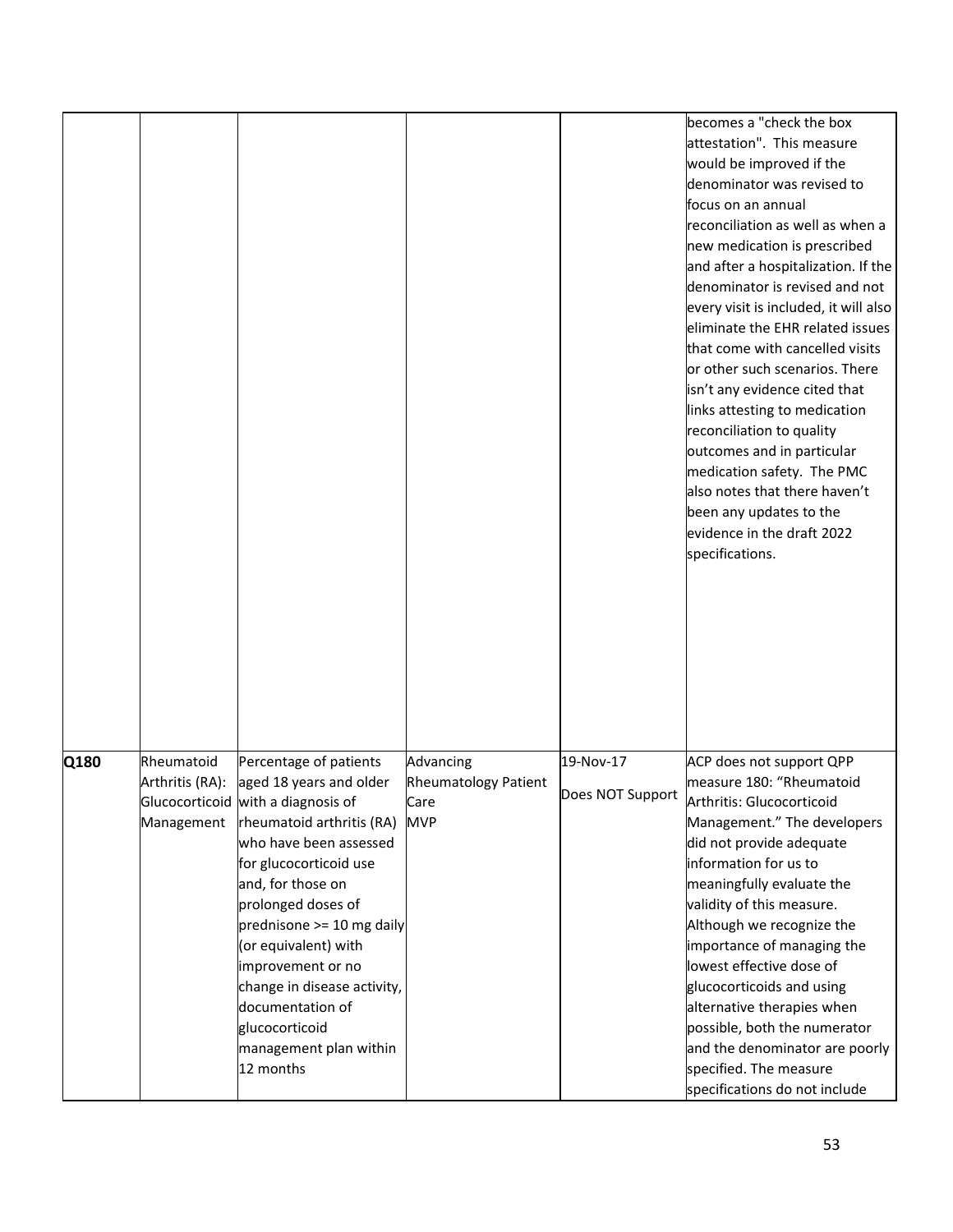|      |                                                 |                                                                                                                                                                                                                                                                                                          |                                                          |                              | appropriate exclusions for<br>patients prescribed prednisone<br>therapy for a symptomatic flare.<br>A cleaner measure may specify<br>"patients with rheumatoid<br>arthritis (RA) who are on<br>glucocorticoids" in the<br>denominator statement.<br>Additionally, the current<br>American College of<br>Rheumatology (ACR) clinical<br>guidelines demonstrate the<br>importance of assessing<br>glucocorticoid use, but only in<br>patients who have specifically<br>been prescribed glucocorticoid<br>therapy.                                                                                                                                                                                                                                                                                                                                                                                                                   |
|------|-------------------------------------------------|----------------------------------------------------------------------------------------------------------------------------------------------------------------------------------------------------------------------------------------------------------------------------------------------------------|----------------------------------------------------------|------------------------------|-----------------------------------------------------------------------------------------------------------------------------------------------------------------------------------------------------------------------------------------------------------------------------------------------------------------------------------------------------------------------------------------------------------------------------------------------------------------------------------------------------------------------------------------------------------------------------------------------------------------------------------------------------------------------------------------------------------------------------------------------------------------------------------------------------------------------------------------------------------------------------------------------------------------------------------|
| Q187 | Stroke and<br>Stroke<br>Thrombolytic<br>Therapy | This measure captures<br>the proportion of acute<br>Rehabilitation: ischemic stroke patients<br>who arrive at this hospital Cultivate Positive<br>within 2 hours of time last Outcomes MVP<br>known well for whom IV<br>t-PA was initiated at this<br>hospital within 3 hours of<br>time last known well | Coordinating Stroke<br>Care to Promote<br>Prevention and | 7-Apr-14<br>Does NOT Support | NQF 0437: "STK 04:<br>Thrombolytic Therapy" ACP<br>believes that the measure<br>specification requires further<br>clarification. It is not clinically<br>specific regarding the indications<br>for treatment. There is evidence<br>that the harms of thrombolytic<br>therapy may outweigh the<br>benefit in some cases, especially<br>if the full exclusion criteria<br>published by the National<br>Institute of Neurological<br>Disorders and Stroke and others<br>are not followed. This should be<br>made explicit in the measure<br>exclusion criteria. There also are<br>specific qualifications hospitals<br>must meet in order to<br>provide tPa. The absence of such<br>conditions should also be noted<br>as an exclusion criterion. There<br>may also be regional variations<br>in the availability of qualifying<br>institutions, potentially making<br>this measure inapplicable to all<br>physicians in some areas. |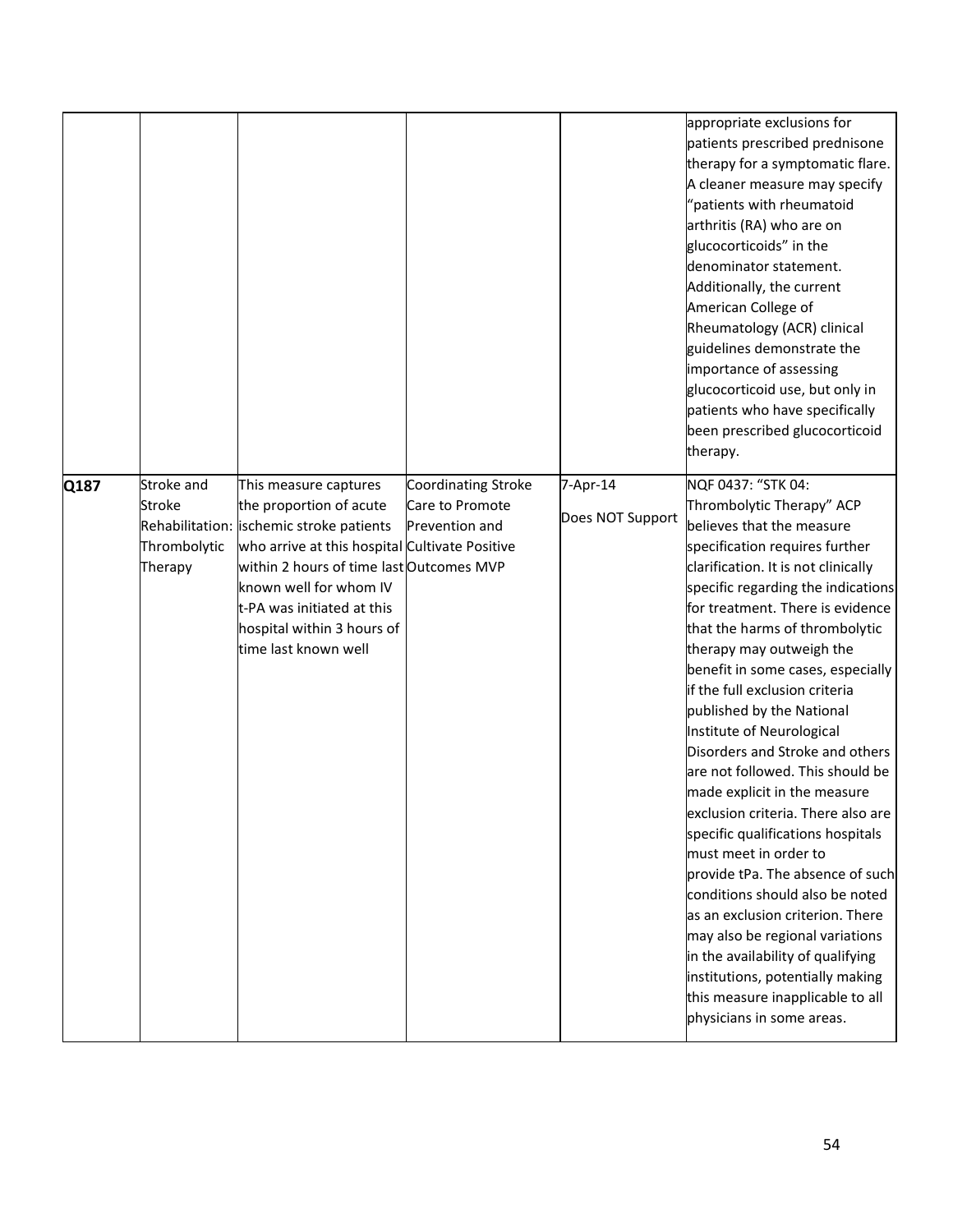| Q236 | Controlling       | Percentage of patients                       | <b>Optimizing Chronic</b> | 6-May-21         | ACP does not support                                     |
|------|-------------------|----------------------------------------------|---------------------------|------------------|----------------------------------------------------------|
|      | <b>High Blood</b> | 18-85 years of age who                       | Disease Management        |                  | "NQF#0018/MIPS Quality#236 -                             |
|      | Pressure          | had a diagnosis of                           | MVP,                      | Does NOT Support | Controlling High Blood Pressure"                         |
|      |                   | hypertension overlapping Coordinating Stroke |                           |                  | for application at the proposed                          |
|      |                   | the measurement period                       | Care to Promote           |                  | levels of attribution: Individual                        |
|      |                   | or the year prior to the                     | Prevention and            |                  | Clinician, Group/Practice, Health                        |
|      |                   | measurement period, and Cultivate Positive   |                           |                  | Plan, and Integrated Delivery                            |
|      |                   | whose most recent blood                      | <b>Outcomes MVP</b>       |                  | System, because of uncertain                             |
|      |                   | pressure was adequately                      |                           |                  | validity.                                                |
|      |                   | controlled                                   |                           |                  | The PMC believes that this                               |
|      |                   | (<140/90mmHg) during                         |                           |                  | measure has high impact and                              |
|      |                   | the measurement period                       |                           |                  | there is ample evidence to                               |
|      |                   |                                              |                           |                  | demonstrate that treating                                |
|      |                   |                                              |                           |                  | patients towards an appropriate                          |
|      |                   |                                              |                           |                  | blood pressure goal results in                           |
|      |                   |                                              |                           |                  | decreased heart attacks and                              |
|      |                   |                                              |                           |                  | strokes. However, the                                    |
|      |                   |                                              |                           |                  | committee has concerns with                              |
|      |                   |                                              |                           |                  | the strict BP control across the                         |
|      |                   |                                              |                           |                  | whole patient population,                                |
|      |                   |                                              |                           |                  | especially for older patients. The                       |
|      |                   |                                              |                           |                  | committee feels that the                                 |
|      |                   |                                              |                           |                  | measure denominator age range                            |
|      |                   |                                              |                           |                  | should either be 18-60 years or                          |
|      |                   |                                              |                           |                  | there should be different BP                             |
|      |                   |                                              |                           |                  | targets for stratified age groups.                       |
|      |                   |                                              |                           |                  | Based on AAFP/ACP guidelines,                            |
|      |                   |                                              |                           |                  | the PMC does not believe that                            |
|      |                   |                                              |                           |                  | less than 140 is ideal for every                         |
|      |                   |                                              |                           |                  | hypertensive patient across all                          |
|      |                   |                                              |                           |                  | age groups. Moreover, the                                |
|      |                   |                                              |                           |                  | committee thinks that by<br>assessing the most recent BP |
|      |                   |                                              |                           |                  | from the measurement period,                             |
|      |                   |                                              |                           |                  | the measure deviates from                                |
|      |                   |                                              |                           |                  | actual practice. Physicians                              |
|      |                   |                                              |                           |                  | managing hypertension usually                            |
|      |                   |                                              |                           |                  | rely on a series of BP readings to                       |
|      |                   |                                              |                           |                  | make a diagnosis or a treatment                          |
|      |                   |                                              |                           |                  | decision. To make the measure                            |
|      |                   |                                              |                           |                  | more meaningful, the measure                             |
|      |                   |                                              |                           |                  | developers need to consider                              |
|      |                   |                                              |                           |                  | altering that component, and                             |
|      |                   |                                              |                           |                  | allow the use of either the                              |
|      |                   |                                              |                           |                  | median or the mode BP during                             |
|      |                   |                                              |                           |                  | the measurement period. The                              |
|      |                   |                                              |                           |                  | committee also believes that the                         |
|      |                   |                                              |                           |                  | numerator should allow the                               |
|      |                   |                                              |                           |                  | inclusion of home BP readings                            |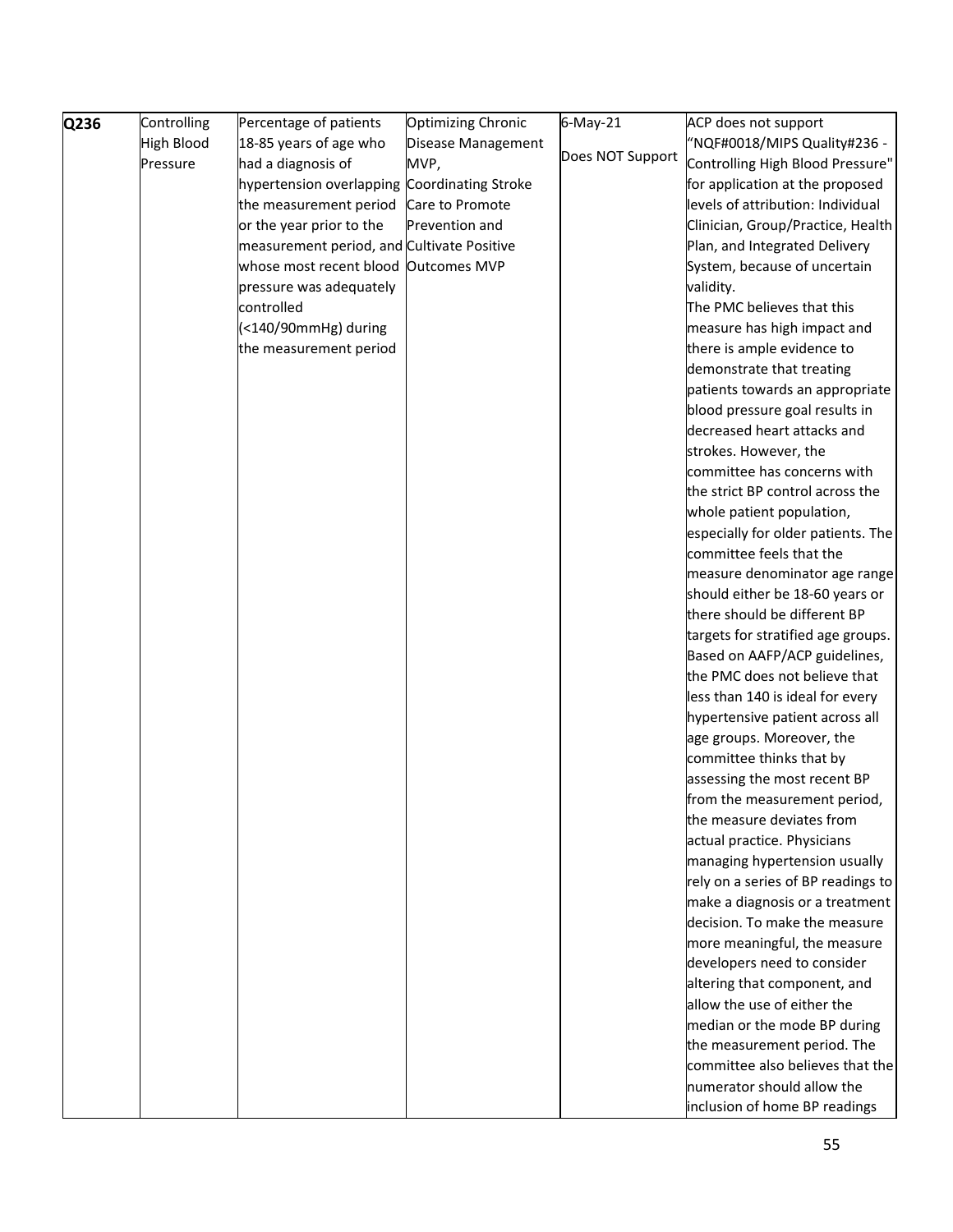|      |                                      |                                                                                                                                                                 |                          |                               | that are reviewed and entered in<br>the EHR by the patient's clinical<br>team, and that the specifications<br>need to add some additional<br>clarification on what digital<br>transmission of remote BP<br>entails. The committee feels that<br>the measure should allow risk<br>adjustment to include clinical,<br>demographic, and social risks in<br>the calculations, particularly<br>to consider for physicians<br>treating a higher proportion of<br>marginalized patient<br>populations. |
|------|--------------------------------------|-----------------------------------------------------------------------------------------------------------------------------------------------------------------|--------------------------|-------------------------------|-------------------------------------------------------------------------------------------------------------------------------------------------------------------------------------------------------------------------------------------------------------------------------------------------------------------------------------------------------------------------------------------------------------------------------------------------------------------------------------------------|
| Q238 | Use of High-<br>Risk<br>Older Adults | Percentage of patients 66 Advancing Care for<br>years of age and older<br>Medications in who were ordered high-<br>risk medications. Two<br>rates are reported: | <b>Heart Disease MVP</b> | 19-Nov-17<br>Does NOT Support | ACP does not support QPP<br>measure 238: "Use of High-Risk<br>Medications in the Elderly."<br>While it is clinically important to<br>monitor high-risk medications in<br>elderly adults, implementation                                                                                                                                                                                                                                                                                         |
|      |                                      | a. Percentage of patients<br>who were ordered at<br>least one high-risk<br>medication                                                                           |                          |                               | may result in underuse of<br>clinically appropriate<br>pharmacotherapy in adults aged<br>> 65 years. Furthermore,<br>developers cite the controversial                                                                                                                                                                                                                                                                                                                                          |
|      |                                      | b. Percentage of patients<br>who were ordered at<br>least two different high-<br>risk medications                                                               |                          |                               | American Geriatrics Society<br>Beers Criteria to form the basis<br>of the measure, which is based<br>on expert opinion as opposed to<br>high-quality evidence.                                                                                                                                                                                                                                                                                                                                  |
|      |                                      |                                                                                                                                                                 |                          |                               | Moreover, we note several<br>issues with the measure<br>specifications. First, the<br>denominator may inaccurately<br>define "elderly adults" as > 65                                                                                                                                                                                                                                                                                                                                           |
|      |                                      |                                                                                                                                                                 |                          |                               | years of age. Developers should<br>consider revising the<br>specifications to include a more<br>appropriate definition that<br>would classify "elderly adults"                                                                                                                                                                                                                                                                                                                                  |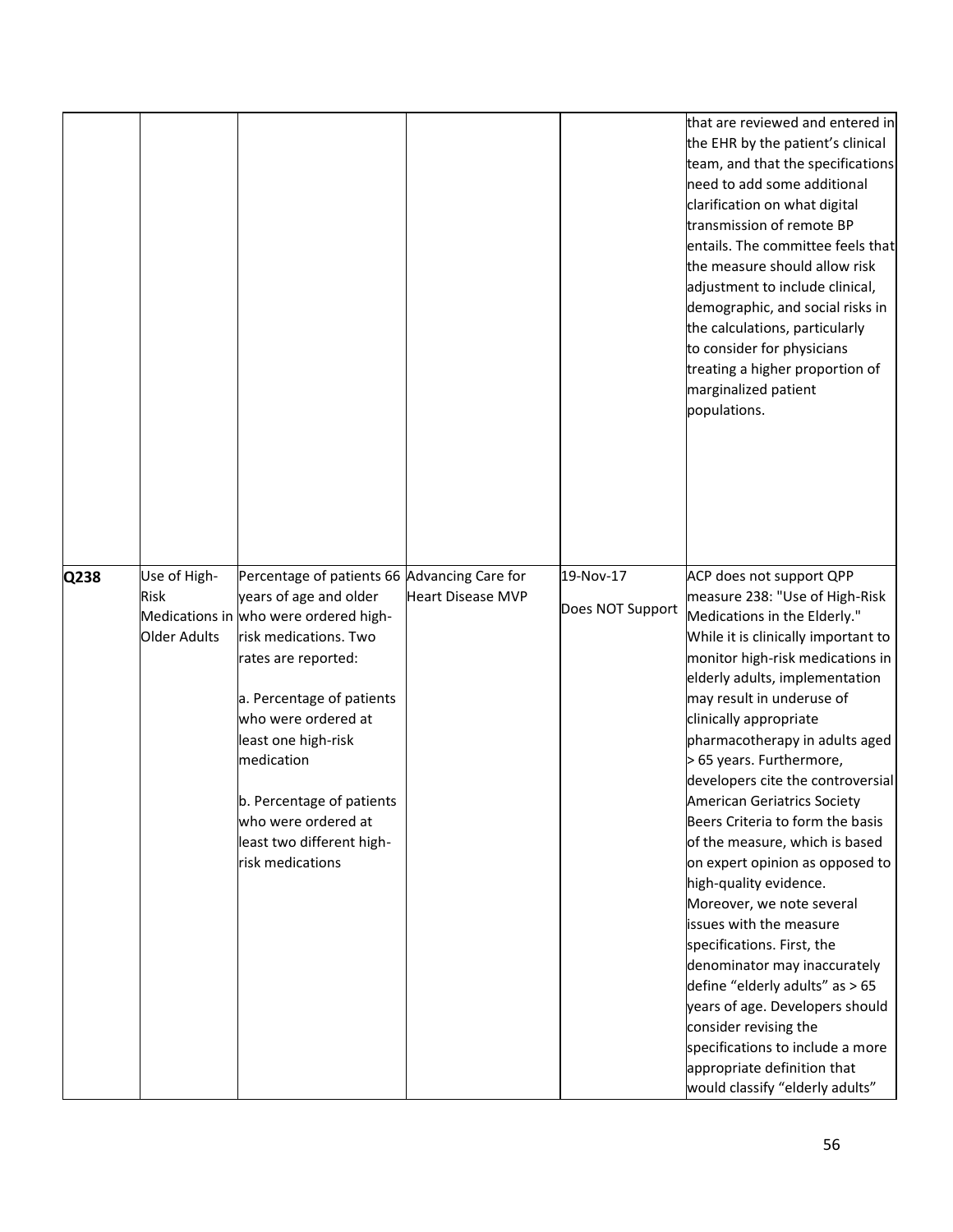|      |                              |                                                                                                                                                                                                                                                   |                                                               |                               | according to mental and<br>functional status or increase the<br>denominator threshold to > 80<br>years of age. Second, the<br>denominator specifications do<br>not stratify patients into well-<br>defined risk groups. It's<br>conceivable for some patients<br>66 years and older to tolerate<br>high risk medications as<br>appropriate treatment. Third,<br>the measure specifies<br>medications that are not<br>presumed to be high risk in all<br>elderly adults (e.g.,<br>acetaminophen), and fourth, the<br>specifications do not include<br>exclusion criteria for patient<br>preference. Finally, while this<br>measure is appropriate for<br>health plan-level assessment,<br>individual clinicians may<br>encounter interoperability<br>barriers to patient information<br>access. |
|------|------------------------------|---------------------------------------------------------------------------------------------------------------------------------------------------------------------------------------------------------------------------------------------------|---------------------------------------------------------------|-------------------------------|------------------------------------------------------------------------------------------------------------------------------------------------------------------------------------------------------------------------------------------------------------------------------------------------------------------------------------------------------------------------------------------------------------------------------------------------------------------------------------------------------------------------------------------------------------------------------------------------------------------------------------------------------------------------------------------------------------------------------------------------------------------------------------------------|
| Q398 | Optimal<br>Asthma<br>Control | Composite measure of<br>the percentage of<br>pediatric and adult<br>patients whose asthma is<br>well-controlled as<br>demonstrated by one of<br>three age<br>appropriate patient<br>reported outcome tools<br>and not at risk for<br>exacerbation | <b>Optimizing Chronic</b><br>Disease Management<br><b>MVP</b> | 19-Nov-17<br>Does NOT Support | ACP does not support QPP<br>measure 398: "Optimal Asthma<br>Control." Clinicians often<br>underestimate the extent to<br>which asthma affects quality of<br>life and implementation of the<br>measure will likely prevent<br>overuse of emergency<br>department services to treat<br>acute disease exacerbations;<br>however, measure developers<br>did not cite any evidence to<br>form the basis of the measure.<br>Additionally, it is difficult to<br>navigate the measure<br>specifications and it is<br>unnecessarily burdensome for<br>clinicians to report on the six<br>components of asthma control<br>included in the numerator<br>specifications. Furthermore, the<br>measure is not risk-adjusted for<br>disease severity and                                                     |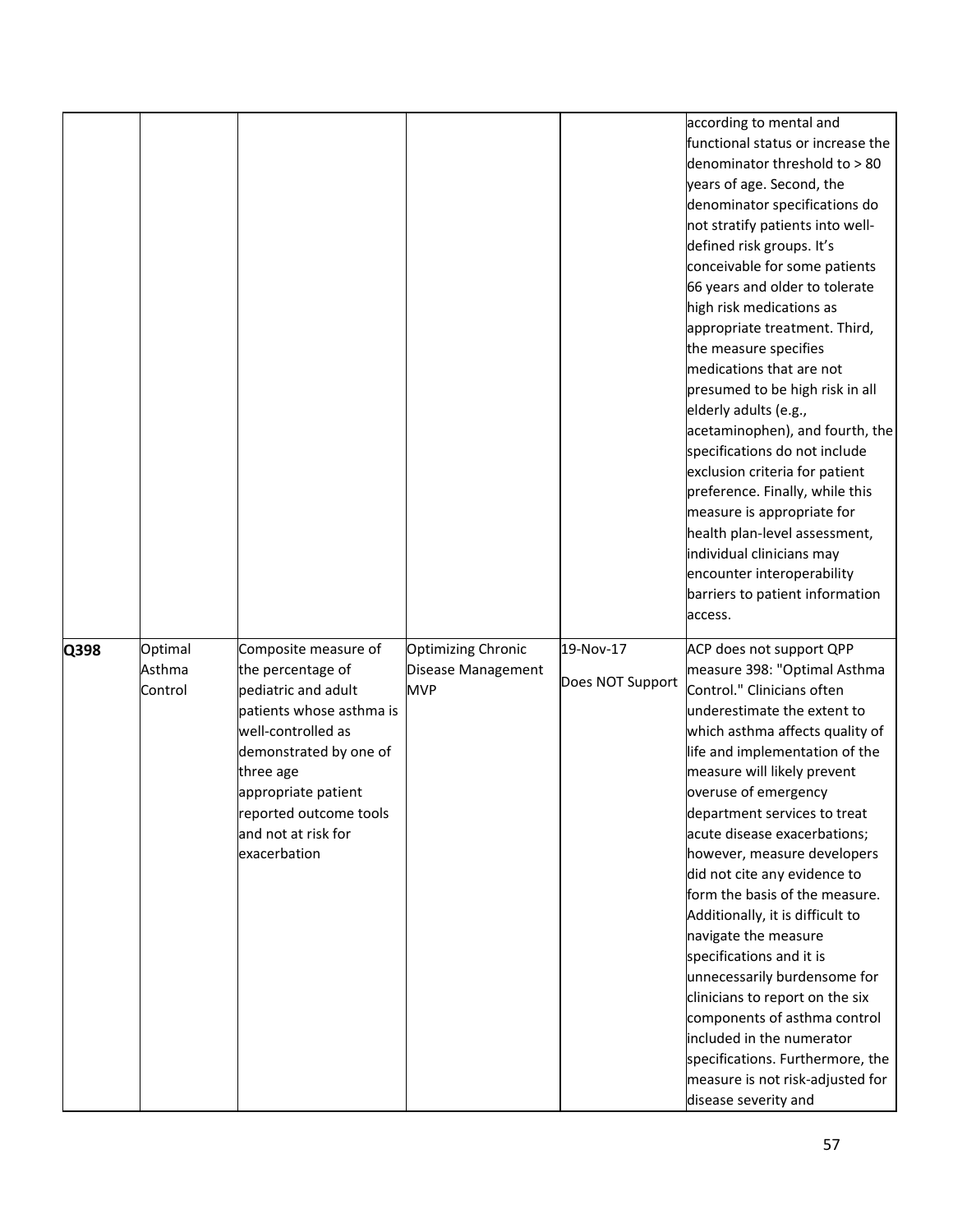|      |               |                                                      |                           |                  | socioeconomic status and could    |
|------|---------------|------------------------------------------------------|---------------------------|------------------|-----------------------------------|
|      |               |                                                      |                           |                  | therefore; penalize clinicians    |
|      |               |                                                      |                           |                  | who care for sicker patients.     |
|      |               |                                                      |                           |                  | Clinicians who treat severely     |
|      |               |                                                      |                           |                  | affected populations may incur    |
|      |               |                                                      |                           |                  | financial penalties which could   |
|      |               |                                                      |                           |                  | worsen health disparities by      |
|      |               |                                                      |                           |                  | penalizing safety-net hospitals   |
|      |               |                                                      |                           |                  | and institutions with lower       |
|      |               |                                                      |                           |                  | socioeconomic status patients. It |
|      |               |                                                      |                           |                  | is especially important to adjust |
|      |               |                                                      |                           |                  | for socioeconomic status in       |
|      |               |                                                      |                           |                  | asthma patients because high      |
|      |               |                                                      |                           |                  | co- pays for controller inhaled   |
|      |               |                                                      |                           |                  | medications are a potential       |
|      |               |                                                      |                           |                  | barrier to medication adherence   |
|      |               |                                                      |                           |                  | for these patients. Additionally, |
|      |               |                                                      |                           |                  | while it is burdensome to         |
|      |               |                                                      |                           |                  | perform the Asthma Control        |
|      |               |                                                      |                           |                  | Test (ACT), it is best practice.  |
|      |               |                                                      |                           |                  | However, the ACT is a             |
|      |               |                                                      |                           |                  | proprietary assessment tool and   |
|      |               |                                                      |                           |                  | therefore, clinicians may         |
|      |               |                                                      |                           |                  | encounter.                        |
|      |               |                                                      |                           |                  |                                   |
|      |               |                                                      |                           |                  |                                   |
| Q441 | Ischemic      | The IVD All-or-None                                  | Advancing Care for        | 19-Nov-17        | ACP does not support QPP          |
|      | Vascular      | Measure is one outcome                               | Heart Disease MVP,        |                  | measure 441: "IVD: All or None    |
|      | Disease (IVD) | measure (optimal                                     | Coordinating Stroke       | Does NOT Support | Outcome Measure." The             |
|      | All or None   | control). The measure                                | Care to Promote           |                  | developers did not provide        |
|      | Outcome       | contains four goals. All                             | Prevention and            |                  | adequate information for us to    |
|      | Measure       | four goals within a                                  | <b>Cultivate Positive</b> |                  | appropriately review the          |
|      | (Optimal      | measure must be reached Outcomes MVP                 |                           |                  | measure. We rated the measure     |
|      | Control)      | in order to meet that                                |                           |                  | based on the specifications       |
|      |               | measure. The numerator                               |                           |                  | provided on the MIPS website.     |
|      |               | for the all-or-none                                  |                           |                  | We do not support this measure    |
|      |               | measure should be                                    |                           |                  | because it disregards patient     |
|      |               | collected from the                                   |                           |                  | preferences, specifications do    |
|      |               | organization's total IVD                             |                           |                  | not consider factors beyond       |
|      |               | denominator. All-or-None                             |                           |                  | the clinicians control (e.g.,     |
|      |               | <b>Outcome Measure</b>                               |                           |                  | patient adherence, patient        |
|      |               | (Optimal Control) - Using                            |                           |                  | access), and it does not align    |
|      |               | the IVD denominator                                  |                           |                  | with the Eighth Joint National    |
|      |               | optimal                                              |                           |                  | Committee (JNC-8)                 |
|      |               | results include: Most                                |                           |                  | recommendations for               |
|      |               | recent blood pressure                                |                           |                  | hypertension management.          |
|      |               | (BP) measurement is less                             |                           |                  |                                   |
|      |               | than 140/90 mm Hg --                                 |                           |                  |                                   |
|      |               | And Most recent tobacco<br>status is Tobacco Free -- |                           |                  |                                   |